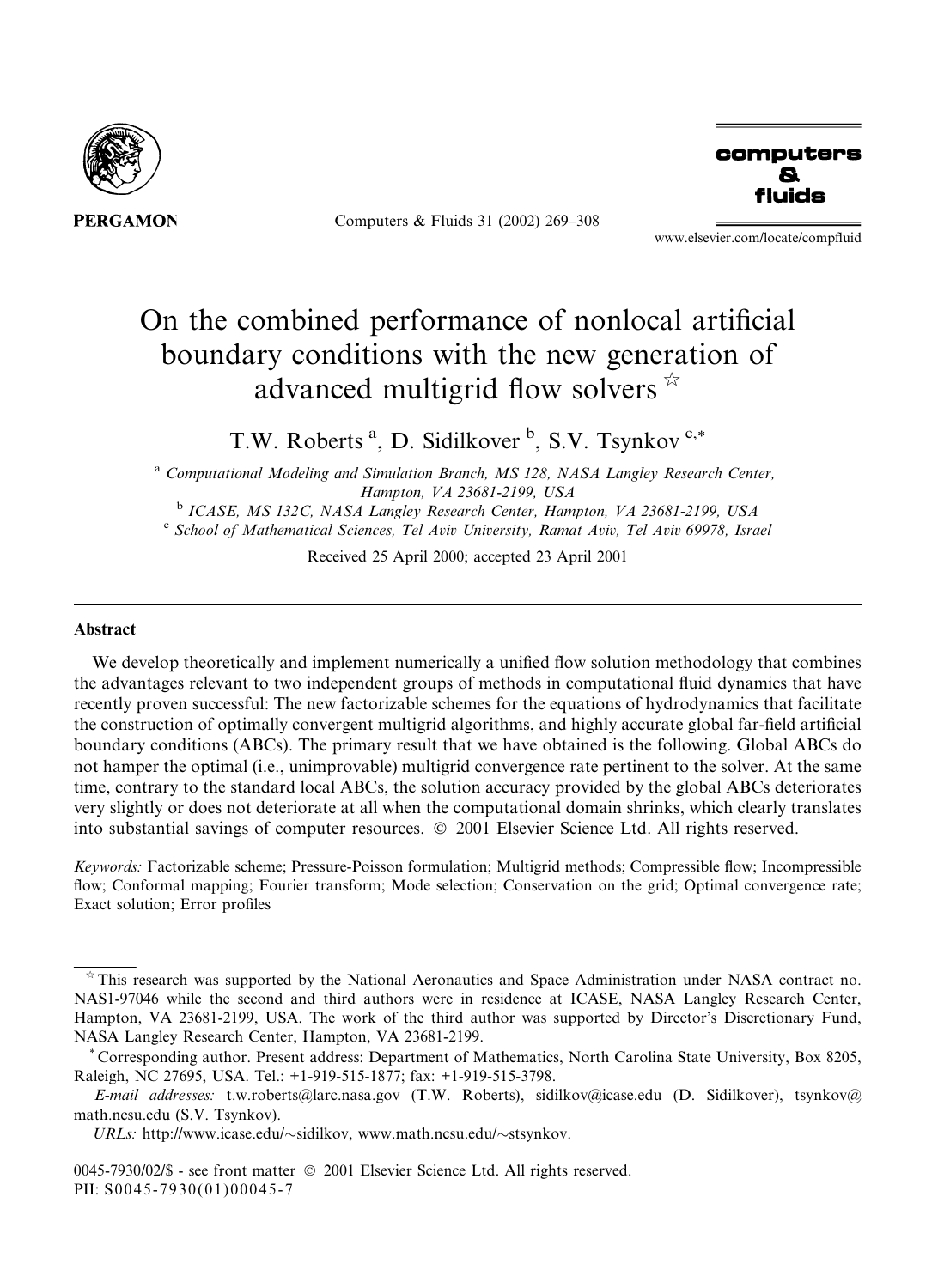#### 1. Introduction

The subject of this paper is development of the joint formulation, combined implementation, and subsequent performance assessment for the exact nonlocal far-field artificial boundary conditions (ABCs) coupled with the new generation of multigrid flow solvers based on factorizable schemes for the equations of hydrodynamics. Both methodologies have independently proven efficient and promising for the numerical solution of different flow problems and thus it appears natural to try and analyze their performance if combined with one another. Accordingly, we organize the material as follows. First, we briefly review relevant results in the two aforementioned independent areas: Flow solvers and ABCs, and then formulate the motivation and objectives for the current study. Next follows the core of the paper – description of the algorithm and the set of numerical experiments. Finally, we discuss the results that we have obtained, as well as possible extensions for the future.

# 1.1. Background on the scheme

To emphasize the advantages of the new generation of flow solvers that emerge nowadays, we first briefly review the history of the development of the numerical methods for compressible flow computations.

The full-potential equation is one of the simplest mathematical models describing the compressible fluid flow phenomena. Active research on numerical methods for solving this equation has begun in the early 70s with the work of Murman and Cole [1]. Numerical schemes were developed for two- and three-dimensional cases. Some research has also been done on applying the multigrid methods as a means to accelerate the convergence to steady-state.

The Euler equations constitute a more general model for the fluid flow since they account for the advection of vorticity and entropy as well. The first rather efficient method for the steady-state computations using Euler's equations was developed in early 80s by Jameson and coauthors [2,3]; it still remains (with some modifications) widely used in modern computational practice. However, there was no obvious connection between this new Euler solver and the previously used full-potential solvers. The research on the full-potential solvers was effectively abandoned in its infancy in favor of the solvers for the Euler equations.

On the other hand, it is becoming increasingly clear nowadays that the methods currently used for the steady compressible Euler (and Navier-Stokes) computations have severe limitations in terms of both computational efficacy and robustness.

A major difficulty for the numerical treatment of compressible flow is the possible presence of shocks in the solution. It is well known that a scheme, which is both second order accurate and avoids undershoots and overshoots near discontinuities (which may trigger nonlinear instability), has to be nonlinear. Such a scheme has to incorporate the so-called high-resolution mechanism, i.e., a smoothness monitor, that is usually implemented in the form of a flux limiter. Initially, the schemes of this type were developed for one-dimensional case. Then, they were extended to multiple dimensions using a dimension-by-dimension approach. However, these straightforward multi-dimensional extensions of high-resolution schemes have proven ineffective when applied for calculating the steady-state aerodynamic solutions, which are of great interest for applications. It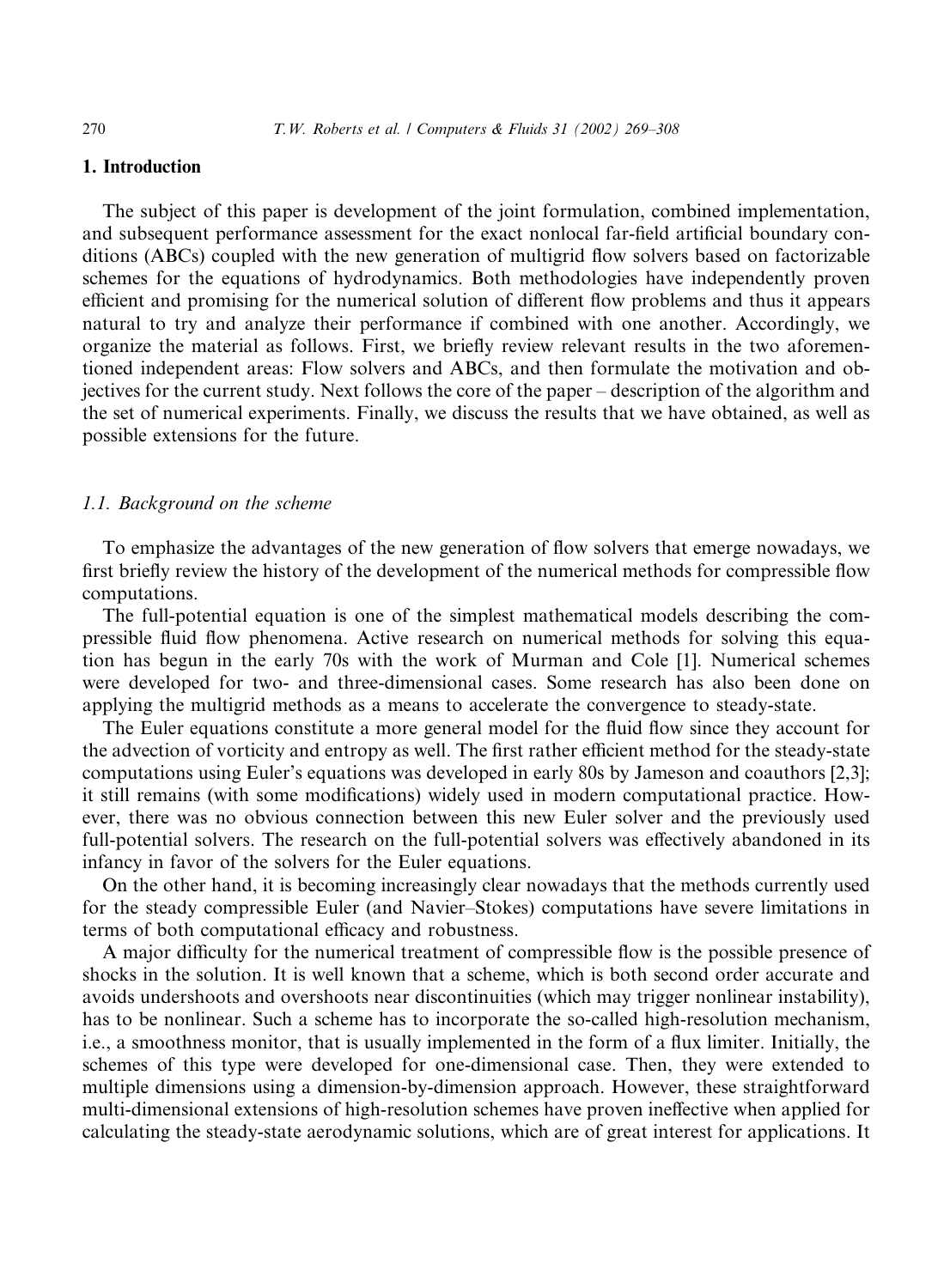turns out that the standard multi-dimensional high-resolution discretizations (obtained by a dimension-by-dimension extension) suffer from the following deficiency: The contribution of the high-frequency error components to the residuals of the discrete equations is very small, which translates into the poor stability characteristics of the steady-state discretization. This makes the construction of a good relaxation scheme, in particular, smoother for a multigrid procedure, inherently difficult, if possible at all. For example, Spekreijse [4] had observed that the Gauss-Seidel relaxation was unstable when implemented along with such schemes. Thus, the multigrid methods based on the Gauss–Seidel relaxation could not be used to accelerate the convergence to steady-state. Instead, the multigrid solvers designed for routine use had to resort to a defectcorrection technique or multistage Runge–Kutta relaxation, and as such their efficiency was relatively poor.

A genuinely multi-dimensional advection scheme was constructed in Refs. [5,6]. The scheme was named "genuinely multi-dimensional" since it imitates well the anisotropy of the advection phenomena in two dimensions: The artificial dissipation is added only along the streamline, while the high-resolution mechanism affects significantly the cross-flow direction only. A key feature of this scheme is its two-dimensional limiter, i.e., the limiter-function of an argument that is the ratio of divided differences in two different coordinate directions. The scheme was formulated in the control-volume context for Cartesian grids and relied on the compact 9-point-box stencil. The fundamental advantage of this approach is that the two-dimensional high-resolution mechanism does not damage the stability properties of the steady-state discretization.

Generalization of these ideas to the systems of equations was not straightforward and took substantial time and effort. A generalization of this type that yields a robust scheme for the Euler equations, which is suitable for the computations of a wide range of flow regimes, was presented in Ref. [7]. Later it was described in more detail, including the implications for multigrid and three-dimensional extensions, see Refs. [8,9]. The key idea was not to try and directly apply the scalar advection scheme to the case of systems, but rather start from the scratch and use for the systems the same strategy that was employed to construct the scalar scheme. The resulting scheme for the Euler equations was shown to generate a very good quality solutions for subsonic, transonic, and supersonic regimes. A manifestation of "the genuine multi-dimensionality" of this scheme was rotationally-invariant form of its artificial dissipation.

As in the scalar case, the fundamental advantage of approach [7–9] is that its high-resolution mechanism does not damage the steady-state stability properties of the scheme. Similarly to the scalar case, it was demonstrated in Refs. [8,9] that the Gauss-Seidel relaxation is stable when applied directly to the resulting high-resolution discretization of the hyperbolic systems. This yields a very simple, efficient and robust multigrid solver for the compressible Euler equations suitable for the entire range of flow regimes.

Besides the aforementioned difficulties in the iterative solution of the steady-state flow equations that originate from the poor sensitivity of the residuals to the high-frequency error content, and that have been largely overcome by introducing genuinely multi-dimensional schemes, multigrid iterative solvers are prone to deficiencies of a different nature that can hamper their performance even if a good smoother is available. As outlined in Ref. [10], for the advection dominated problems the coarse grid provides only a fraction of the needed correction for certain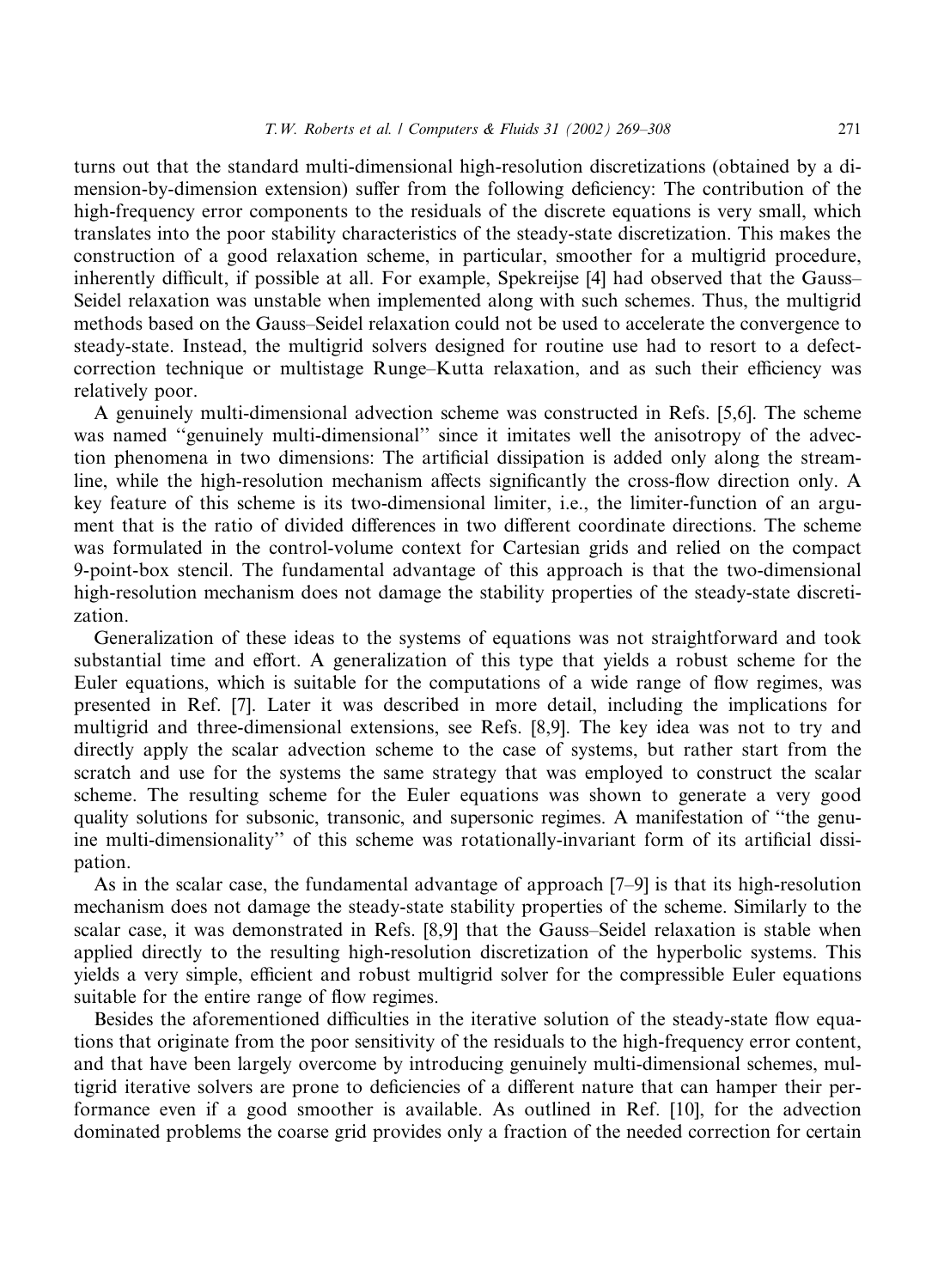error components. Unlike the previous frequency-based description, this time the "problematic" contributions to the error are the so-called characteristic components, see Ref. [10] (frequencywise, they are typically mid-range). On the other hand, it is well known that the steady Euler equations can be factored into the advection and full-potential parts; the latter is of either elliptic or hyperbolic type depending on the flow regime (subsonic or supersonic, respectively). The aforementioned difficulty (insufficient coarse-grid corrections for characteristic error components) can be avoided (see Ref. [10]) by constructing a solver that distinguishes between the different factors of the system and treats each one appropriately. In the subsonic case, for instance, the advection factor can be treated by marching and the elliptic factor - by multigrid. The efficiency of such an algorithm will be essentially the same as that of a multigrid solver applied to the elliptic part only. Such algorithms are referred to as "essentially optimal". An approach to separating the co-factors – the so-called distributive Gauss–Seidel relaxation – was proposed in Ref. [10]. It was demonstrated in Ref. [11] that using this approach one can obtain an essentially optimal multigrid efficiency for a staggered-grid discretization of the incompressible Navier-Stokes equations; a similar observation was made earlier in Ref. [12].

Another way (alternative to the distributive Gauss–Seidel relaxation) toward exploiting the elliptic/hyperbolic distinction in the governing equations and thus achieving the optimal multigrid efficiency is based on the well-known pressure formulation of the Euler equations, which also amounts to the factorization of the system into the elliptic and advection parts. A particular formulation of the scheme and the corresponding multigrid algorithm that employ this idea was proposed in Ref. [13]. This approach was further generalized in Ref. [14]; work [14] also contains an extensive set of numerical computations and more detail regarding the implementation of the scheme. The main advantage of this approach is its simplicity, it can also be classified as Weighted Gauss–Seidel relaxation [10]. Subsequent work in this direction is presented in Refs. [15,16]. The limitation of this approach, however, is that it is not clear as of yet whether or not it can be generalized to the case of viscous compressible flows.

It, however, turns out, see Ref. [17], that the idea of factorization that has successfully led to the construction of essentially optimal multigrid solvers in Refs. [10–16] cannot be applied to an important class of schemes that is routinely used for compressible flow computations – the shockcapturing schemes of all types, including the original formulation of genuinely multi-dimensional scheme, see Refs. [7–9]. As these schemes possess a collection of features that cannot be either compromised or traded for in computational practice, primarily the mechanism for handling discontinuous solutions, there is a need for discretization that would rather add the capability of factoring the governing PDEs to the existing properties of the scheme. As has been pointed out in Ref. [17], there is a certain freedom in the way how the multi-dimensional corrections are built for genuinely multi-dimensional schemes [7,8]. These extra freedom can be used to make the resulting scheme also factorizable, i.e., make it capable of reflecting the mixed nature of the governing PDEs. This means that the co-factors of the different type can be distinguished directly at the discrete level (while still keeping the multi-dimensional shock-capturing property). This, in turn, facilitates the construction of an optimally efficient multigrid solver through the design of a special distributive relaxation. The scheme of this type was described in Ref. [18] with the emphasis on the subsonic case. The construction was later extended to the case of three spatial dimensions [19] and generalized coordinates [20]. Extending the approach to the transonic and supersonic regimes is underway.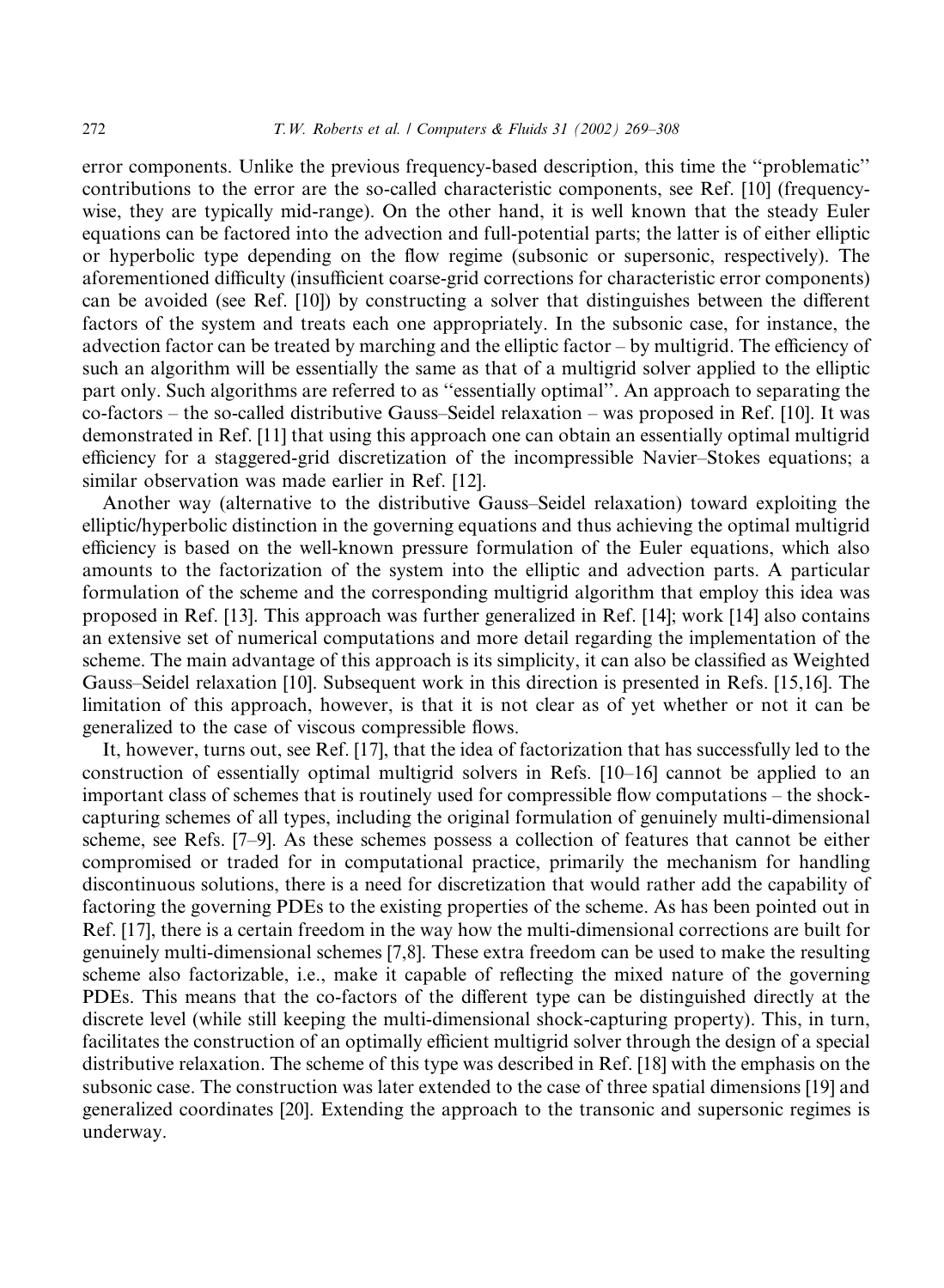# 1.2. Background on the artificial boundary conditions

ABCs furnish a widely used approach for the numerical treatment of boundary-value problems initially formulated on unbounded domains. These boundary conditions are typically set at the external boundary of a finite computational domain once the latter is obtained from the original unbounded domain by means of truncation. Implementation of the ABCs completes the "truncated problem" and therefore, makes it available for solution on the computer. Different authors have repeatedly shown both theoretically and experimentally that the overall accuracy and performance of numerical algorithms, as well as interpretation of the results, strongly depend on the proper treatment of external artificial boundaries.

The choice of the ABCs is typically not unique. Clearly, the minimal necessary requirement of the ABCs is to ensure the solvability of the truncated problem. However, meeting this requirement only does not guarantee that the solution found inside the computational domain will be anywhere close to the corresponding fragment of the solution to the original (infinite-domain) problem. Therefore, we must additionally require that the two solutions be in a certain sense close to one another on the truncated domain. Ideally, these two solutions coincide, which corresponds to the so-called exact ABCs

It turns out that in most cases, the exact ABCs are nonlocal, for steady-state problems in space and for time-dependent problems also in time. Besides, many methodologies for obtaining exact ABCs lack geometric universality as they rely on integral transforms along the boundary and the separation of variables. In practical computing, the aforementioned nonlocality of the exact ABCs is often translated into cumbersomeness and high computational cost. Thus, along with the accompanying geometric restrictions, it may be regarded as a serious limitation. The alternative is provided by various approximate local methods, which typically meet the other usual requirements of the ABCs besides minimization of the error associated with the domain truncation. These other requirements are low computational cost, geometric universality, and implementation without difficulties. Still, the basic trend in terms of accuracy remains the following: Higher accuracy for the boundary procedure requires more of the nonlocal nature of exact ABCs to be somehow taken into account.

In fact, almost any numerical algorithm for setting the ABCs can be thought of as a compromise between the two foregoing groups of requirements that in a certain sense contradict one another. Shifting the balance towards locality and practical efficacy often implies insufficient accuracy; shifting it to the other end, towards highly accurate nonlocal techniques, may often yield cumbersome and all but impractical algorithms. It is not surprising, therefore, that the treatment of external boundaries in modern production computations typically follows the first, local, path. In computational fluid dynamics (CFD), for example, only a few ABCs' methodologies out of the wide variety proposed to date can be regarded as commonly used tools. All of them are either based on essential model simplifications, e.g., local quasi-one-dimensional treatment in the vicinity of the artificial boundary, or obtained as a localization of some nonlocal ABCs. To meet the overall accuracy requirements when using such simple boundary procedures, one often has to use excessively large computational domains.

An indepth review of different ABCs' methodologies that have been published in the literature over the recent years is available in the paper by Tsynkov [21]. Besides the general review, in this paper we focus on the group of approaches associated with the generalized potentials of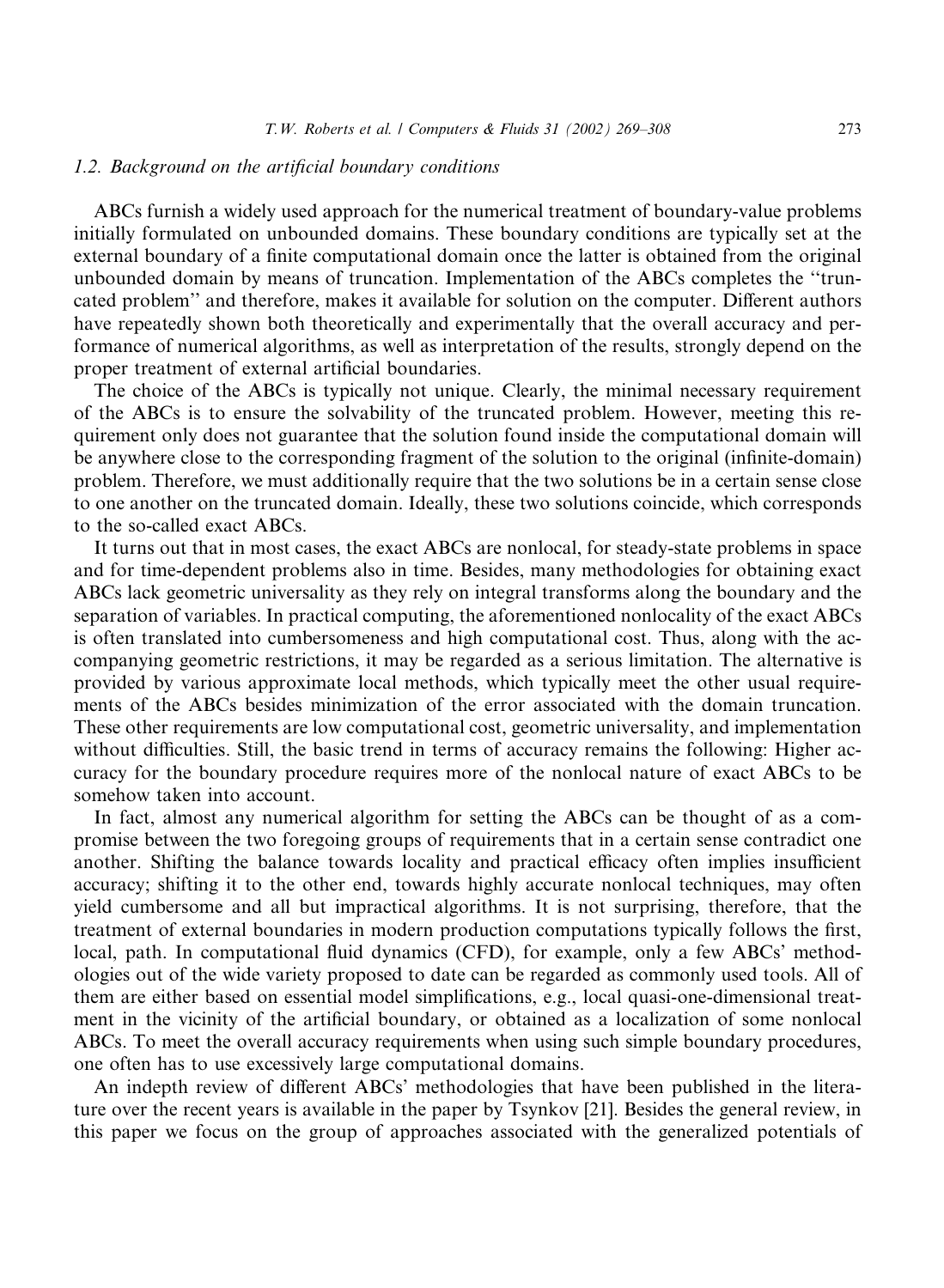Calderon's type and the difference potentials method (DPM) by Ryaben'kii [22–24]. The application of the DPM provides a new and very powerful vehicle for developing ABCs in different settings. In the framework of the DPM, the boundary conditions are obtained using the equivalent boundary parameterization of the entire variety of exterior solutions; the latter parameterization is built with the help of the so-called generalized Calderon's boundary projections. The DPM-based boundary conditions are usually global. However, when applied, e.g., to solving the steady-state external problems in CFD, they combine the advantages relevant to both global and local methods. In other words, the principal gain from using the DPM is that the method allows one to simultaneously meet the high accuracy standards of the ABCs and the requirements of geometric universality and easiness in implementation. In addition to the review [21], there are original publications on the DPM-based ABCs, we mention here only those closely related to the steady-state compressible viscous aerodynamics, see Refs.  $[25-33]$ .

The DPM-based ABCs have been implemented along with the NASA-developed multigrid flow solvers in both two and three space dimensions. The investigated flow regimes range from the very low (incompressible limit) to transonic speeds, include different geometries, laminar and turbulent cases, and sometimes, relatively complex flow phenomena, like shock-induced separation and propulsive jets. Compared to the standard local boundary conditions, the DPM-based ABCs provide for much better accuracy and substantially smaller computational domains, significantly faster multigrid convergence [32], and improved robustness of the overall numerical procedure. We particularly emphasize the improved combined performance of global ABCs and multigrid flow solvers as similar behavior has also been observed by other authors [34–38].

In fact, the effect of convergence acceleration when the multigrid algorithm is supplemented by global ABCs [32] was a part of the reason for conducting the current study. Of course, there are significant differences. In our previous work we have used production flow solvers that by themselves have room for improving the performance, at least from the theoretical standpoint. In this work, we use the solver that has already been optimized for performance and thus its convergence rate cannot be improved any further. Therefore, we primarily aim at demonstrating the possibility to significantly reduce the size of the computational domain (and consequently, the grid dimension) while maintaining the solution accuracy, as well as optimal multigrid convergence rate.

# 1.3. Motivation for the current study

As outlined above, the new factorizable schemes and corresponding multigrid solvers, as well as global DPM-based ABCs, have independently demonstrated performance superior to that of the standard methodologies in various settings. Besides, in many cases the application of global ABCs has helped to speed up the multigrid convergence. Therefore, it seems most natural to try and combine the two techniques – factorizable discretizations with advanced multigrid and global  $ABC_s$  – with the hope of obtaining a joint methodology that would on one hand be capable of producing accurate flow solutions on domains of substantially reduced size (compared to what the standard methods allow, see, e.g., Refs. [26,31]) and on the other hand, will not hamper the unimprovable multigrid convergence rate displayed by the new type of solvers [14–16].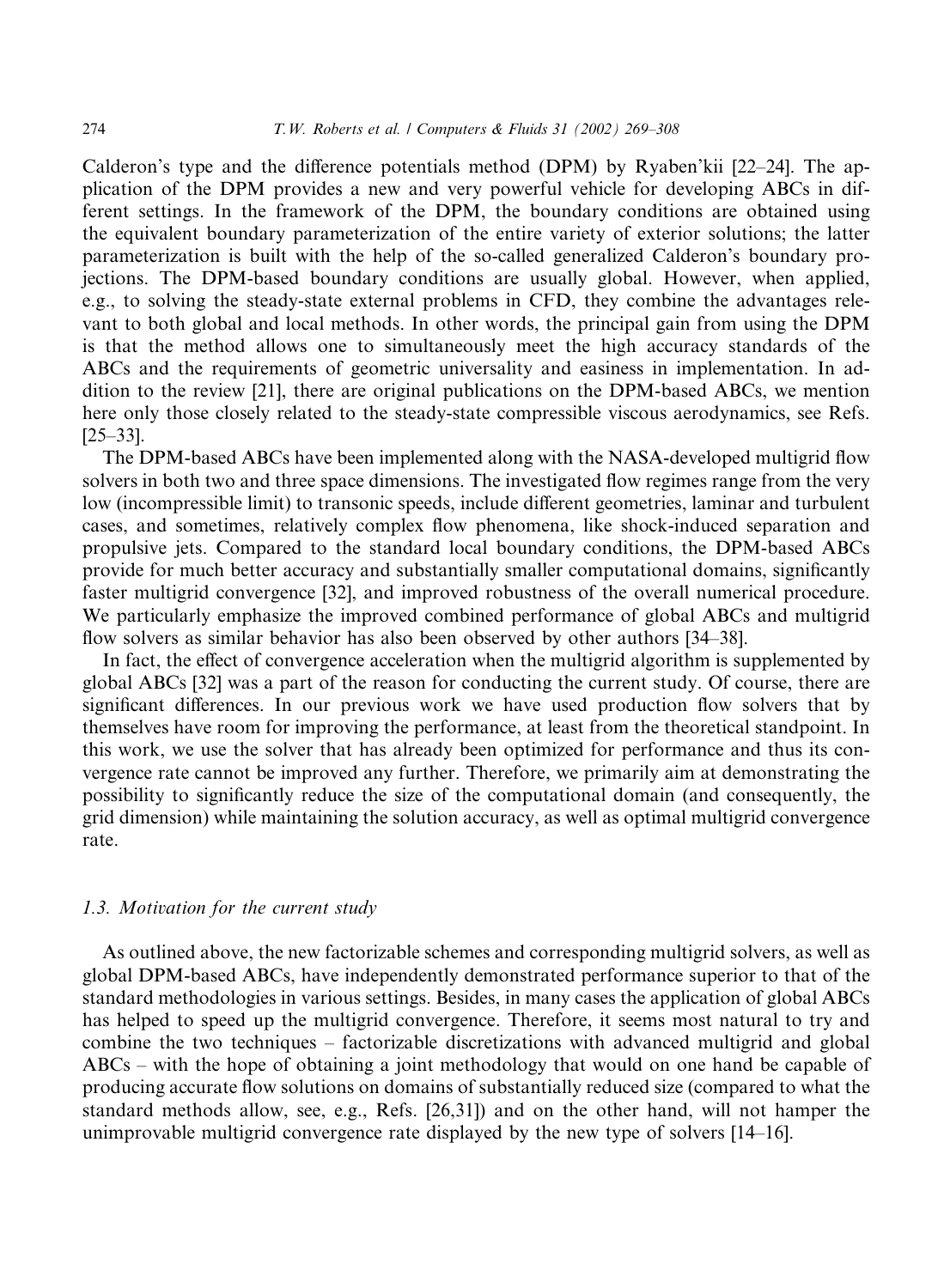#### 1.4. Specific objective

Using the simplest existing versions of both the factorizable scheme and nonlocal boundary conditions as a testing ground, we intend to thoroughly work out all the details of merging the two methodologies (from theoretical issues to implementation) and then experimentally study the overall performance for a series of simple problems that allow for a direct comparison with the exact solution. We emphasize that "the simplest existing versions" does not always mean the latest most universal and advanced ones, but rather those that have been tested and that most easily lend themselves to the analysis by analytical means. Specifically, we employ the so-called pressure-Poisson formulation of the factorizable scheme [14–16] for calculating the two-dimensional inviscid incompressible fluid flow around an airfoil. Analytical solutions for such flows are readily available through the use of the conformal mapping technique. The global exact ABCs are also constructed semi-analytically by means of the conformal mapping and Fourier transform along the boundary, with no explicit use of the DPM. The DPM itself will be used at a later stage, when the boundary conditions of the same quality are required for more complex settings.

#### 2. Description of the algorithm

# 2.1. Discretization of the equations and multigrid algorithm

The algorithm used here is based on a special formulation of the flow equations that involves the so-called pressure-Poisson equation (PPE). The initial version of the algorithm was presented in Ref. [13]. The PPE was derived on the differential level and then discretized. So were the corresponding boundary conditions. It was realized later that deriving the discrete PPE directly can simplify greatly the treatment of the boundary conditions and also introduce some desirable features into the scheme (like a certain conservation property that appeared to be crucial for the purpose of the current work, see Section 2.2.1). This algorithm is described in detail for both unstructured triangular and structured quadrilateral grids in Ref. [15]. Computational results obtained with this algorithm have been presented previously in Refs. [14,16]. In the current work, only structured grids have been used. Since some features of the discretization appeared to be critical for the purpose of this work, namely, constructing the global ABCs that allow to maintain the optimal convergence rates of the algorithm, we shall describe the discretization scheme and the algorithm in detail. The discretization is based on the incompressible Euler equations in primitive variables:

$$
u\frac{\partial u}{\partial x} + v\frac{\partial u}{\partial y} + \frac{\partial p}{\partial x} = 0,
$$
  

$$
u\frac{\partial v}{\partial x} + v\frac{\partial v}{\partial y} + \frac{\partial p}{\partial y} = 0,
$$
  

$$
\frac{\partial u}{\partial x} + \frac{\partial v}{\partial y} = 0,
$$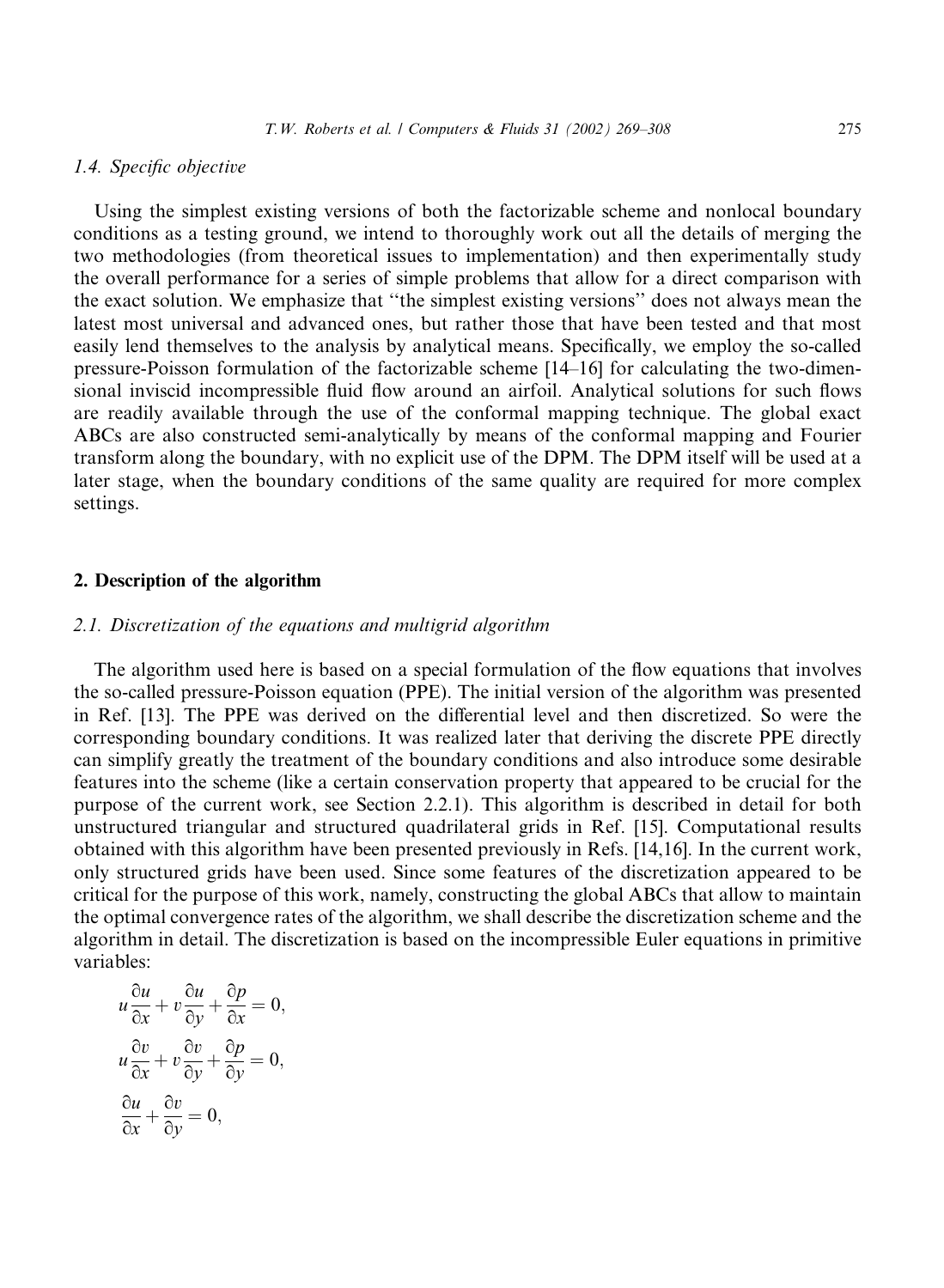where u and v are Cartesian components of the velocity vector u in the x- and y-directions, respectively, and  $p$  is the pressure. The density is taken to be one. The Euler equations can be written in the vector form as follows:

$$
(\mathbf{u} \cdot \text{grad})\mathbf{u} + \text{grad} \, p = 0,\tag{2.1a}
$$

$$
\operatorname{div} \boldsymbol{u} = 0. \tag{2.1b}
$$

We shall now derive the PPE formulation of the equations. We subtract from the momentum equation  $(2.1a)$  the velocity vector times the continuity equation  $(2.1b)$  and apply the divergence operator to the result:

$$
\operatorname{div}(\operatorname{grad} p + (\mathbf{u} \cdot \operatorname{grad})\mathbf{u} - \mathbf{u} \operatorname{div} \mathbf{u}) = 0.
$$

The previous equation obviously reduces to

$$
\Delta p = f \equiv -\text{div}\left((\mathbf{u} \cdot \text{grad})\mathbf{u} - \mathbf{u} \text{div}\,\mathbf{u}\right). \tag{2.2}
$$

The PPE formulation of the Euler equations is given by replacing the continuity equation (2.1b) by Eq.  $(2.2)$ , i.e., by using the systems  $(2.1a)$  and  $(2.2)$  instead of systems  $(2.1a)$  and  $(2.1b)$ ; this replacement is obviously equivalent.

The reason for introducing the new PPE formulation is that once we formally consider the transport coefficients in the momentum equation constant, i.e., use the equation

$$
(\mathbf{a} \cdot \text{grad})\mathbf{u} + \text{grad} \, p = 0,\tag{2.3}
$$

where  $a =$  const, instead of Eq. (2.1a), then Eq. (2.2) becomes a Laplace equation

$$
\Delta p = -\text{div}\left((\mathbf{a} \cdot \text{grad})\mathbf{u} - \mathbf{a} \,\text{div}\,\mathbf{u}\right) \equiv 0\tag{2.4}
$$

and decouples from the rest of the system. The momentum equation  $(2.3)$  can be looked at as a standard advection equation with known forcing function (pressure gradient). We emphasize that in this constant-coefficient case the right-hand side of Eq. (2.4), i.e., the term  $-\text{div}((a \cdot \text{grad})u$  $a \text{div } u$ , is equal to zero no matter what the actual value of div $u$  is. This property is crucial for solving discretizations because on the discrete level the value of div $\bf{u}$  is typically of the order of truncation error and not exactly equal to zero; moreover, when solving a discretization by an iterative scheme, initially the value of  $div\mathbf{u}$  may simply be far away from zero.

Note that in the general nonlinear case, for smooth slowly varying velocity fields  $\boldsymbol{u}$  (in contradistinction to constant  $a$ ), the terms on the right-hand side of Eq. (2.2) can still be considered *subprincipal* (see Ref. [10]) compared to the Laplacian. To illustrate this concept, it is convenient to rewrite Eq.  $(2.2)$  as follows:

$$
\Delta p = 2 \left( \frac{\partial u}{\partial x} \frac{\partial v}{\partial y} - \frac{\partial u}{\partial y} \frac{\partial v}{\partial x} \right).
$$
\n(2.5)

We qualitatively characterize the velocity field  $\mathbf{u} = (u, v)$  as slowly varying if for an order h increment in the values of the coordinates, the corresponding increment of the velocity will also be  $\mathcal{O}(h)$ . (When discretizing the equations later on, h will have the meaning of the grid size.) In this case, the right-hand side of Eq. (2.5) will obviously be  $\mathcal{O}(1)$ , whereas the left-hand side, i.e., the Laplacian, can be as large as  $\mathcal{O}(h^{-1})$  (if we assume similar qualitative behavior of the pressure field). In other words, a given increment in the data results in a much smaller change in the value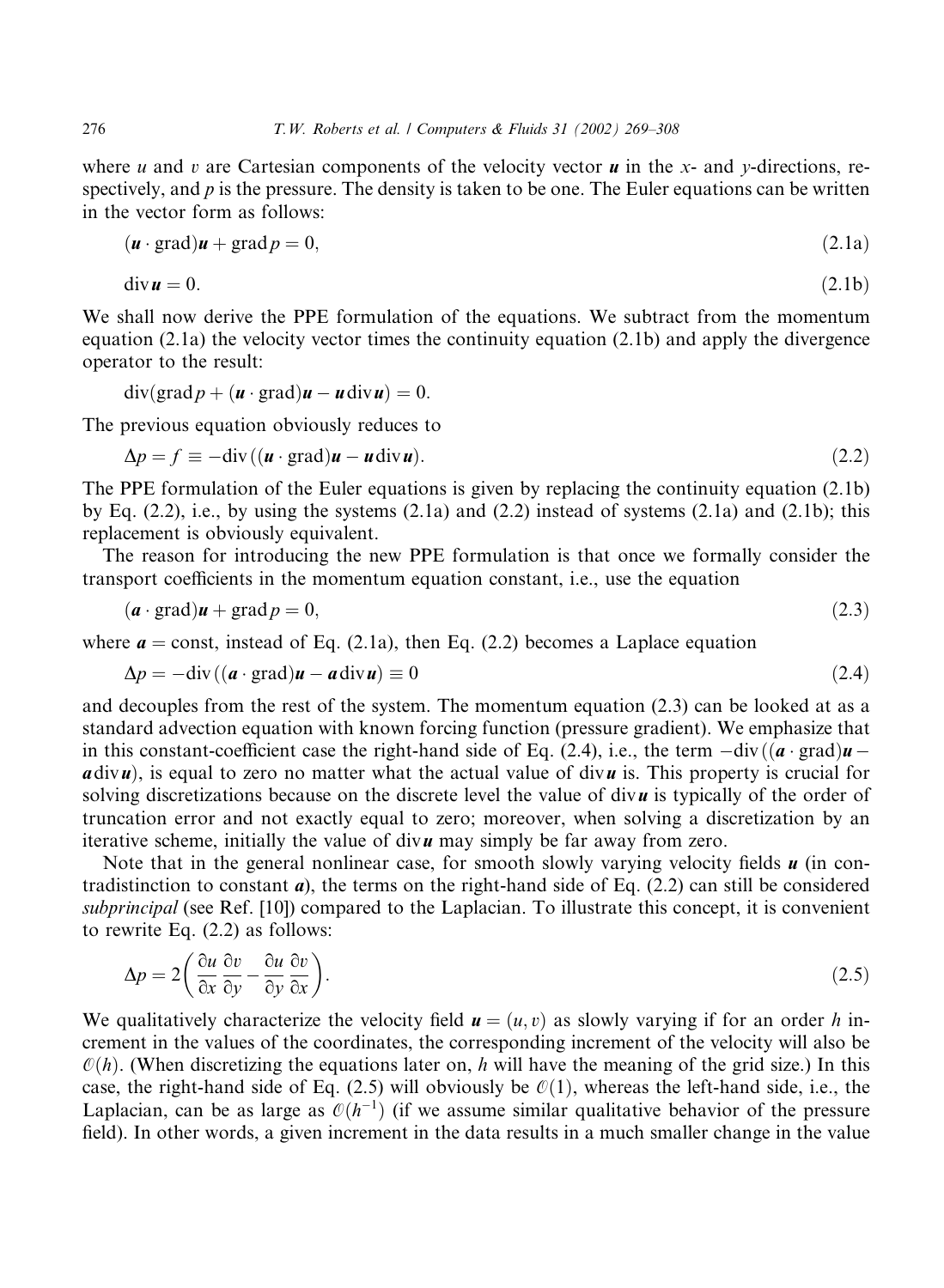of the right-hand side of Eq.  $(2.5)$  than that of the Laplacian. Therefore, the right-hand of Eq.  $(2.5)$ , and consequently, that of Eq.  $(2.2)$ , introduces only a weak coupling between the pressure equation and the rest of the system. As such, Eq. (2.2) can be considered effectively decoupled from the other equations for the purpose of constructing the relaxation procedure.

We shall now discuss the issue of the boundary conditions for the pressure. The order of the PPE systems  $(2.1a)$  and  $(2.2)$  is higher (by one) than that of the original systems  $(2.1a)$  and  $(2.1b)$ . Therefore, to ensure the well-posedness of the boundary-value problem, an extra boundary condition for the pressure is required. However, the new problem should still be equivalent to the original one. This implies that this additional boundary condition needs to be derived from the boundary conditions specified for the original problem and, possibly, differential equations of the original system.

Consider a domain  $\Omega$  with the boundary  $\partial \Omega$ . Integrating Eq. (2.2) over  $\Omega$  and applying Gauss' theorem, we obtain

$$
\int \int_{\Omega} \text{div}(\text{grad} \, p + (\boldsymbol{u} \cdot \text{grad}) \boldsymbol{u} - \boldsymbol{u} \, \text{div} \, \boldsymbol{u}) \, \text{dx} \, \text{dy} = \oint_{\partial \Omega} (\text{grad} \, p + (\boldsymbol{u} \cdot \text{grad}) \boldsymbol{u} - \boldsymbol{u} \, \text{div} \, \boldsymbol{u})_{n} \, \text{dx} = 0,
$$
\n(2.6)

where *n* is a unit vector normal to the boundary and *s* is the arc length of  $\partial \Omega$ . A sufficient condition for equality (2.6) to hold is that at the every point  $(x, y) \in \partial\Omega$  the following is true:

$$
(\text{grad } p + (\mathbf{u} \cdot \text{grad})\mathbf{u} - \mathbf{u} \text{div} \mathbf{u})_{\mathbf{n}} = 0. \tag{2.7}
$$

We emphasize that as we essentially require in Eq.  $(2.7)$  that the overall normal flux be zero at every point on  $\partial\Omega$ , then we do not need to distinguish ahead of time between the outward and inward normals. In fact, it will be convenient to assume that the normal is always directed toward the center of curvature of  $\partial \Omega$ , this will allow us to use the Frenet formulae (see below).

Introducing a local orthonormal coordinate frame  $(n, s)$ , where s is a unit vector tangent to  $\partial \Omega$ , and the corresponding components  $u_n$  and  $u_s$  of the velocity vector, we can rewrite Eq. (2.7) as follows

$$
\frac{\partial p}{\partial n} = -((\boldsymbol{u} \cdot \text{grad})\boldsymbol{u})_n + u_n \text{div}\,\boldsymbol{u} = (\boldsymbol{u} \cdot (\boldsymbol{u} \cdot \text{grad})\boldsymbol{n}) + u_n \text{div}\,\boldsymbol{u}.\tag{2.8}
$$

Relation (2.8) specifies a general Neumann-type boundary condition for the pressure. If, for example, a particular portion of the boundary under consideration  $\partial \Omega'$  is a solid wall, then from the so-called tangency boundary condition for velocity:  $u_n|_{\partial O'} = 0$ , we obtain

$$
\frac{\partial p}{\partial n} = (u \cdot (u \cdot \text{grad})n) = u_s((u \cdot \text{grad})n)_s = u_s^2 \frac{\partial n}{\partial s} = -\frac{|u|^2}{R},
$$

where  $\mathcal{R} = \mathcal{R}(s)$  is the curvature radius of  $\partial \Omega'$ . Note, to obtain the last equality in the previous chain we have used the Frenet formulae for plane curves. Clearly, the physical interpretation of the boundary condition

$$
\frac{\partial p}{\partial \mathbf{n}} = -\frac{|\mathbf{u}|^2}{\mathcal{R}}
$$
(2.9)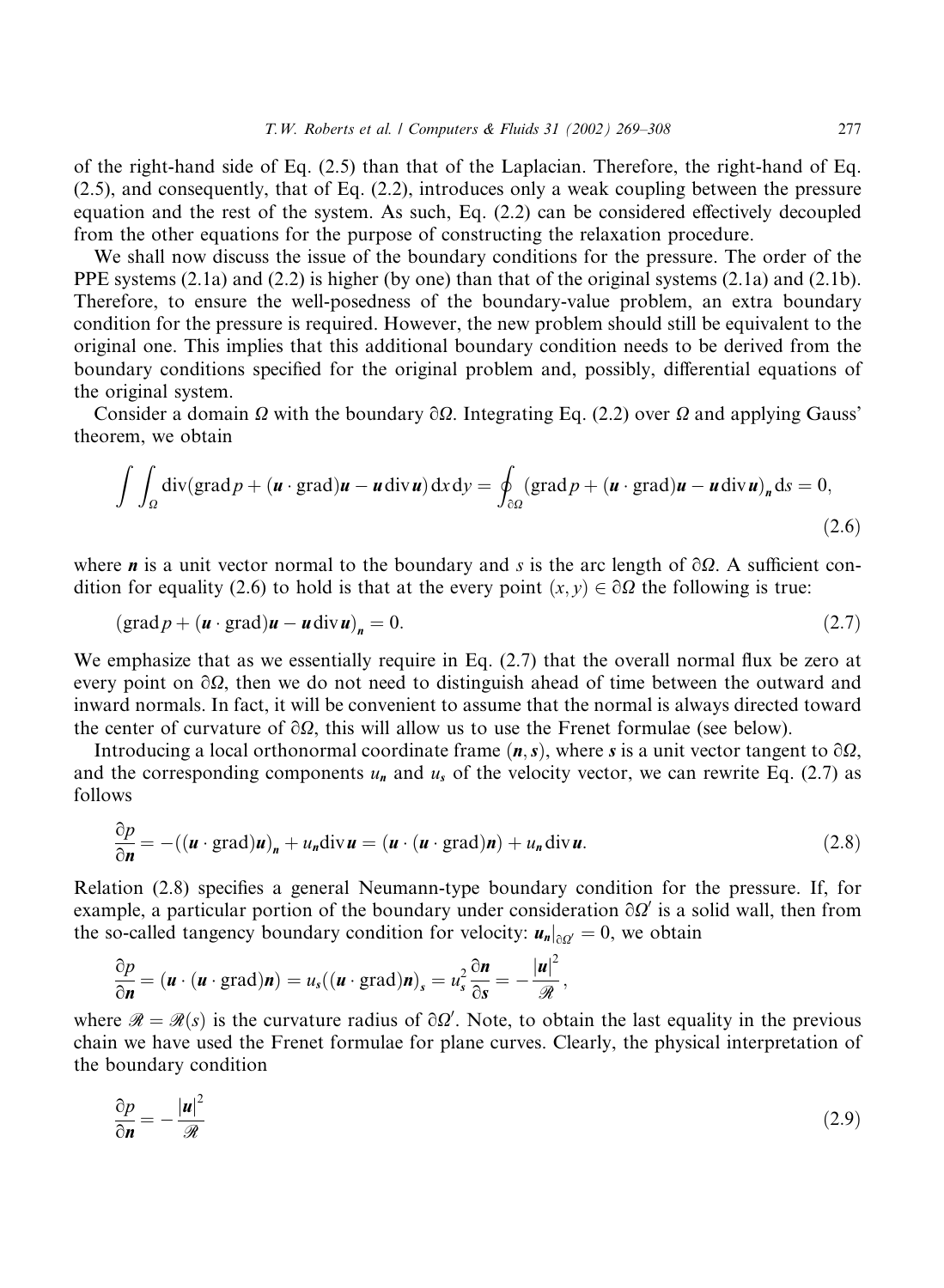is that the normal acceleration of the fluid particles moving tangentially to the wall is directed along the normal  $\boldsymbol{n}$ , i.e., toward the center of curvature, and equal to the local, i.e., instantaneous, centripetal acceleration. This is because the momentum equation projected onto the normal direction would read that the acceleration of the fluid particles is equal to the minus normal pressure gradient. For a straight wall, boundary condition (2.9) obviously reduces to the zero Neumann boundary condition for the pressure:

$$
\frac{\partial p}{\partial n} = 0.
$$

Let us now turn to building the discrete scheme. The momentum equations are discretized using a standard first-order upwind-difference approximation to the advection operator and a secondorder central-difference approximation to the pressure gradient. To prevent the resulting discretization from degeneration near stagnation points or across streamlines aligned with the grid, a regularizing artificial dissipation term is used. Considering the term  $u(\partial u/\partial x)$  in the x-momentum equation, the difference operator is

$$
u\frac{\partial^h u}{\partial x} = \frac{1}{2h}(u_{m+1/2,j} - v_{m+1/2,j})(u_{m+1,j} - u_{m,j}) + \frac{1}{2h}(u_{m-1/2,j} + v_{m-1/2,j})(u_{m,j} - u_{m-1,j}),
$$

where the superscript  $h$  denotes the discrete approximation to the corresponding differential operator, the quantities  $u_{m\pm 1/2,j}$  are average velocity components given by

$$
u_{m+1/2,j} = \frac{1}{2} (u_{m+1,j} + u_{m,j}), \qquad u_{m-1/2,j} = \frac{1}{2} (u_{m,j} + u_{m-1,j}),
$$

and  $v_{m\pm 1/2,j}$  are artificial viscosity coefficients. Analogous expressions can be written for other operators:  $v(\partial^h u/\partial y)$ ,  $u(\partial^h v/\partial x)$ , and  $v(\partial^h v/\partial y)$ . The artificial viscosity coefficients  $v_{m\pm 1/2,j}$  are defined as

$$
v_{m\pm 1/2,j} = \max(\mu \Delta u_{m\pm 1/2,j}, |u_{m\pm 1/2,j}|),
$$

where

$$
\Delta u_{m+1/2,j} = (u_{m+1,j} - u_{m,j}), \qquad \Delta u_{m-1/2,j} = (u_{m,j} - u_{m-1,j}),
$$

and  $\mu \ge 1/2$  is an adjustable coefficient, taken to be 0.7 in the current work. This form of the artificial dissipation was presented in Ref. [16].

The discretization of the PPE is based directly on the integral formula (2.6), where the domain  $\Omega$  is taken to be the control volume  $A_{m,j}$  with the boundary  $\partial A_{m,j}$  (see Fig. 1):

$$
\oint_{\partial A_{m,j}} (\text{grad } p + (\boldsymbol{u} \cdot \text{grad})\boldsymbol{u} - \boldsymbol{u} \, \text{div} \, \boldsymbol{u})_n \, \text{d}s = 0. \tag{2.10}
$$

Breaking the boundary of the control volume  $\partial A_{m,i}$  into four parts: "south," "north," "east," and "west" faces, we can rewrite Eq. (2.10) in the following form:

$$
h[(F_{m+1/2,j}-F_{m-1/2,j})+(G_{m,j+1/2}-G_{m,j-1/2})]=0,
$$

where h is the mesh size,  $F_{m\pm 1/2,i}$  are the east and west fluxes, and  $G_{m,i\pm 1/2}$  are the north and south fluxes through the faces of the control volume  $A_{m,j}$ . The fluxes, in their own turn, are evaluated using the midpoint quadrature: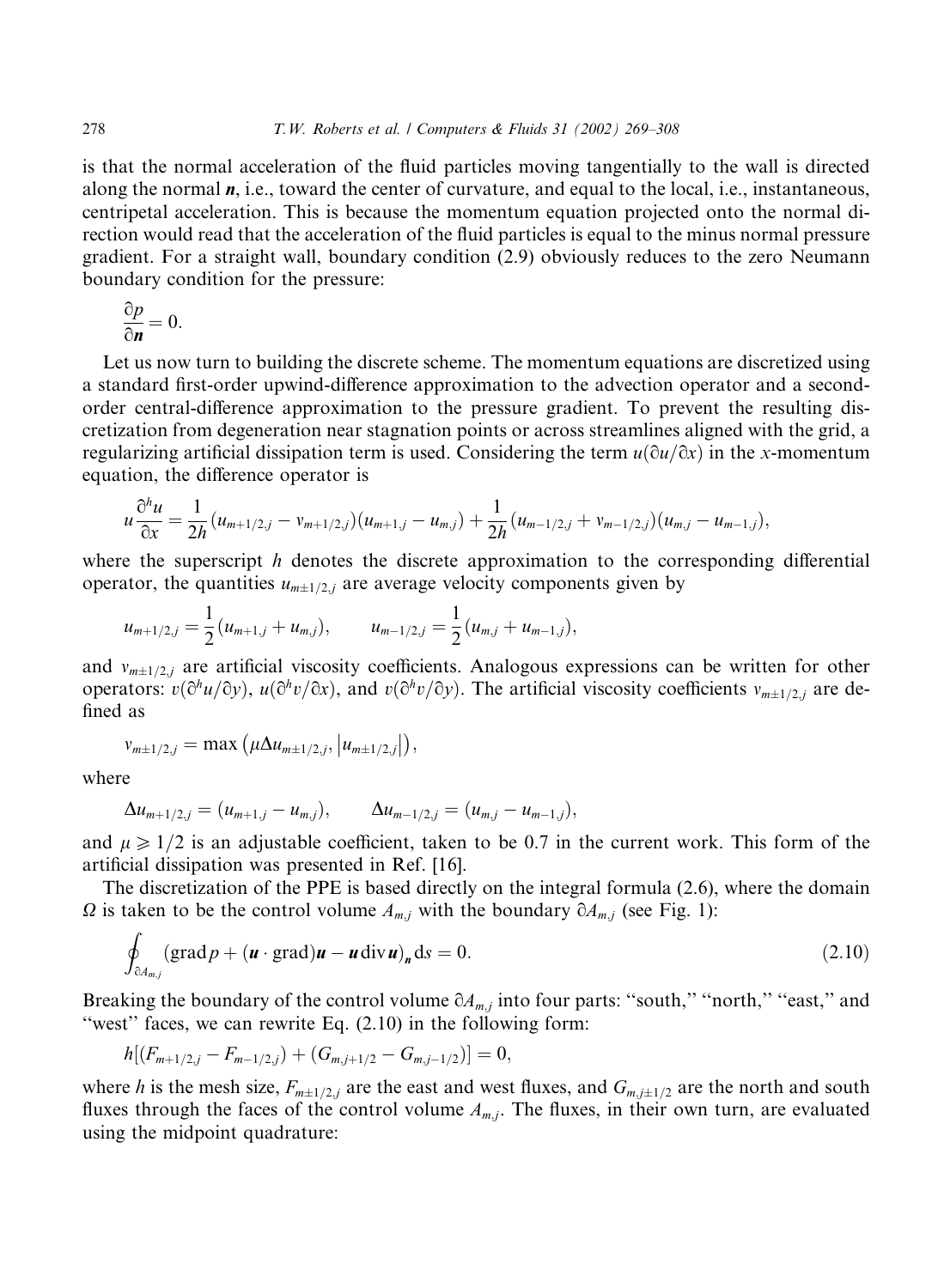

Fig. 1. Computational grid segment and a control volume.

$$
F_{m-1/2,j} = h[(p_{m,j} - p_{m-1,j}) + v_{m-1/2,j}(u_{m-1/2,j+1/2} - u_{m-1/2,j-1/2})
$$
  
\n
$$
- u_{m-1/2,j}(v_{m-1/2,j+1/2} - v_{m-1/2,j-1/2})],
$$
  
\n
$$
G_{m,j-1/2} = h[(p_{m,j} - p_{m,j-1}) + u_{m,j-1/2}(u_{m+1/2,j-1/2} - u_{m-1/2,j-1/2})]
$$
  
\n
$$
- v_{m,j-1/2}(v_{m+1/2,j-1/2} - v_{m-1/2,j-1/2})],
$$

where the quantities with fractional indices are obtained using either linear or bilinear interpolation:

$$
u_{m-1/2,j} = (u_{m,j} + u_{m-1,j})/2,
$$
  
\n
$$
u_{m-1/2,j-1/2} = (u_{m,j} + u_{m-1,j} + u_{m,j-1} + u_{m-1,j-1})/4.
$$

The fluxes  $F_{m+1/2,j}$  and  $G_{m,j+1/2}$  are evaluated similarly.

We now describe the derivation of the discrete PPE at a boundary point  $(m, 0)$  (see Fig. 2), assuming that no boundary condition on the pressure is prescribed there ahead of time. As in the continuous case, the discrete boundary condition for the pressure will follow from the existing physical boundary conditions and the discrete equations of the finite-difference scheme that we build.

We rewrite equality (2.6) considering the control volume  $B_{m,0}$  as the domain shown in Fig. 2

$$
\oint_{\partial B_{m,0}} (\text{grad } p + (\boldsymbol{u} \cdot \text{grad})\boldsymbol{u} - \boldsymbol{u} \text{div}\boldsymbol{u})_n \text{d}s = 0.
$$
\n(2.11)

Again, as in the case of an internal control volume, we break the integral  $(2.11)$  into four parts – fluxes through the four faces of the control volume  $B_{m,0}$ , and approximate each one of them using the numerical quadrature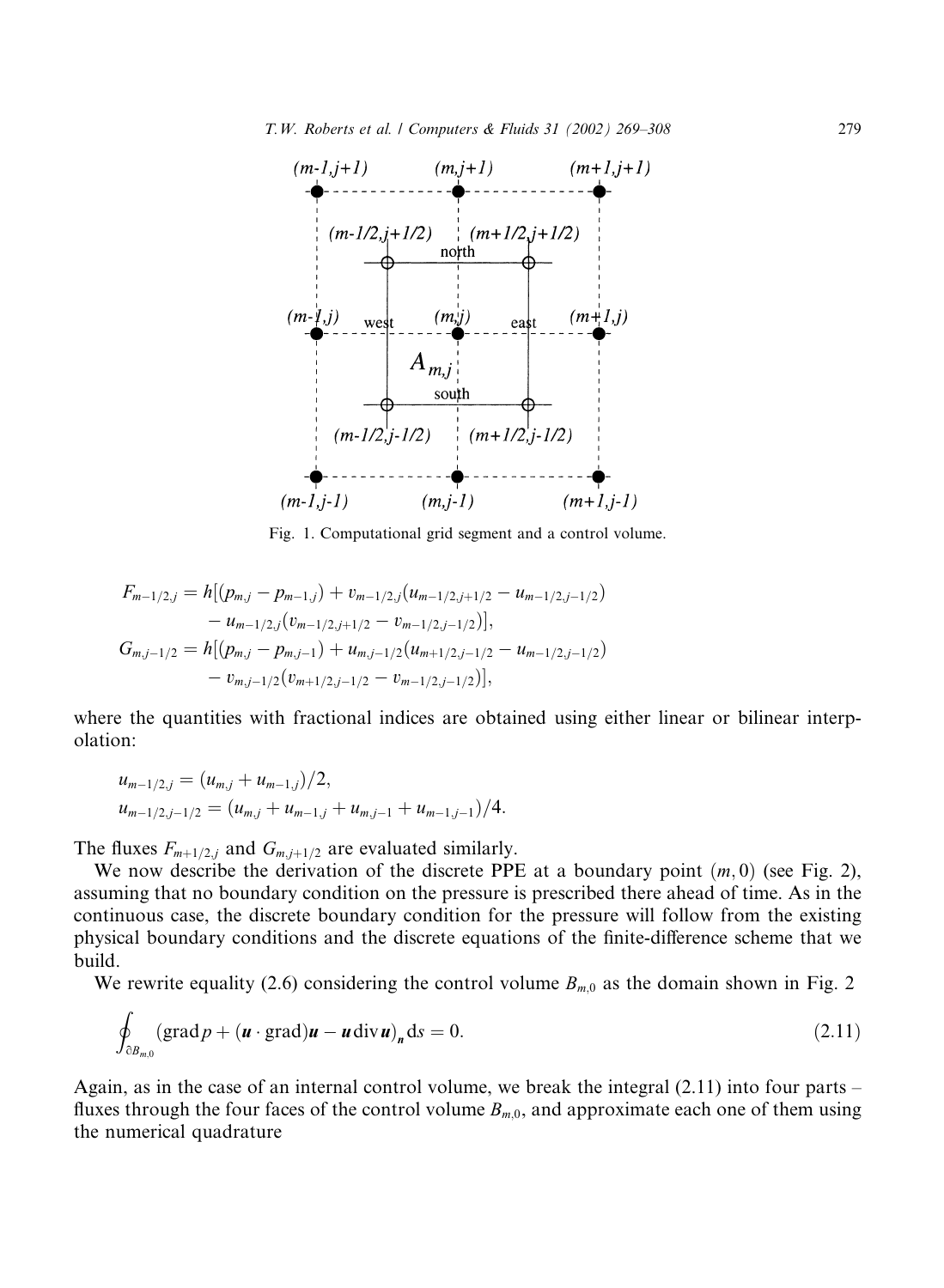T.W. Roberts et al. / Computers & Fluids 31 (2002) 269-308



Fig. 2. Boundary control volume.

$$
\frac{h}{2}(F_{m+1/2,0}-F_{m-1/2,0})+h(G_{m,1/2}-G_{m,0})=0.
$$
\n(2.12)

However, as the "south" face represents now a solid wall, we set the corresponding flux to zero:

$$
G_{m,0} = 0. \t\t(2.13)
$$

This implies (see Eq.  $(2.7)$ ) imposing the appropriate Neumann boundary condition on the pressure

$$
h\frac{\partial^h p}{\partial \mathbf{n}} = -u_{m,0}(v_{m+1/2,0} - v_{m-1/2,0}) + v_{m,0}(u_{m+1/2,0} - u_{m-1/2,0}). \tag{2.14}
$$

Expression (2.14) can obviously be interpreted as a finite-difference approximation of the equation

$$
\frac{\partial p}{\partial y} + u \frac{\partial v}{\partial x} - v \frac{\partial u}{\partial x} = 0,
$$

which is a specific version of Eq. (2.7) for the straight solid wall boundary  $y = 0$ .

The flux  $G_{m,1/2}$  in Eq. (2.12) is defined in the same way as for the internal control volume case. For the west flux we use the following formula:

$$
F_{m-1/2,0}=\frac{h}{2}(p_{m,0}-p_{m-1,0})-u_{m-1/2,0}(v_{m-1/2,1/2}-v_{m-1/2,0})+v_{m-1/2,0}(u_{m-1/2,1/2}-u_{m-1/2,0}),
$$

and the east flux  $F_{m+1/2,0}$  is evaluated similarly to the above.

This discretization is extended to the body-fitted grids (generalized coordinates) in the same standard way as any control-volume discretization. Therefore, we do not elaborate on this issue here.

# 2.2. Construction of the artificial boundary conditions

As follows from the previous section, there are three flow quantities to be determined throughout the computation – pressure p and two-velocity components u and v. External boundary condition (i.e., closing mechanism for the discretized equations) will be needed for each of these three quantities. As the exact solution for the problem under study (incompressible inviscid airfoil flow) is known, we, for methodological purposes, will consider different computa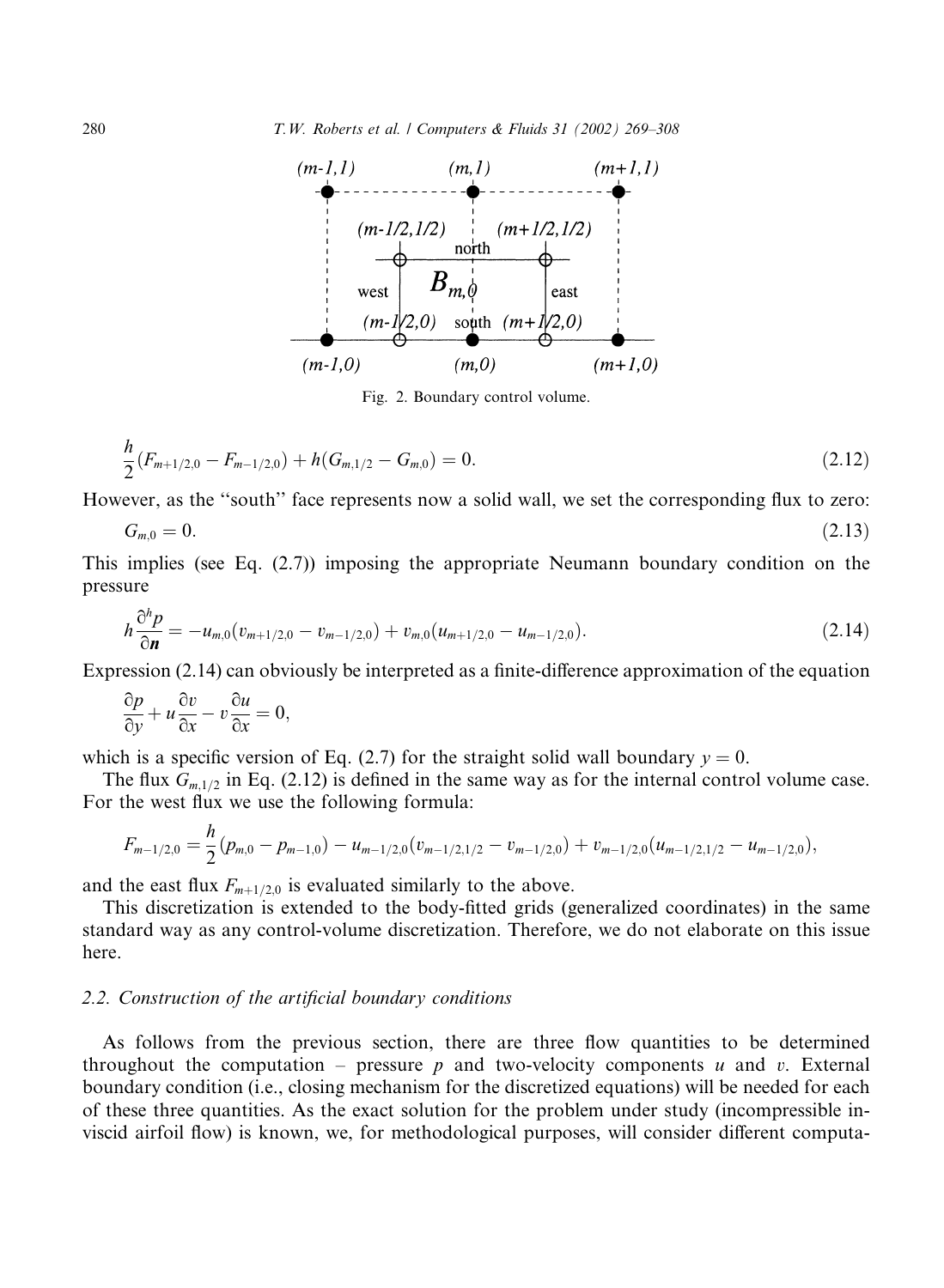tional strategies. First, we will be solving for the pressure only while keeping the velocity field on the grid as prescribed by the exact solution. Next, we will be solving for all three-flow quantities. In both cases, we will compare the results obtained with the global ABCs against those obtained with the exact boundary conditions of the Dirichlet type (Dirichlet data at the external boundary taken from the exact solution) and on the other hand, against the results obtained with the standard local ABCs. Accordingly, we construct global ABCs separately for the pressure and for velocities. The boundary conditions are obtained using the separation of variables along the boundary. In many respects, this approach for deriving global ABCs can be regarded standard, see Ref. [21]. In the following Section 2.2.1, we outline this approach and also emphasize the somewhat less standard issues related to conservation and solvability.

#### 2.2.1. Pressure artificial boundary conditions

In the pressure-Poisson formulation that we are using, the elliptic factor in the system is the Poisson equation for the pressure

$$
\Delta p = f,\tag{2.15}
$$

which is to be solved on the infinite domain exterior to the airfoil subject to the condition of boundedness of the solution at infinity and the Neumann boundary condition

$$
\left. \frac{\partial p}{\partial n} \right|_{\Gamma} = \psi \tag{2.16}
$$

on the airfoil surface  $\Gamma$ . As mentioned in Section 2.1, boundary condition (2.16) is simply a reformulation of the momentum equation in the direction normal to the solid wall, the function  $\psi$ represents centripetal acceleration (depends on the tangential velocity), the continuous explicit expression for  $\psi$  is given in Eq. (2.9), and the discretization is built as shown in Eq. (2.14). The only difference to be emphasized between boundary condition  $(2.16)$  and considerations of Section 2.1, see formula (2.9), is that formerly we have considered the normal  $\boldsymbol{n}$  always pointing to the center of curvature of  $\Gamma$ , whereas  $\bf{n}$  in Eq. (2.16) is the normal to  $\Gamma$  with the fixed direction toward the interior of the airfoil (i.e., external normal for the flow domain). Therefore, the sign of the centripetal acceleration in the function  $\psi$  will depend on whether the curve  $\Gamma$  is convex or concave at every particular location. Similarly to  $\psi$ , the right-hand side f of Eq. (2.15) also depends on the velocities, the explicit expression for  $f$  is given in Eq.  $(2.2)$ . Note, a more general and more recent formulation of the scheme involves the equation for the velocity potential rather than pressure as the elliptic factor. For incompressible flows, this equation is always homogeneous, which, in particular, makes the construction of the ABCs conceptually more straightforward. In the current formulation, as will be seen, taking care of the inhomogeneity  $f$  requires special attention. The corresponding experience, however, is going to be useful for the future analysis of the compressible case in a similar framework.

Let us now denote by  $\Omega$  the unbounded domain on which we are solving Eq. (2.15), then  $\Gamma = \partial \Omega$ . An obvious necessary condition for solvability of problem (2.15), (2.16) with p bounded at infinity is the equality of the sum of all sources inside the domain  $\Omega$  to the total flux through its boundary  $\Gamma$ , i.e.,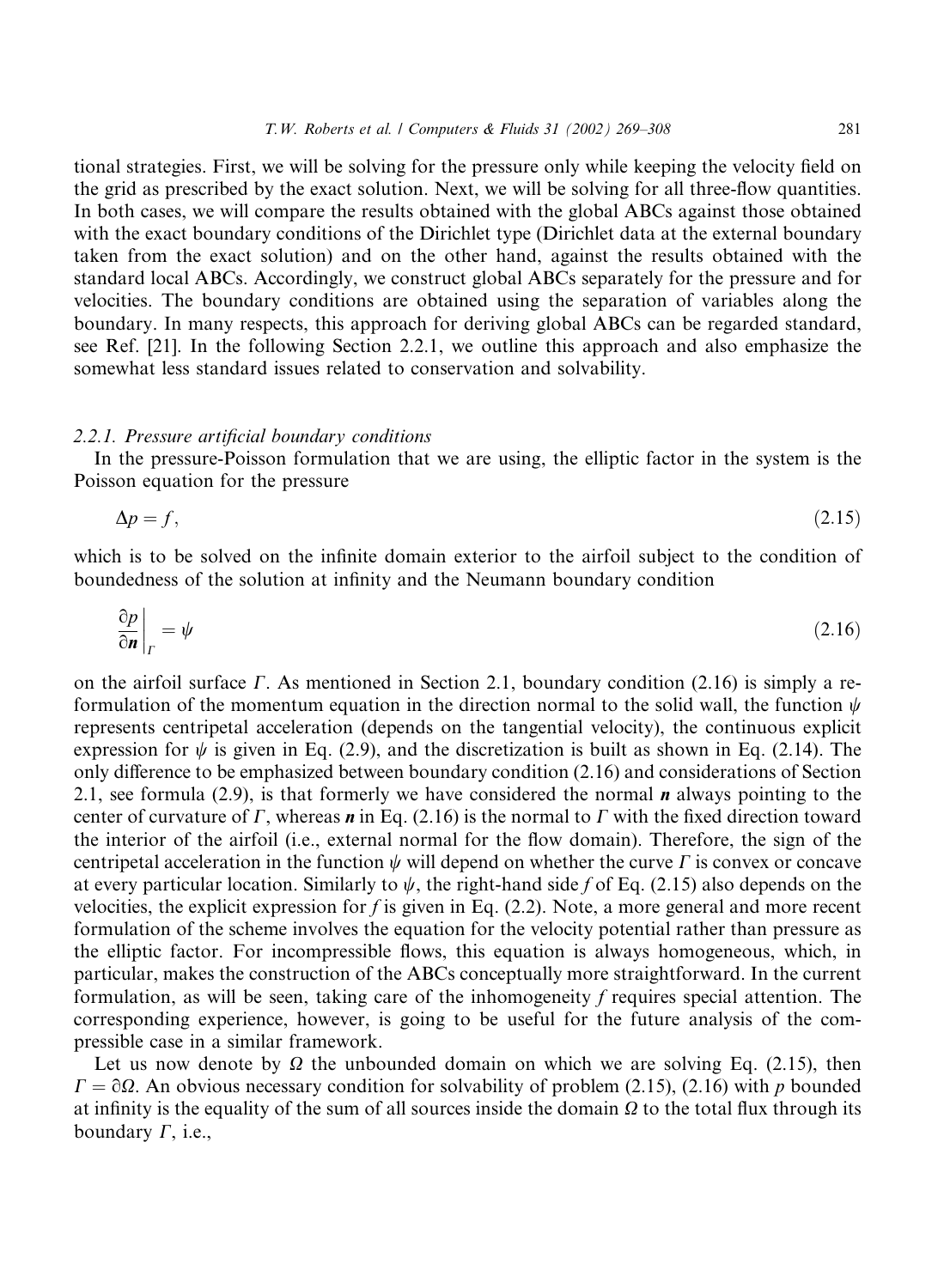T.W. Roberts et al. / Computers & Fluids 31 (2002) 269-308

$$
\int \int_{\Omega} f \, d\Omega = \int_{\Gamma} \psi \, d\Gamma. \tag{2.17}
$$

Next, we map the domain  $\Omega$  of variable  $z = x + iy \in \mathcal{C}$  (exterior of the airfoil) conformally onto the exterior of the unit disk  $\{|\zeta| > 1 |, \zeta = \xi + i\eta \in \mathscr{C}\}\$ . (The mapping is determined uniquely by requiring that  $z = \infty \to \zeta = \infty$  and specifying the angle of rotation arg  $\zeta_z'(\infty)$ .) The Laplace operator of Eq. (2.15) does not change with the conformal mapping. Consequently, if we introduce polar coordinates ( $\rho$ ,  $\theta$ ) on the complex plane of variable  $\zeta = \xi + i\eta$ , then Eq. (2.15) and boundary condition  $(2.16)$  transform into

$$
\frac{1}{\rho} \frac{\partial}{\partial \rho} \left( \rho \frac{\partial p}{\partial \rho} \right) + \frac{1}{\rho^2} \frac{\partial^2 p}{\partial \theta^2} = f(\rho, \theta)
$$
\n(2.18)

and

$$
\left. -\frac{\partial p}{\partial \rho} \right|_{\rho=1} = \psi(\theta),\tag{2.19}
$$

respectively. The external artificial boundary on the plane  $\zeta$  will be a circle of radius R centered at the origin:  $\rho = R$ . As we will see in Section 3.1, the grid used for the numerical integration of the flow equations is obtained by transforming a polar grid from the plane  $\zeta$  back to the plane z. This transform maps the circle  $\rho = R$  onto the outer coordinate line of the curvilinear boundary-fitted conformal grid built around the airfoil. On the circle  $\rho = R$ , we need to construct the ABCs that would guarantee that the solution of Eq.  $(2.18)$  with boundary condition  $(2.19)$  found for  $1 \leqslant \rho \leqslant R$  can be smoothly extended beyond  $\rho = R$  to the entire infinite domain  $\rho \geqslant 1$  so that the extended solution satisfy the same differential equation and wall boundary condition and also be bounded at infinity.

When constructing the ABCs, we will start with considering a particular case of  $f(\rho, \theta) \equiv 0$  for  $\rho \ge R$ . The motivation for that is twofold. First, it will always be the case for the new formulation of the scheme for incompressible flows. Second, in many other situations, the right-hand side  $f$ , although not exactly zero, decays sufficiently fast in the far field so that by neglecting it outside the computational domain (i.e., outside the artificial boundary) one does not introduce large errors. Experimentally, it is always possible to see whether or not the assumption of homogeneity in the far field is acceptable  $[26,27,30,31,33]$ .

In general, the case when the governing equations are homogeneous in the far field is central for most ABCs' methodologies, see Ref. [21]. For the particular formulation under study, having built the homogeneous ABCs we will also show how one can explicitly take into account the inhomogeneity f, see Eq.  $(2.18)$ .

The homogeneous boundary conditions are most easily obtained in the continuous formulation. We Fourier transform Eq. (2.18) in  $\theta$  and as  $f(\rho, \theta) = 0$  for  $\rho \ge R$ , arrive at the following family of ordinary differential equations

$$
\frac{1}{\rho} \frac{d}{d\rho} \left( \rho \frac{d\hat{p}_k}{d\rho} \right) - \frac{k^2}{\rho^2} \hat{p}_k = 0, \quad \rho \ge R, \quad k = 0, \pm 1, \pm 2, \dots,
$$
\n(2.20)

parameterized by the wavenumber k. For  $k \neq 0$ , the corresponding homogeneous equation from Eq. (2.20) has two linearly independent solutions:  $\hat{p}_k^{(1)} = \rho^{|k|}$  and  $\hat{p}_k^{(2)} = \rho^{-|k|}$ . Boundedness at in-

282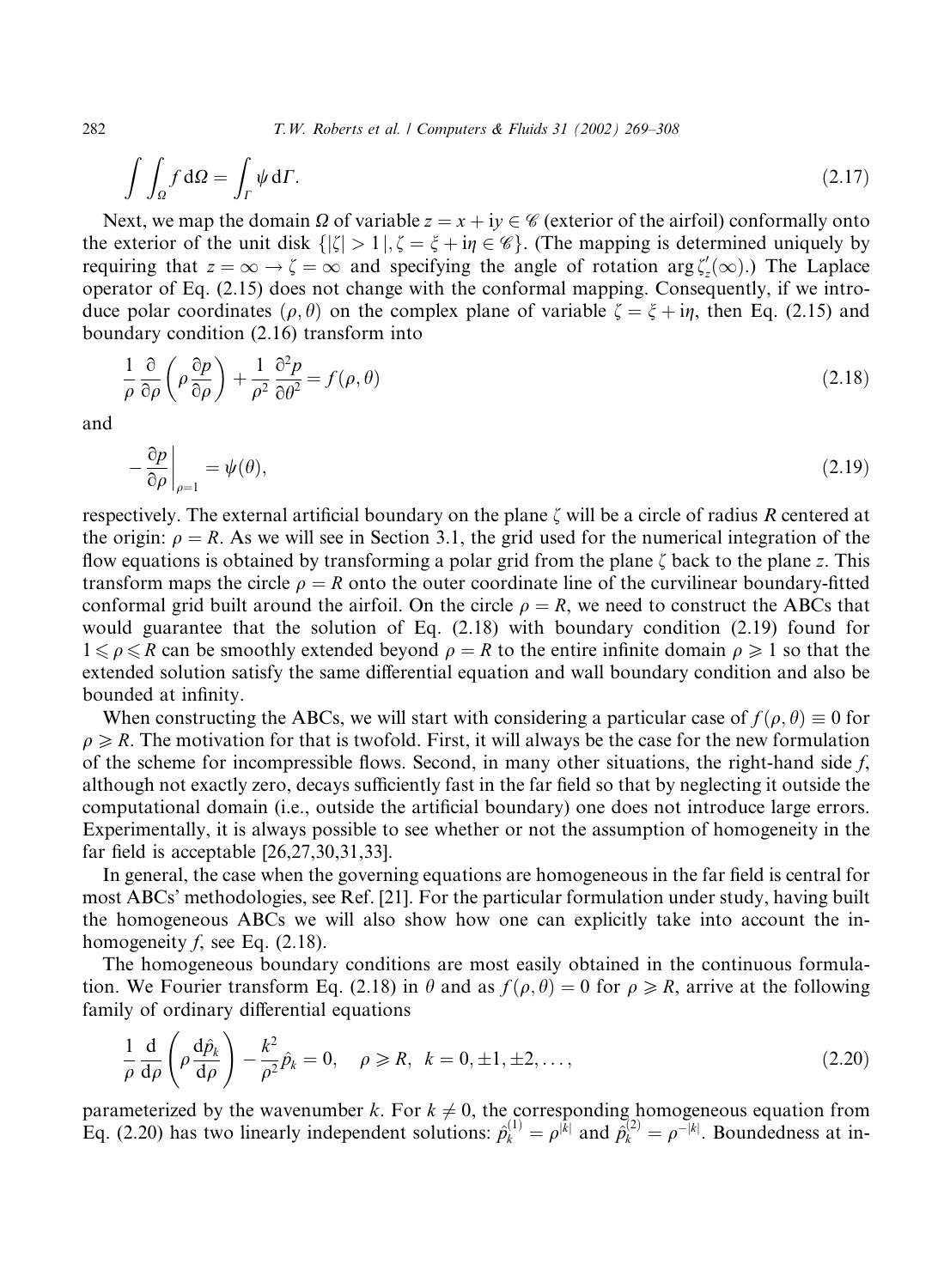finity implies that all modes  $\hat{p}_k^{(1)}$  for all  $k = \pm 1, \pm 2, \ldots$  should be excluded, which is equivalent to the following countable set of conditions written in terms of the Wronskians:

$$
\det \begin{bmatrix} \hat{p}_k & \hat{p}_k^{(2)} \\ \frac{d\hat{p}_k}{d\rho} & \frac{d\hat{p}_k^{(2)}}{d\rho} \end{bmatrix} = 0, \qquad k = \pm 1, \pm 2, \dots.
$$
 (2.21)

Conditions (2.21) can, in fact, be imposed at any location  $\rho$ , at which Eq. (2.18) is homogeneous: setting Eq. (2.21) at  $\rho = R$  immediately yields

$$
\left. \frac{\mathrm{d}\hat{p}_k}{\mathrm{d}\rho} \right|_{\rho=R} + \left. \frac{|k|}{R} \hat{p}_k \right|_{\rho=R} = 0, \quad k = \pm 1, \pm 2, \dots \tag{2.22a}
$$

As concerns  $k = 0$ , the general solution of the corresponding homogeneous equation from (2.20) is  $C_1 + C_2 \ln \rho$ . Boundedness at infinity implies  $C_2 = 0$ , which leads to the following boundary condition

 $\overline{1}$ 

$$
\left. \frac{\mathrm{d}\hat{p}_0}{\mathrm{d}\rho} \right|_{\rho=R} = 0,\tag{2.22b}
$$

which can also be formally obtained from Eq. (2.22a) by letting  $k = 0$ . The countable sequence of relations (2.22b) and (2.22a) for  $k = 0, \pm 1, \pm 2, \ldots$  constitutes the full set of exact ABCs at the external artificial boundary  $\rho = R$ . Boundary conditions (2.22) are applicable provided that  $f(\rho,\theta) = 0$  for  $\rho \ge R$ . They guarantee that the solution calculated for  $\rho \le R$  can be smoothly and uniquely complemented to the entire infinite domain so that the complement solve Eq. (2.18) and be bounded at infinity.

Note, after the Fourier transform back to the physical space, the ABCs obtained by the separation of variables along the boundary typically become nonlocal (e.g., ABCs (2.22)). Most often, these ABCs (in the physical space) are represented by means of pseudodifferential operators, see Ref. [21]. For the particular case of Eqs.  $(2.22a)$  and  $(2.22b)$ , however, a representation via singular integrals is also available; it was obtained by Lončarić in Ref. [39] and involves the kernel ln  $|\sin \frac{\theta}{2}|$ .

Let us now consider the inhomogeneous case, when, generally speaking,  $f(\rho, \theta) \neq 0$  for  $\rho \geq R$ . After the Fourier transform in  $\theta$  we obtain (cf. Eq. (2.20))

$$
\frac{1}{\rho} \frac{d}{d\rho} \left( \rho \frac{d\hat{p}_k}{d\rho} \right) - \frac{k^2}{\rho^2} \hat{p}_k = \hat{f}_k(\rho), \quad \rho \ge 1, \ k = 0, \pm 1, \pm 2, \dots
$$
\n(2.23)

To discuss the solvability issues, we will also need to Fourier transform Eq. (2.19), which yields

$$
-\frac{d\hat{p}_k}{d\rho}\bigg|_{\rho=1} = \hat{\psi}_k, \quad k = 0, \pm 1, \pm 2, \dots
$$
 (2.24)

We start with the analysis of the case  $k = 0$ , which differs from the analysis for all other ks. In Fourier space on the new plane  $\zeta$ , the solvability condition (2.17) obviously transforms into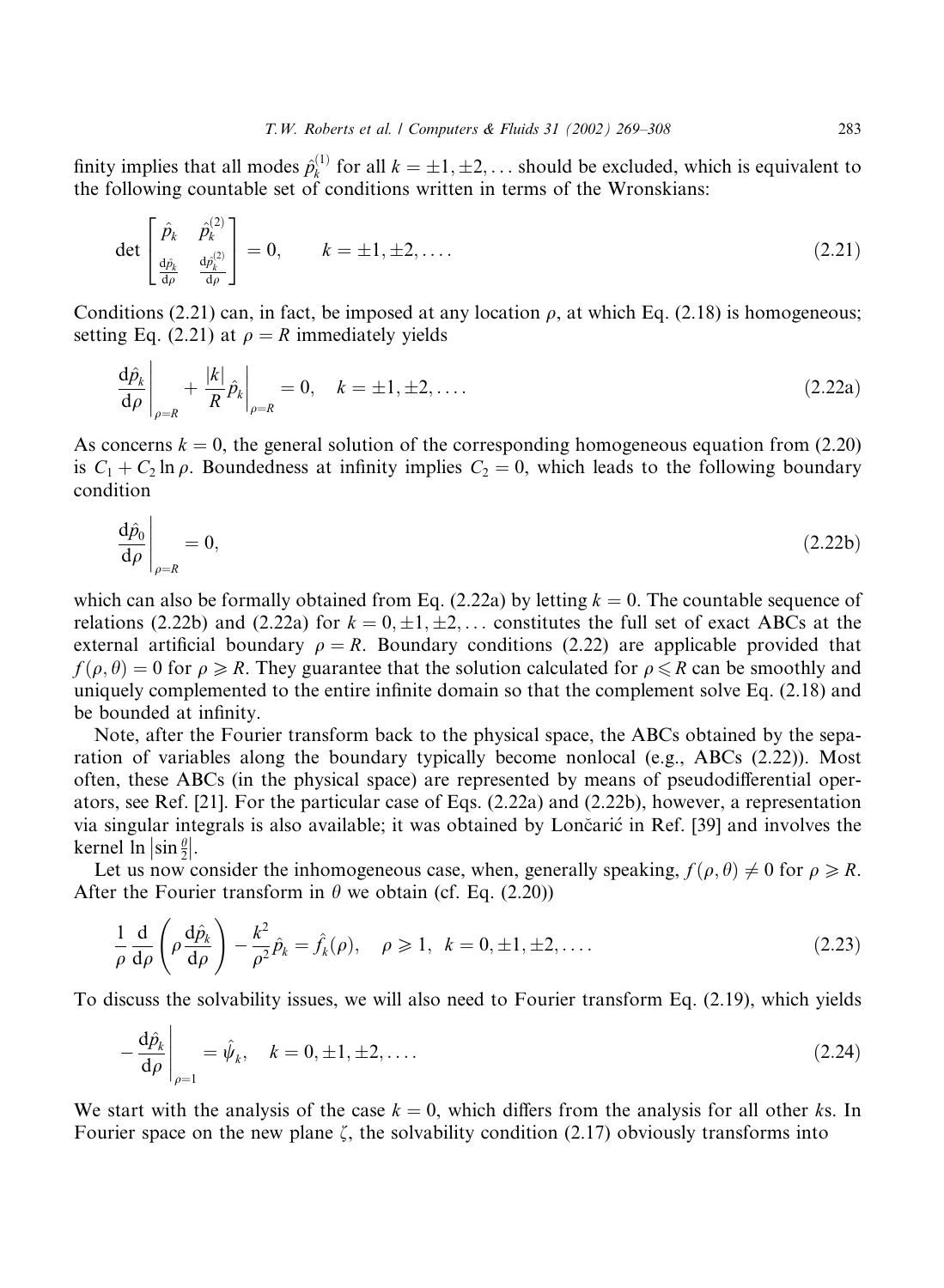T.W. Roberts et al. / Computers & Fluids 31 (2002) 269-308

$$
\int_{1}^{+\infty} \hat{f}_{0}(\rho)\rho \,d\rho = -\frac{d\hat{p}_{0}}{d\rho}\bigg|_{\rho=1} = \hat{\psi}_{0}.
$$
\n(2.25)

We now integrate Eq. (2.23) for  $k = 0$  from  $\rho = 1$  to  $\rho = R$  and obtain:

$$
\int_{1}^{R} \frac{\mathrm{d}}{\mathrm{d}\rho} \left( \rho \frac{\mathrm{d}\hat{\rho}_{0}}{\mathrm{d}\rho} \right) \mathrm{d}\rho = \rho \frac{\mathrm{d}\hat{\rho}_{0}}{\mathrm{d}\rho} \bigg|_{\rho=R} - \frac{\mathrm{d}\hat{\rho}_{0}}{\mathrm{d}\rho} \bigg|_{\rho=1} = \int_{1}^{R} \hat{f}_{0}(\rho) \rho \,\mathrm{d}\rho. \tag{2.26}
$$

The combination of formulae  $(2.25)$  and  $(2.26)$  immediately yields

$$
\rho \frac{\mathrm{d}\hat{p}_0}{\mathrm{d}\rho}\bigg|_{\rho=R} = \int_1^R \hat{f}_0(\rho)\rho \,\mathrm{d}\rho - \hat{\psi}_0. \tag{2.27}
$$

Inhomogeneous relation (2.27) will replace homogeneous relation (2.22b) for  $k = 0$  in the countable sequence of boundary conditions in Fourier space. Note, if we assume for a moment, as before, that  $\hat{f}_0(\rho) = 0$  for  $\rho \ge R$ , then obviously

$$
\int_1^R \hat{f}_0(\rho)\rho \, d\rho = \int_1^{+\infty} \hat{f}_0(\rho)\rho \, d\rho,
$$

 $\mathbf{r}$ 

and because of Eq.  $(2.25)$  the right-hand side of Eq.  $(2.27)$  vanishes and condition  $(2.27)$  transforms back into (2.22b).

Let us now emphasize a very important circumstance. Specifying Neumann boundary conditions for  $k = 0$  both at  $\rho = 1$  and  $\rho = R$  may, generally speaking, be problematic from the standpoint of solvability. Indeed, in the fully homogeneous case neither of these boundary conditions admits the logarithmic mode and both admit the constant mode. Thus,  $\hat{p}_0$  = const will solve the homogeneous problem

$$
\frac{1}{\rho} \frac{d}{d\rho} \left( \rho \frac{d\hat{p}_0}{d\rho} \right) = 0, \quad \frac{d\hat{p}_0}{d\rho} \bigg|_{\rho=1} = 0, \quad \frac{d\hat{p}_0}{d\rho} \bigg|_{\rho=R} = 0.
$$

Consequently, the corresponding nonhomogeneous problem will not be solvable for any righthand side, and in case it is solvable, the solution will not be unique. However, the type of the boundary conditions (Neumann) for  $k = 0$  cannot be changed/relaxed because at both  $\rho = 1$  and  $\rho = R$  these boundary conditions are obtained from the physical considerations. Therefore, some additional solvability conditions are introduced that limit the general admissible scope of the problem data.

For the original infinite-domain problem the solvability condition in the Fourier space is given by relation  $(2.25)$ . For the truncated problem, it is rewritten in the form Eq.  $(2.27)$ , and in the homogeneous case it further reduces to Eq. (2.22b). It is very convenient that in the formulation that involves ABCs, the solvability condition  $(2.27)$  (or  $(2.22b)$ ) is not added to the countable family of ABCs in Fourier space for  $k = 0, \pm 1, \pm 2, \ldots$ , but rather comes naturally as one particular element of this sequence that corresponds to  $k = 0$ .

Clearly, the homogeneous boundary condition (2.22b) can be interpreted as zero flux through the outer boundary and thus it corroborates the natural physical meaning of the solvability condition. When a non-zero right-hand f side extends beyond  $\rho = R$ , we replace Eq. (2.22b) with

284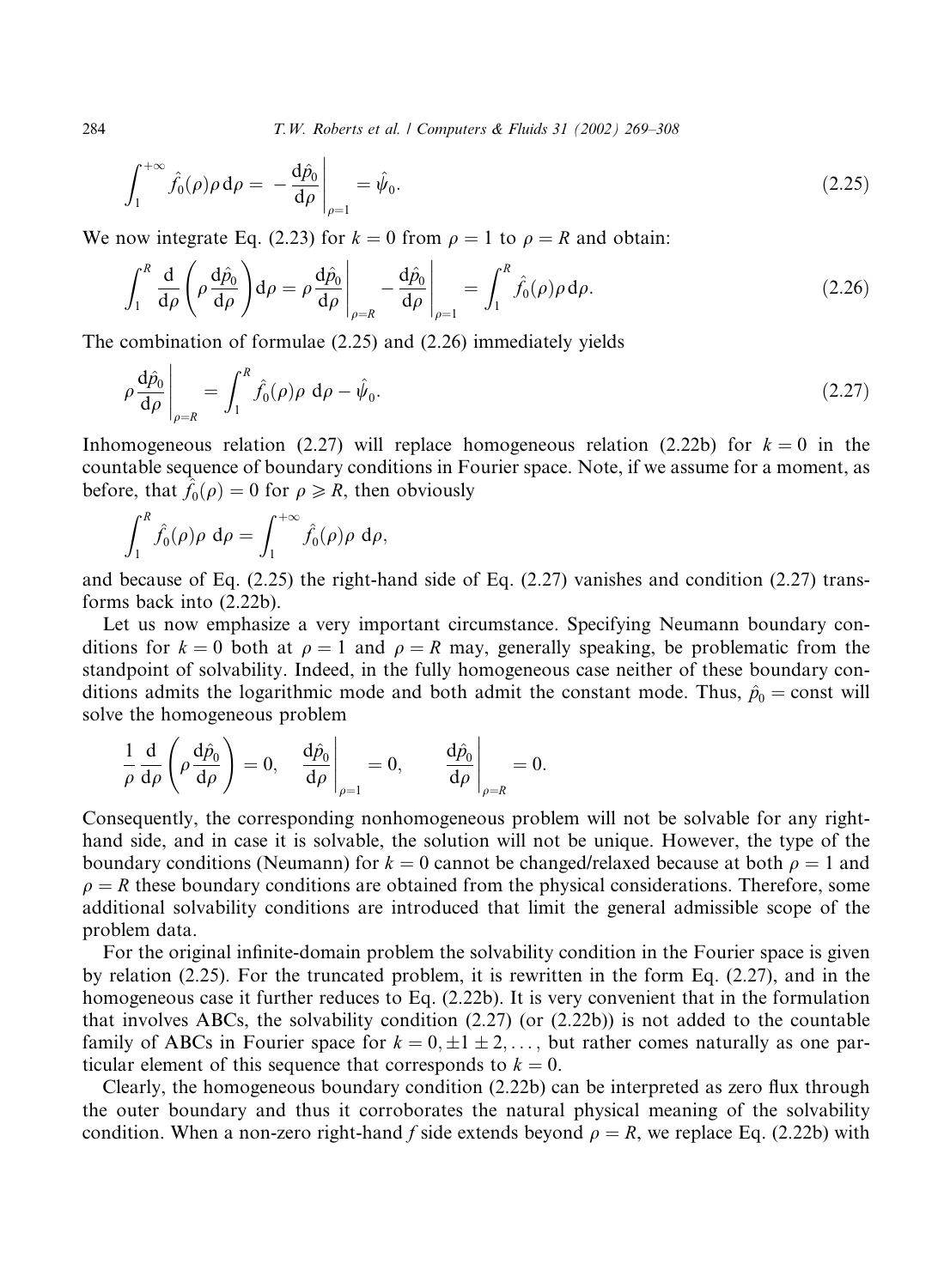the nonhomogeneous boundary condition  $(2.27)$  to ensure the solvability. The meaning of  $(2.27)$ is, of course, the same – it is conservation, and the difference compared to  $(2.22b)$  is that now because of a different right-hand side the flux through the outer boundary is no longer zero. It is important that inhomogeneity on the right-hand side of equality  $(2.27)$ :

$$
\int_1^R \hat{f}_0(\rho)\rho \,d\rho - \hat{\psi}_0 = \int_R^{+\infty} \hat{f}_0(\rho)\rho \,d\rho
$$

cannot be neglected even if  $f_0(\rho)$  is small for  $\rho > R$ . As has been mentioned, the latter is often the case, but disregarding the aforementioned inhomogeneity will make this problem unsolvable rather than simply introduce a small error into the boundary conditions and thus into the solution. In many other situations (see, e.g., below) introducing such errors is not dangerous from the standpoint of solvability, and the extent to which the solution may deteriorate as a result can always be estimated aposteriori (see Ref. [21]). In the particular case under study, strict conservation of type (2.27) has to be enforced not only in the continuous framework, but also on the grid; this issue will be discussed later.

For all other modes except  $k = 0$ , i.e.,  $k = \pm 1, \pm 2, \dots$ , it is easy to see that the homogeneous problem

$$
\frac{1}{\rho}\frac{\mathrm{d}}{\mathrm{d}\rho}\left(\rho\frac{\mathrm{d}\hat{p}_k}{\mathrm{d}\rho}\right)-\frac{k^2}{\rho^2}\hat{p}_k=0,\qquad \frac{\mathrm{d}\hat{p}_k}{\mathrm{d}\rho}\Bigg|_{\rho=1}=0,\qquad \frac{\mathrm{d}\hat{p}_k}{\mathrm{d}\rho}\Bigg|_{\rho=R}+\frac{|k|}{R}\hat{p}_k\Bigg|_{\rho=R}=0
$$

has only trivial solution (indeed, both  $\hat{p}_k^{(1)}$  and  $\hat{p}_k^{(2)}$  are eliminated by the boundary conditions) and therefore the corresponding nonhomogeneous problem is solvable for any right-hand side (inhomogeneities, i.e., right-hand sides, can be introduced into the boundary conditions themselves as well). Therefore, the situation here is entirely different compared to the case  $k = 0$ . Namely, boundary conditions (2.22a) are exact when the far field is homogeneous,  $f(\rho, \theta) = 0$  for  $\rho \ge R$ . If a far-field inhomogeneity is introduced, its effect can, in principle, be incorporated into these boundary conditions making them nonhomogeneous as well. However, when the far-field inhomogeneity is small it can be neglected, which will not give rise to any solvability concerns for  $k \neq 0$ , and the corresponding error in the numerical solution will then be estimated by a posteriori numerical checks, see, e.g., Refs. [26,27,30,31,33].

Note, the incorporation of inhomogeneity into the boundary conditions (2.22a),  $k \neq 0$ , is not going to be as easy as obtaining relation (2.27) instead of Eq. (2.22b). A general "conceptual" recipe for such an incorporation can be found, e.g., in Ref. [23]; but it basically amounts to integrating (essentially, solving) the nonhomogeneous differential equation on the infinite portion of the domain that is being truncated and replaced by the ABCs. This is exactly what we are trying to avoid; besides, it is typically not feasible. Therefore, in the numerical experiments below we study the non-lifting flows so that the entire inhomogeneity of the problem is concentrated on the zeroth Fourier mode  $k = 0$  only. This helps us focus on our goal of demonstrating that optimal convergence of the solver can be recovered with global ABCs in the simplest (i.e., ideal) regime.

To derive the ABCs for the finite-difference scheme we follow a procedure similar to the one we used for obtaining the continuous boundary conditions. The grid on the plane  $\zeta$  is a polar grid uniform in  $\theta$  and stretched in  $\rho$ ; when mapped back onto the plane z it yields a curvilinear O-type grid fitted to the airfoil surface. The grid has J cells in the radial direction with the nodes  $\rho_i$ ,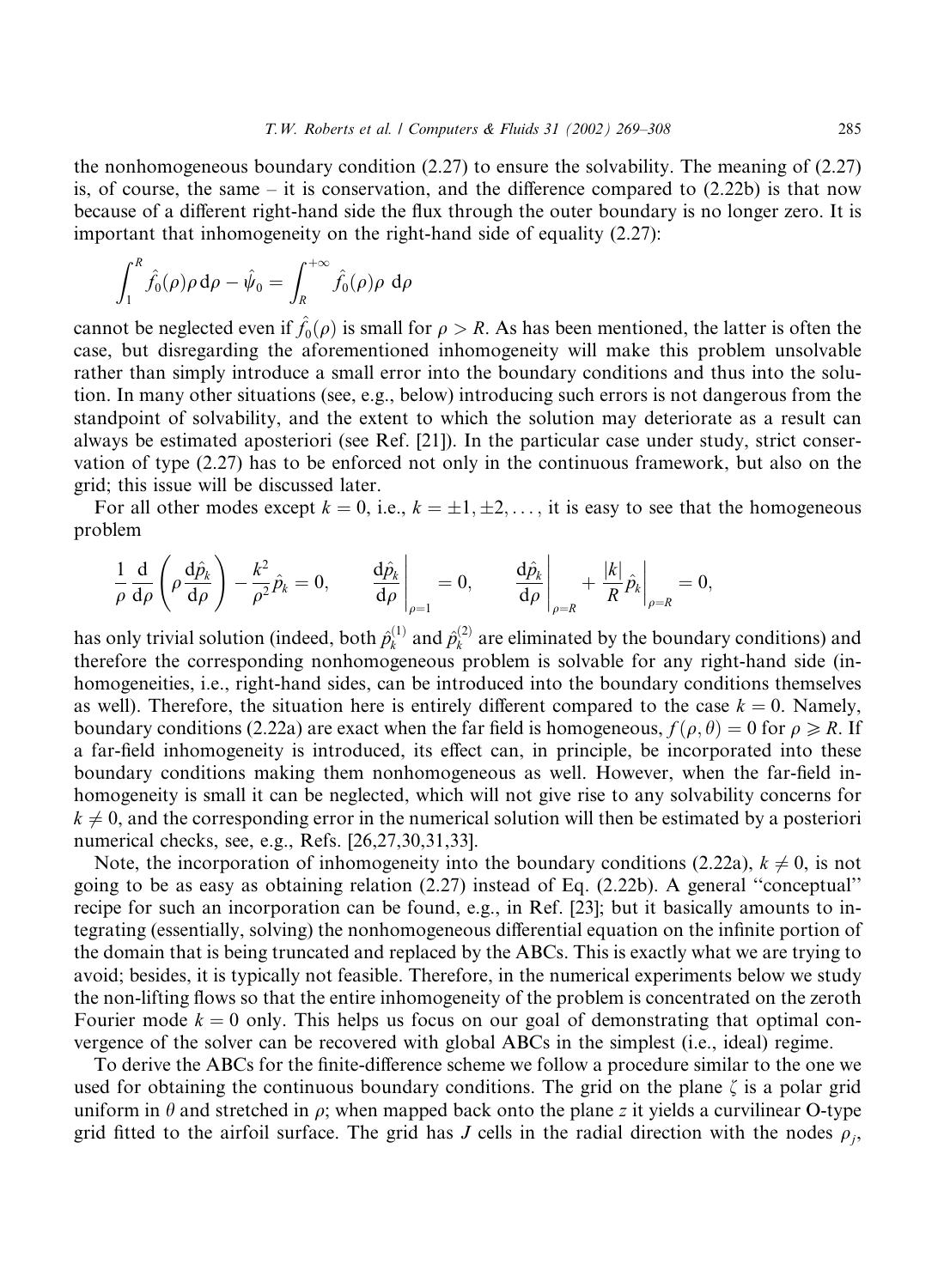$j = 0, \ldots, J$ , so that  $\rho_0 = 1$  and  $\rho_i = R$ , and M cells in the circumferential direction with the constant grid size  $\Delta \theta = 2\pi/M$  and nodes  $\theta_m = m\Delta \theta$ ,  $m = 0, ..., M$ ; due to periodicity the angular directions  $\theta_0 = 0$  and  $\theta_M = 2\pi$  coincide.

A second-order accurate discretization of the PPE that we use is outlined in Section 2.1. It is a finite-volume discretization performed directly on the curvilinear body-fitted grid in the physical plane z. It is easy to check however, that if the exact same finite-volume approach was applied to the polar grid on the model plane  $\zeta$ , then for Eq. (2.18) it would result in the following natural central-difference discretization:

$$
\frac{1}{\rho_j} \frac{1}{\Delta \rho_j} \left( \rho_{j+1/2} \frac{p_{m,j+1} - p_{m,j}}{\Delta \rho_{j+1/2}} - \rho_{j-1/2} \frac{p_{m,j} - p_{m,j-1}}{\Delta \rho_{j-1/2}} \right) + \frac{1}{\rho_j^2} \frac{p_{m+1,j} - 2p_{m,j} + p_{m-1,j}}{\Delta \theta^2} = f_{m,j}, \tag{2.28}
$$

where  $\rho_{j+1/2} = (\rho_{j+1} + \rho_j)/2$ ,  $\rho_{j-1/2} = (\rho_j + \rho_{j-1})/2$ ,  $\Delta \rho_{j+1/2} = \rho_{j+1} - \rho_j$ ,  $\Delta \rho_{j-1/2} = \rho_j - \rho_{j-1}$ , and  $\Delta \rho_j = (\Delta \rho_{j-1/2} + \Delta \rho_{j+1/2})/2$ . Finite-difference equation (2.28) will be used for deriving the discrete counterpart to the nonhomogeneous boundary condition (2.27).

Along with the fully discrete equation  $(2.28)$  we will also consider a semi-discrete form of the homogeneous equation in the far field:

$$
\frac{1}{\rho} \frac{d}{d\rho} \left( \rho \frac{dp_m}{d\rho} \right) + \frac{1}{\rho^2} \frac{p_{m+1} - 2p_m + p_{m-1}}{\Delta \theta^2} = 0, \quad m = 0, \dots, M - 1.
$$
 (2.29)

Introducing the direct discrete Fourier transform

$$
\hat{p}_k = \frac{1}{M} \sum_{m=0}^{M-1} p_m e^{-ikm\Delta\theta}, \quad k = -\frac{M}{2} + 1, \dots, \frac{M}{2}, \tag{2.30a}
$$

and inverse discrete Fourier transform

$$
p_m = \sum_{k=-M/2+1}^{M/2} \hat{p}_k e^{ikm\Delta\theta}, \quad m = 0, \dots, M-1,
$$
 (2.30b)

on the grid, we reduce Eq.  $(2.29)$  to

$$
\frac{1}{\rho} \frac{d}{d\rho} \left( \rho \frac{d\hat{p}_k}{d\rho} \right) - \frac{\alpha_k^2}{\rho^2} \hat{p}_k = 0, \qquad k = -\frac{M}{2} + 1, \dots, \frac{M}{2}, \quad \alpha_k^2 = \frac{4}{\Delta \theta^2} \sin^2 \frac{k \Delta \theta}{2}.
$$
\n(2.31)

For any particular k, Eq. (2.31) looks very much like Eq. (2.20) except that  $k^2$  is replaced by  $\alpha_k^2$ . To obtain the boundary conditions, we introduce a row of ghost nodes with  $j = J + 1$ ,  $\rho_{l+1} =$  $\rho_I + \Delta \rho_{I+1/2} = R + \Delta \rho_{I+1/2}$ , and first write down the system of equalities similar to Eq. (2.22a) but at the location  $\rho = \rho_{J+1/2} = R + \Delta \rho_{J+1/2}/2$  rather than  $\rho = R$  ( $k \neq 0$ ):

$$
\frac{\mathrm{d}\hat{p}_k}{\mathrm{d}\rho}\Big|_{\rho=\rho_{J+1/2}} + \frac{|\alpha_k|}{\rho_{J+1/2}}\hat{p}_k\Big|_{\rho=\rho_{J+1/2}} = 0, \quad k = -\frac{M}{2} + 1, \dots, -1, 1, \dots, \frac{M}{2}.
$$
\n(2.32)

Then we discretize Eq.  $(2.32)$  consistently with the central-difference discretization  $(2.28)$ , which vields

286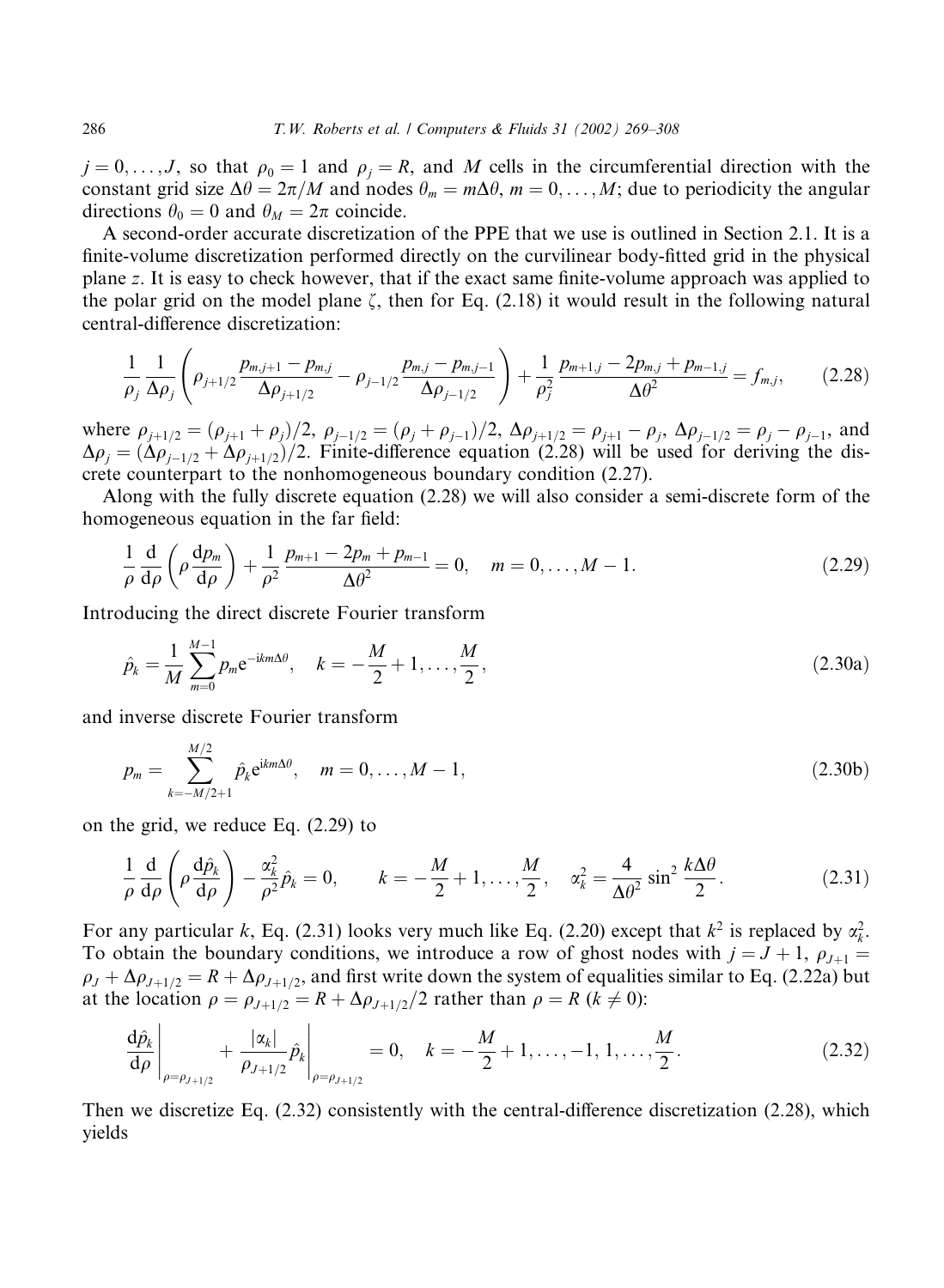T.W. Roberts et al. / Computers & Fluids 31 (2002) 269-308

$$
\frac{\hat{p}_{k,l+1} - \hat{p}_{k,l}}{\Delta \rho_{J+1/2}} + \frac{|\alpha_k|}{\rho_{J+1/2}} \frac{\hat{p}_{k,l+1} + \hat{p}_{k,l}}{2} = 0, \quad k = -\frac{M}{2} + 1, \dots, -1, 1, \dots, \frac{M}{2},
$$
\n(2.33)

or

$$
\hat{p}_{k,J+1}\left(\frac{|\alpha_k|}{2} + \frac{\rho_{J+1/2}}{\Delta \rho_{J+1/2}}\right) = -\hat{p}_{k,J}\left(\frac{|\alpha_k|}{2} - \frac{\rho_{J+1/2}}{\Delta \rho_{J+1/2}}\right), \quad k = -\frac{M}{2} + 1, \dots, -1, 1, \dots, \frac{M}{2}.
$$
\n(2.34a)

The remaining mode  $k = 0$  is treated separately as before; in the homogeneous case instead of Eq.  $(2.22b)$  we have:

$$
\frac{\hat{p}_{0,J+1} - \hat{p}_{0,J}}{\Delta \rho_{J+1/2}} = 0,
$$

<sub>or</sub>

$$
\hat{p}_{0,J+1} = \hat{p}_{0,J}.\tag{2.34b}
$$

Note, as in the case of the continuous boundary conditions (2.22b) and (2.22a), relation (2.34b) can also be formally obtained from Eq. (2.34a) by substituting  $\alpha_k = 0$  for  $k = 0$ . In the physical discrete space we can rewrite the system of equalities  $(2.34a)$  and  $(2.34b)$  as one matrix relation

$$
\boldsymbol{p}_{J+1} = \boldsymbol{F}^{-1} \text{diag}\{\beta_k\} \boldsymbol{F} \boldsymbol{p}_J \equiv \boldsymbol{T} \boldsymbol{p}_J,\tag{2.35}
$$

where

$$
\beta_k = -\left(\frac{|\alpha_k|}{2} - \frac{\rho_{J+1/2}}{\Delta \rho_{J+1/2}}\right) \cdot \left(\frac{|\alpha_k|}{2} + \frac{\rho_{J+1/2}}{\Delta \rho_{J+1/2}}\right)^{-1} \quad \text{if} \quad k = -\frac{M}{2} + 1, \dots, -1, 1, \dots, \frac{M}{2}, \ \beta_0 = 1,
$$
\n(2.36)

 $p_j$  and  $p_{j+1}$  are the *M*-component vectors that contain the grid values of *p* for the last row of nodes  $j = J$  and the row of ghost nodes  $j = J + 1$ , respectively, and  $F^{-1}$  and *F* are *M* × *M* matrices that denote the inverse  $(2.30b)$  and direct  $(2.30a)$  discrete Fourier transforms, respectively.

Let us point out some easy-to-see properties of the matrix  $\bm{T}$  of Eq. (2.35). First, this matrix is circulant:

$$
\boldsymbol{T} = \begin{bmatrix} t_0 & t_{M-1} & t_{M-2} & \dots & t_1 \\ t_1 & t_0 & t_{M-1} & \dots & t_2 \\ t_2 & t_1 & t_0 & \dots & t_3 \\ \vdots & \vdots & \vdots & \ddots & \vdots \\ t_{M-1} & t_{M-2} & t_{M-3} & \dots & t_0 \end{bmatrix} .
$$
 (2.37)

This follows immediately from the periodicity in circumferential direction. Moreover, the matrix T is symmetric because  $t_i = t_{M-i}$  for  $j = 1, ..., M-1$ ; these equalities simply reflect the fact that the response to a point source on the circular boundary will be the same in both clockwise and counterclockwise directions. Finally, all eigenvalues  $\beta_k$  of the matrix T, see Eq. (2.36), are nonnegative and moreover,  $0 \le \beta_k \le 1$  for  $k = -M/2 + 1, ..., M/2$ . Indeed, as mentioned in Section 3.1

287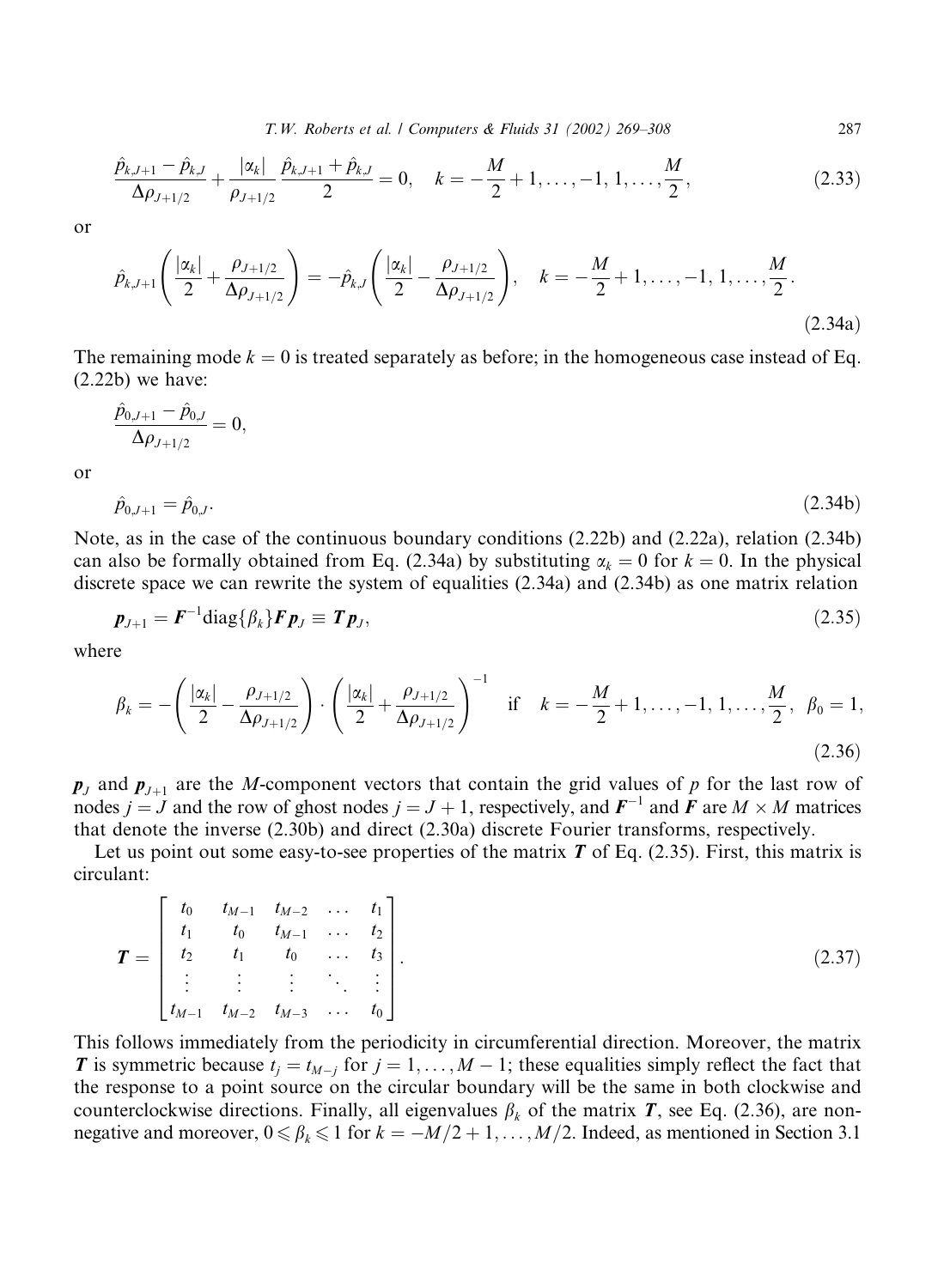below, the grids that we actually use for our computations are stretched in the radial direction so that to maintain the cell aspect ratio equal to one throughout the entire domain. This, in fact, means that  $\rho_{J+1/2}/\Delta\rho_{J+1/2} = 1/\Delta\theta$ , and recalling the definition of  $\alpha_k$ , see Eq. (2.31), we conclude that the first expression in brackets in the definition of  $\beta_k$ , see Eq. (2.36), is always non-positive. Thus,  $\beta_k \ge 0$ . The second inequality for the magnitude of  $\beta_k$  follows directly from formula (2.36). The aforementioned properties may be beneficial from the standpoint of multigrid analysis, as well as a certain type of implementation, see Section 2.3. However, it yet remains to be seen whether similar properties can be established for more general cases.

When a far-filed inhomogeneity is present, we need, as has been shown, special treatment for the zeroth Fourier mode  $k = 0$ . First, we write down the one-dimensional finite-difference equation

$$
\frac{1}{\rho_j} \frac{1}{\Delta \rho_j} \left( \rho_{j+1/2} \frac{\hat{p}_{0,j+1} - \hat{p}_{0,j}}{\Delta \rho_{j+1/2}} - \rho_{j-1/2} \frac{\hat{p}_{0,j} - \hat{p}_{0,j-1}}{\Delta \rho_{j-1/2}} \right) = \hat{f}_{0,j},
$$
\n(2.38)

which one can obtain directly from Eq. (2.28), and notice that  $\hat{p}_{0,i}$  = const is a solution to the homogeneous counterpart of Eq. (2.38). The second linearly independent solution to Eq. (2.38) has to grow for large *j*s as on any finite domain it should approximate  $\ln \rho$ ; this second mode is prohibited by boundary condition (2.34b) for the homogeneous case when  $\hat{f}_{0,i} = 0$  for  $j \ge J$ . Let us now perform summation by j from  $j = 1$  to  $j = J$  on both sides of Eq. (2.38), this discrete operation is an analogue of the integration  $(2.26)$ :

$$
\sum_{j=1}^{J} \left( \rho_{j+1/2} \frac{\hat{p}_{0,j+1} - \hat{p}_{0,j}}{\Delta \rho_{j+1/2}} - \rho_{j-1/2} \frac{\hat{p}_{0,j} - \hat{p}_{0,j-1}}{\Delta \rho_{j-1/2}} \right) = \rho_{J+1/2} \frac{\hat{p}_{0,J+1} - \hat{p}_{0,J}}{\Delta \rho_{J+1/2}} - \rho_{1/2} \frac{\hat{p}_{0,1} - \hat{p}_{0,0}}{\Delta \rho_{1/2}} = \sum_{j=1}^{J} \rho_j \Delta \rho_j \hat{f}_{0,j}.
$$
\n(2.39)

From Eq.  $(2.39)$  we conclude that we need to replace Eq.  $(2.34b)$  by the following nonhomogeneous boundary condition:

$$
\rho_{J+1/2} \frac{\hat{p}_{0,J+1} - \hat{p}_{0,J}}{\Delta \rho_{J+1/2}} = \sum_{j=1}^{J} \rho_j \Delta \rho_j \hat{f}_{0,j} + \rho_{1/2} \frac{\hat{p}_{0,1} - \hat{p}_{0,0}}{\Delta \rho_{1/2}},
$$
\n(2.40)

which is a discrete counterpart to Eq.  $(2.27)$ .

Let us now note that  $f_{m,j}$  has a rather special structure – it can be represented using the divergence theorem as fluxes through the boundary of a control volume  $A_{m,j}$  shown on Fig. 1, see the discussion in Section 2.1. On the polar grid, the area of this control volume is

$$
\frac{\pi(\rho_{j+1/2}^2-\rho_{j-1/2}^2)}{M}=\frac{2\pi\rho_j\Delta\rho_j}{M}.
$$

Now, applying the divergence theorem, we obtain

$$
\frac{2\pi\rho_j\Delta\rho_j}{M}f_{m,j} = \Delta\rho_j(F_{m+1/2,j}^f - F_{m-1/2,j}^f) + \left(\frac{2\pi\rho_{j+1/2}}{M}G_{m,j+1/2}^f - \frac{2\pi\rho_{j-1/2}}{M}G_{m,j-1/2}^f\right). \tag{2.41}
$$

Notice, unlike in Section 2.1, the fluxes  $F_{m\pm 1/2,j}^f$  and  $G_{m,j\pm 1/2}^f$  in Eq. (2.41) have the superscript f; this emphasizes that they take into account only the contribution of the actual right-hand side  $f$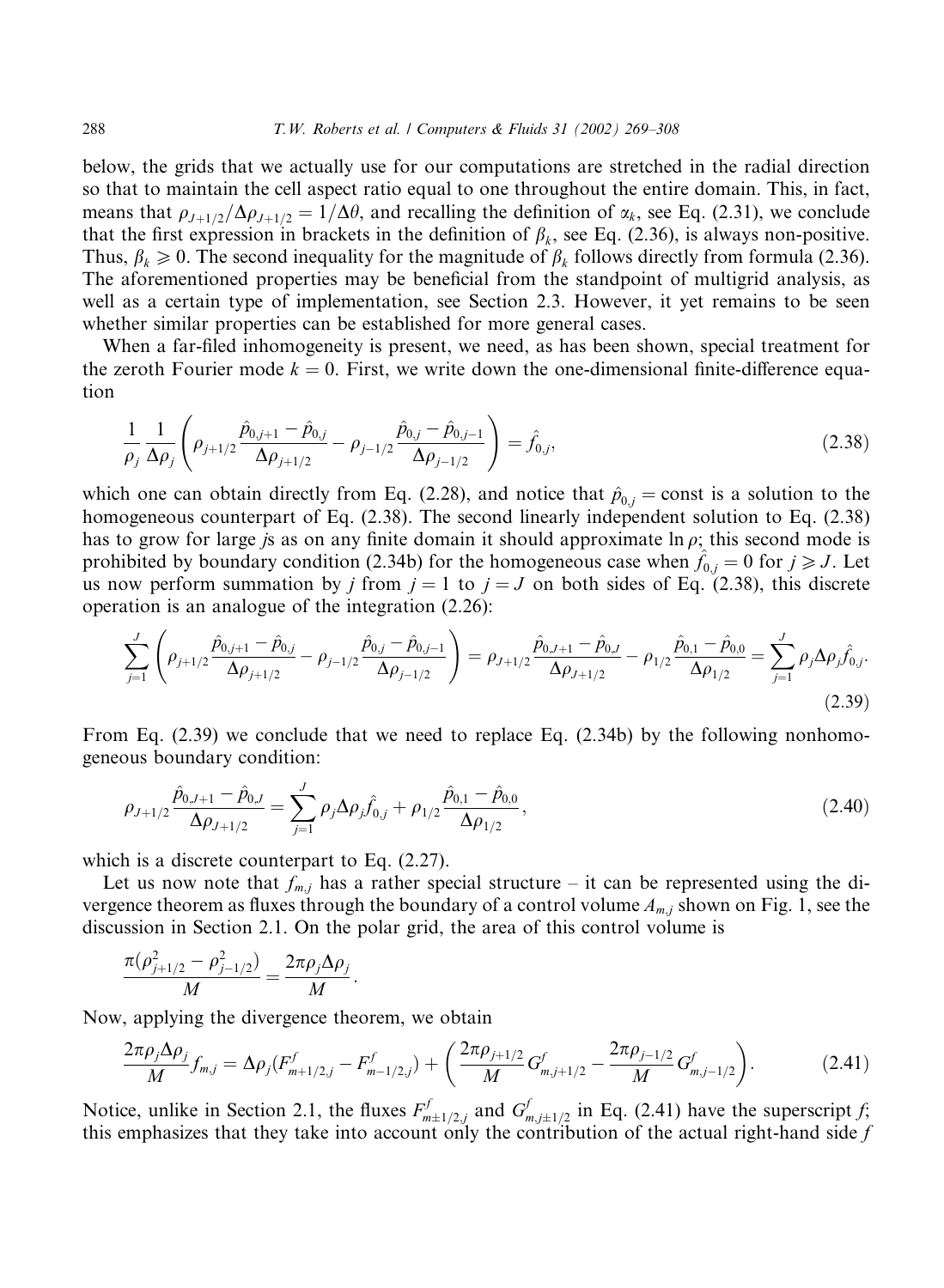of Eq.  $(2.2)$ . This means that instead of evaluating integral  $(2.10)$  using the control volume approach, we evaluate a similar integral with  $\text{grad } p$  taken out and thus only the velocity's contribution left.

Calculating now the zeroth Fourier component of  $f_{m,i}$ , see Eq. (2.30a), and using Eq. (2.41) we obtain

$$
\hat{f}_{0,j} = \frac{1}{M} \sum_{m=0}^{M-1} f_{m,j} = \frac{1}{M \rho_j \Delta \rho_j} \left( \rho_{j+1/2} \sum_{m=0}^{M-1} G_{m,j+1/2}^f - \rho_{j-1/2} \sum_{m=0}^{M-1} G_{m,j-1/2}^f \right).
$$

Substituting the previous expression into Eq. (2.40) yields

$$
\rho_{J+1/2} \frac{\hat{p}_{0,J+1} - \hat{p}_{0,J}}{\Delta \rho_{J+1/2}} = \frac{\rho_{J+1/2}}{M} \sum_{m=0}^{M-1} G_{m,J+1/2}^f - \frac{\rho_{1/2}}{M} \sum_{m=0}^{M-1} G_{m,1/2}^f + \rho_{1/2} \frac{\hat{p}_{0,1} - \hat{p}_{0,0}}{\Delta \rho_{1/2}}.
$$
\n(2.42)

Clearly, the discussion in Section 2.1 and more precisely, the requirement  $(2.13)$  of zero flux through the boundary that leads to the boundary condition (2.14) on the solid wall, implies that

$$
\frac{\rho_{1/2}}{M}\sum_{m=0}^{M-1}G_{m,1/2}^f=\rho_{1/2}\frac{\hat{p}_{0,1}-\hat{p}_{0,0}}{\Delta\rho_{1/2}}
$$

Therefore, we obtain

$$
\frac{\hat{p}_{0,J+1} - \hat{p}_{0,J}}{\Delta \rho_{J+1/2}} = \frac{1}{M} \sum_{m=0}^{M-1} G_{m,J+1/2}^f.
$$
\n(2.43)

Relation  $(2.40)$  and its particular form  $(2.43)$  represent the exact conservation on the grid that is required for the solvability of the discrete problem. The inhomogeneity on the zeroth Fourier mode, see Eq. (2.43), can also be included into the boundary condition in the matrix form, which will then read

$$
p_{J+1} = T p_J + \frac{\Delta \rho_{J+1/2}}{2\pi \rho_{J+1/2}} \bar{f}_{J,J},
$$
\n(2.44)

where  $f_{,I}$  is the total flux due to the forcing term through the outer faces of the control volumes centered at the *J*th gridline.

From the standpoint of implementation, boundary conditions  $(2.35)$  or  $(2.44)$  are matrix-vector relations that connect the values of the solution p on the last row of grid nodes  $j = J$  and the row of ghost nodes  $j = J + 1$ . These boundary conditions are built so that to allow the correct complement of the solution from the finite computational domain to its infinite exterior. As the two problems on the planes z and  $\zeta$  are obviously equivalent (via the conformal mapping), then the discrete ABCs (2.35) or (2.44) obtained originally for the plane  $\zeta$  can be used on the plane z with no changes, simply as the equalities connecting the values of the solution on two rows of the grid through matrix-vector multiplication. This property has been fully corroborated experimentally, see Section 3, even so the finite-difference equation for the pressure on the actual bodyfitted grid may differ from Eq.  $(2.28)$  in the sense that the stencil may contain more than five nodes for those cells that noticeably differ in shape from rectangles.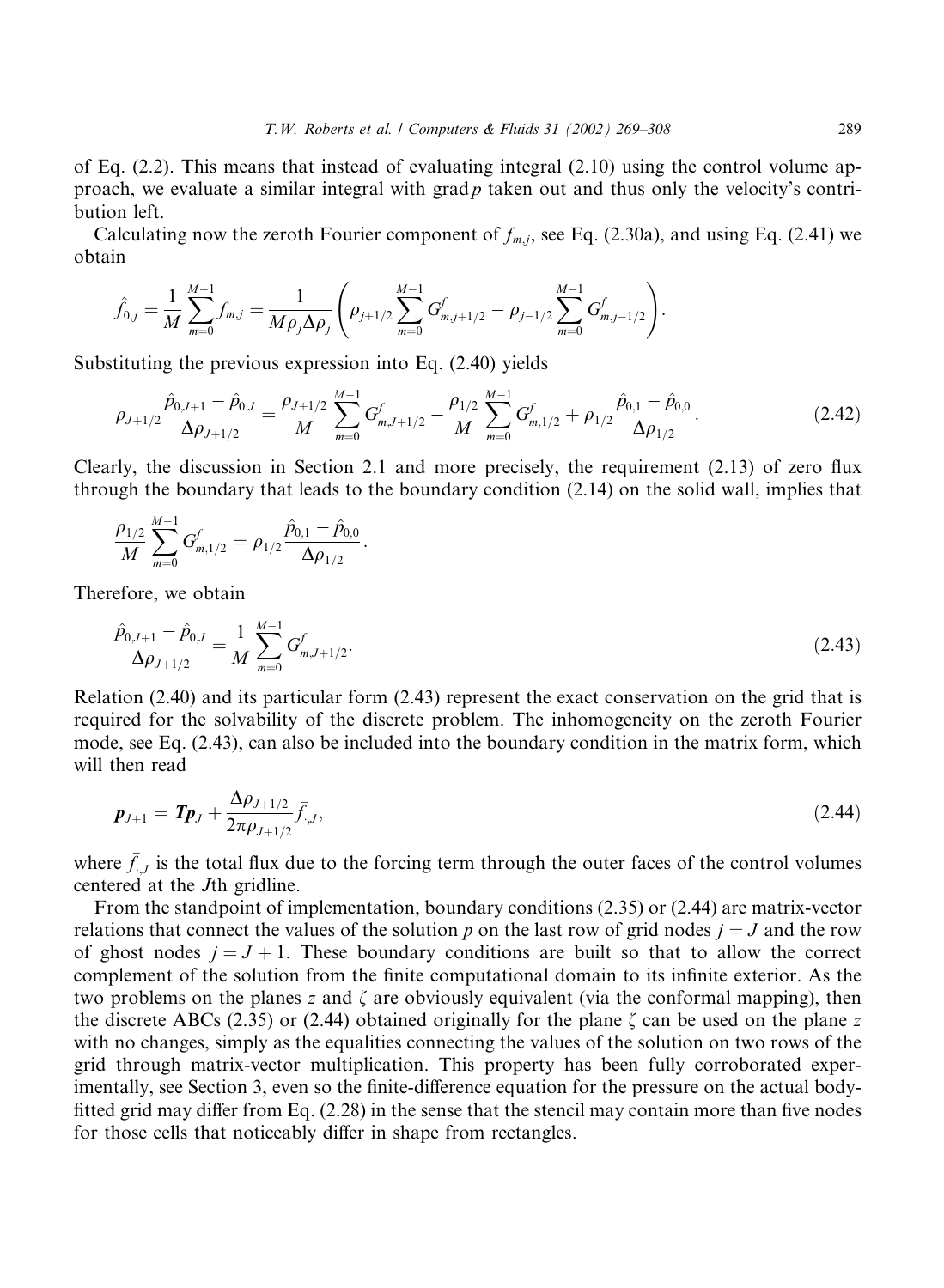#### 2.2.2. Artificial boundary conditions for velocities

It is known that for the particular case under study the quantities u and  $-v$  satisfy the Cauchy-Riemann equations:

$$
\frac{\partial u}{\partial x} = -\frac{\partial v}{\partial y}, \qquad \frac{\partial u}{\partial y} = \frac{\partial v}{\partial x}.
$$
\n(2.45a)

Let us first note that Eq.  $(2.45a)$  imply that both u and v separately satisfy the Laplace equation. Thus, we essentially could have applied the same homogeneous boundary condition that we have constructed for  $p$ , see Eq. (2.35), to velocities as well. However, we will rather construct the ABCs for velocities directly on the basis of the Cauchy–Riemann system. This will simplify the analysis for the zeroth Fourier mode, which was "problematic" in Section 2.2.1.

As before, we will construct the ABCs as vector relations on the model plane  $\zeta$  and then use them with no changes on the physical plane z. On the model plane  $\zeta = \xi + i\eta$  the quantities u and  $-v$  also satisfy the Cauchy–Riemann equations:

$$
\frac{\partial u}{\partial \xi} = -\frac{\partial v}{\partial \eta}, \qquad \frac{\partial u}{\partial \eta} = \frac{\partial v}{\partial \xi}.
$$
\n(2.45b)

The boundary conditions for velocities will actually be constructed on the basis of Eq. (2.45b).

Let us introduce polar components of the velocity vector  $\boldsymbol{u}$ 

$$
u_{\rho} = u\cos\theta + v\sin\theta, \qquad u_{\theta} = -u\sin\theta + v\cos\theta,\tag{2.46}
$$

and rewrite the Cauchy-Riemann equations (2.45b) in polar coordinates

$$
\frac{\partial(\rho u_{\rho})}{\partial \rho} = -\frac{\partial u_{\theta}}{\partial \theta}, \qquad \frac{\partial(\rho u_{\theta})}{\partial \rho} = \frac{\partial u_{\rho}}{\partial \theta}.
$$
\n(2.47)

Denote  $q = [u_{\rho}, u_{\theta}]^t$  and represent Eq. (2.47) as a matrix equation

$$
\frac{\partial(\rho \mathbf{q})}{\partial \rho} = A \frac{\partial \mathbf{q}}{\partial \theta},\tag{2.48}
$$

where

$$
A = \begin{bmatrix} 0 & -1 \\ 1 & 0 \end{bmatrix}.
$$
 (2.49)

For the Fourier coefficients  $\hat{\boldsymbol{q}}_k = \hat{\boldsymbol{q}}_k(\rho)$  we obtain from Eq. (2.48):

$$
\frac{\mathrm{d}(\rho \hat{\boldsymbol{q}}_k)}{\mathrm{d}\rho} = \mathrm{i}k \mathbf{A} \hat{\boldsymbol{q}}_k, \quad k = 0, \pm 1, \pm 2, \dots
$$
\n(2.50)

We now diagonalize the matrix  $\vec{A}$  of Eq. (2.49) and obtain:

$$
AK = K\Lambda, \tag{2.51}
$$

where

$$
\Lambda = \begin{bmatrix} i & 0 \\ 0 & -i \end{bmatrix}, \qquad \boldsymbol{K} = \begin{bmatrix} 1 & 1 \\ -i & i \end{bmatrix}.
$$
 (2.52)

Introducing  $\hat{s}_k = K^{-1} \hat{q}_k \Longleftrightarrow \hat{q}_k = K \hat{s}_k$ , we get instead of Eq. (2.50):

290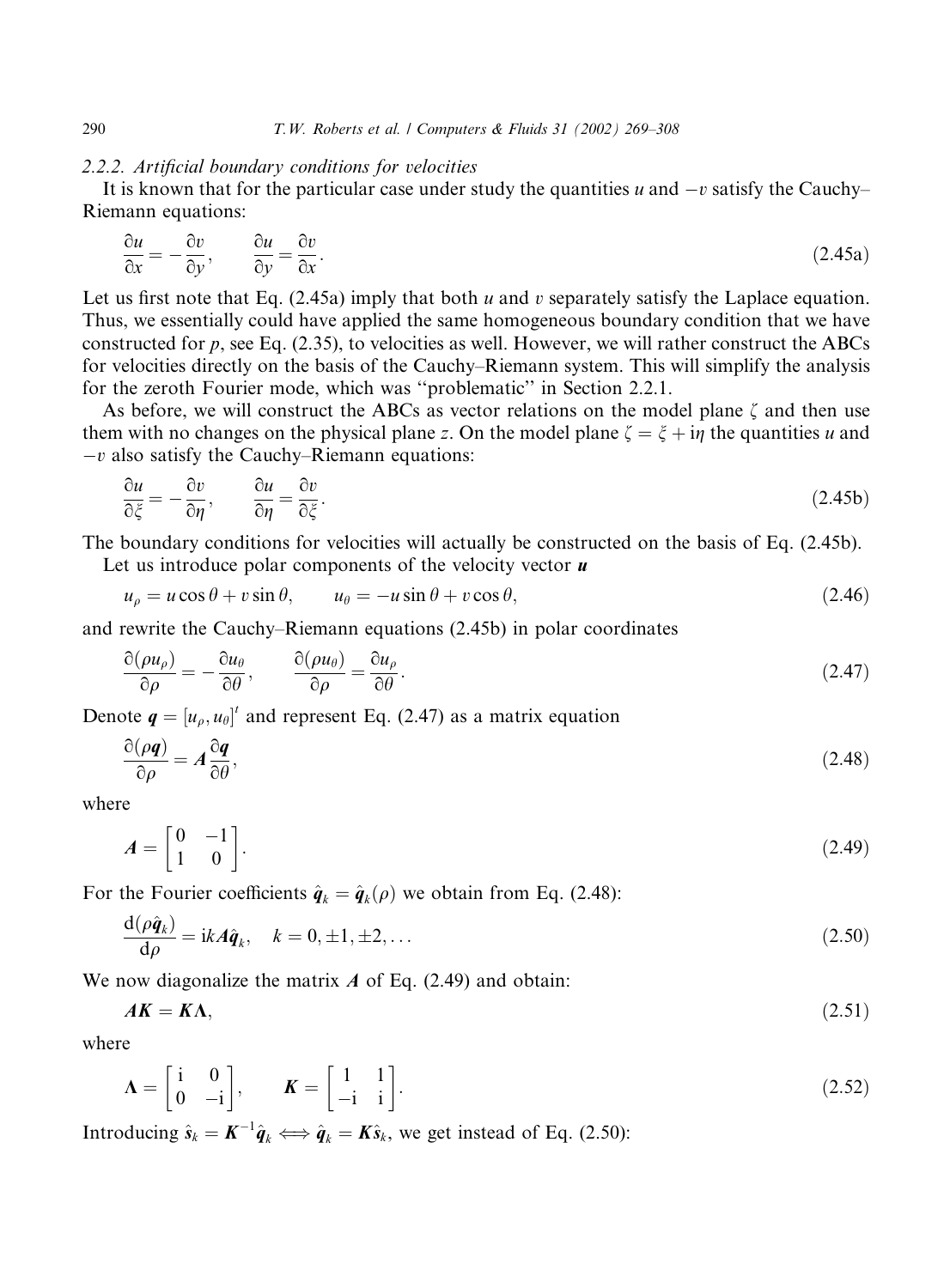T.W. Roberts et al. / Computers & Fluids 31 (2002) 269-308

291

$$
\frac{\mathrm{d}(\rho \hat{\mathbf{s}}_k)}{\mathrm{d}\rho} = \mathbf{i}k\Lambda \hat{\mathbf{s}}_k, \quad k = 0, \pm 1, \pm 2, \dots
$$
\n(2.53)

Eq.  $(2.53)$  immediately yields

$$
\hat{\mathbf{s}}_k = \begin{bmatrix} C_1^{(k)} \rho^{-k-1} \\ C_2^{(k)} \rho^{k-1} \end{bmatrix},\tag{2.54}
$$

where  $C_1^{(k)}$  and  $C_2^{(k)}$  are constants (different for different ks). Going back from representation (2.54) to the old variable  $\hat{q}_k$ , we have (the matrix **K** is given by Eq. (2.52)):

$$
\hat{\boldsymbol{q}}_k = \boldsymbol{K}\hat{\boldsymbol{s}}_k = \begin{bmatrix} C_1^{(k)} \rho^{-k-1} + C_2^{(k)} \rho^{k-1} \\ -i C_1^{(k)} \rho^{-k-1} + i C_2^{(k)} \rho^{k-1} \end{bmatrix} = \begin{bmatrix} \hat{u}_{\rho_k} \\ \hat{u}_{\theta_k} \end{bmatrix}.
$$
\n(2.55)

Finally, introducing the inverse to the transformation (2.46)

$$
u = u_{\rho} \cos \theta - u_{\theta} \sin \theta, \quad v = u_{\rho} \sin \theta + u_{\theta} \cos \theta,
$$
\n
$$
(2.56)
$$

and substituting the expressions

$$
u = \sum_{k} \hat{u}_{k} e^{ik\theta}, \quad v = \sum_{k} \hat{v}_{k} e^{ik\theta}, \quad u_{\rho} = \sum_{k} \hat{u}_{\rho_{k}} e^{ik\theta}, \quad u_{\theta} = \sum_{k} \hat{u}_{\theta_{k}} e^{ik\theta}
$$

into Eq.  $(2.56)$  we obtain

$$
\sum_{k} \hat{u}_{k} e^{ik\theta} = \frac{1}{2} \sum_{k} \hat{u}_{\rho_{k}} \left( e^{i(k+1)\theta} + e^{i(k-1)\theta} \right) - \frac{1}{2i} \sum_{k} \hat{u}_{\theta_{k}} \left( e^{i(k+1)\theta} - e^{i(k-1)\theta} \right),
$$
  

$$
\sum_{k} \hat{v}_{k} e^{ik\theta} = \frac{1}{2i} \sum_{k} \hat{u}_{\rho_{k}} \left( e^{i(k+1)\theta} - e^{i(k-1)\theta} \right) + \frac{1}{2} \sum_{k} \hat{u}_{\theta_{k}} \left( e^{i(k+1)\theta} + e^{i(k-1)\theta} \right),
$$

which implies

$$
\hat{u}_k = \frac{1}{2}\hat{u}_{\rho_{k-1}} + \frac{1}{2}\hat{u}_{\theta_{k-1}} + \frac{1}{2}\hat{u}_{\rho_{k+1}} - \frac{1}{2}\hat{u}_{\theta_{k+1}}, \qquad \hat{v}_k = \frac{-i}{2}\hat{u}_{\rho_{k-1}} + \frac{1}{2}\hat{u}_{\theta_{k-1}} + \frac{1}{2}\hat{u}_{\rho_{k+1}} + \frac{1}{2}\hat{u}_{\theta_{k+1}}.
$$
 (2.57)

The last step is to substitute Eq.  $(2.55)$  into Eq.  $(2.57)$ :

$$
\hat{u}_k = C_1^{(k-1)} \rho^{-k} + C_2^{(k+1)} \rho^k, \qquad \hat{v}_k = -i C_1^{(k-1)} \rho^{-k} + i C_2^{(k+1)} \rho^k.
$$
\n(2.58)

Representation (2.58) is valid for all ks including  $k = 0$ . Contrary to the general solution of the Laplace equation for  $k = 0$ :  $C_1 + C_2 \ln \rho$ , see Section 2.2.1, we do not have a growing logarithmic mode in representation (2.58) for  $k = 0$ . This constitutes a principal difference compared to the previously analyzed case and also gives the primary reason why we construct the ABCs for velocities directly from the Cauchy–Riemann system (2.45b) rather than first reduce it to two separate Laplace's equations for  $u$  and  $v$ .

The physical boundary conditions for velocities at infinity are obvious: the vector field  $\boldsymbol{u}$  has to approach its free-stream value  $u_0$  as  $|z| \to \infty$ . As  $\zeta(\infty) = \infty$ , the value of u at infinity on the model plane  $\zeta$  is also  $u_0$  and thus the boundary condition at infinity on the plane  $\zeta$  is the same as on the plane z:  $u \to u_0$  as  $|\zeta| \to \infty$ . This, in particular, implies boundedness of the vector field u at infinity. Then, from formula (2.58) we conclude that we need to require that  $C_2^{(k+1)} = 0$  for  $k > 0$  and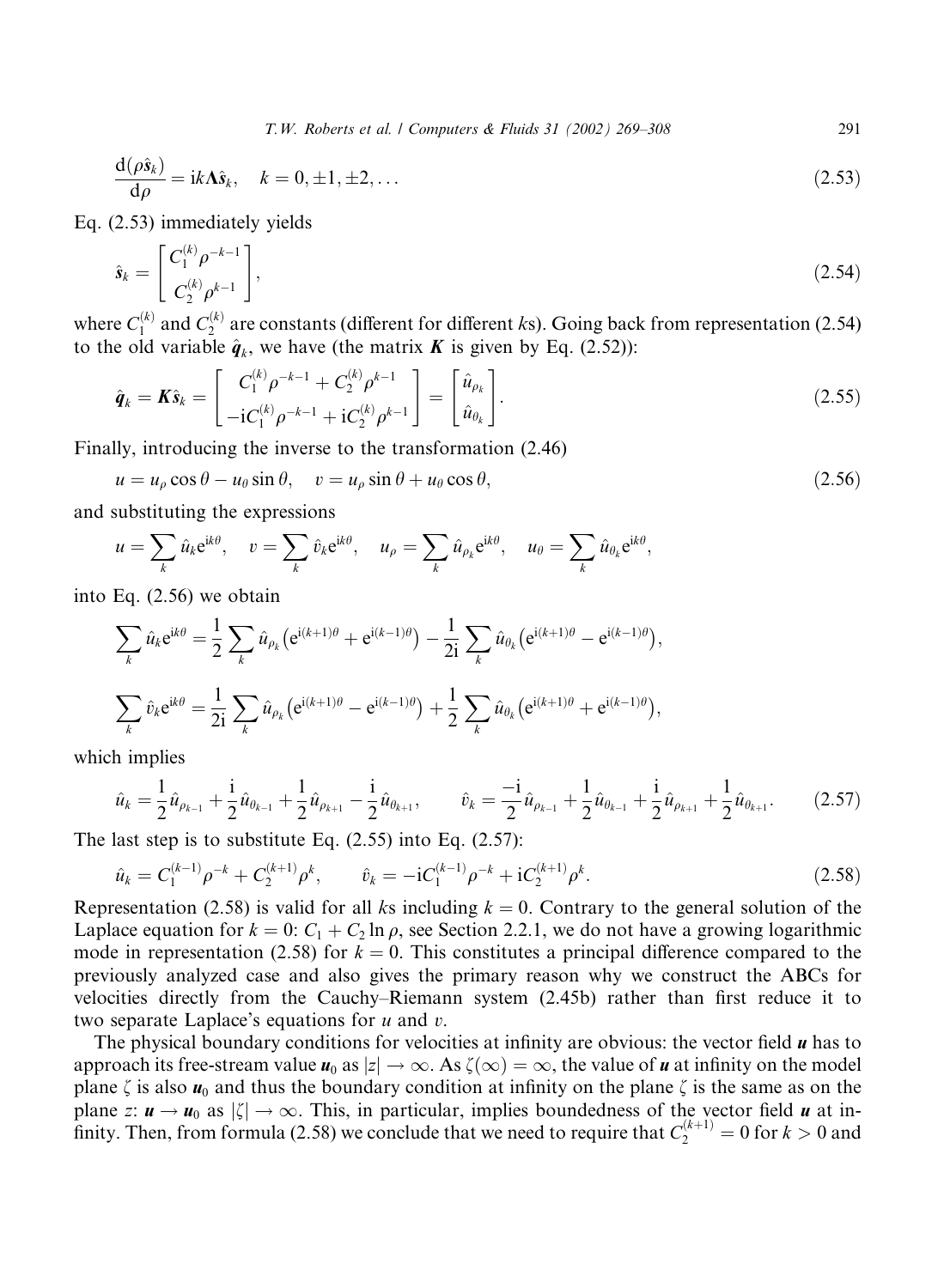$C_1^{(k-1)} = 0$  for  $k < 0$ ; for  $k = 0$  both  $C_1^{(-1)}$  and  $C_2^{(1)}$  are allowed. Therefore, for  $k \neq 0$  in the continuous framework we obtain analogously to Eq.  $(2.22a)$ :

$$
\left. \frac{\mathrm{d}\hat{u}_k}{\mathrm{d}\rho} \right|_{\rho=R} + \left. \frac{|k|}{R} \hat{u}_k \right|_{\rho=R} = 0, \quad k = \pm 1, \pm 2, \dots,
$$
\n
$$
\left. \frac{\mathrm{d}\hat{v}_k}{\mathrm{d}\rho} \right|_{\rho=R} + \left. \frac{|k|}{R} \hat{v}_k \right|_{\rho=R} = 0, \quad k = \pm 1, \pm 2, \dots,
$$
\n(2.59)

and in the discrete framework, analogously to Eq. (2.34a):

$$
\hat{u}_{k,J+1}\left(\frac{|k|}{2} + \frac{\rho_{J+1/2}}{\Delta \rho_{J+1/2}}\right) = -\hat{u}_{k,J}\left(\frac{|k|}{2} - \frac{\rho_{J+1/2}}{\Delta \rho_{J+1/2}}\right), \quad k = -\frac{M}{2} + 1, \dots, -1, 1, \dots, \frac{M}{2},
$$
\n
$$
\hat{v}_{k,J+1}\left(\frac{|k|}{2} + \frac{\rho_{J+1/2}}{\Delta \rho_{J+1/2}}\right) = -\hat{v}_{k,J}\left(\frac{|k|}{2} - \frac{\rho_{J+1/2}}{\Delta \rho_{J+1/2}}\right), \quad k = -\frac{M}{2} + 1, \dots, -1, 1, \dots, \frac{M}{2}.
$$
\n(2.60)

The only difference between Eqs. (2.60) and (2.34a) is that in Eq. (2.60) we have |k| instead of  $|\alpha_k|$ . As has been shown,  $\alpha_k$  in Eq. (2.34a) comes from the central-difference second-order discretization of the Laplacian (2.28) that we do not use for velocities. It is obvious, however, that for small  $\Delta\theta$ and small k (long waves), we have  $\alpha_k^2 \approx k^2$  (see Eq. (2.31)).

For  $k = 0$ , the difference between the boundary conditions for velocities and the corresponding boundary conditions for the pressure is significant. As we do not have to worry about canceling the growing logarithmic modes for velocities, and as we know the free-stream value of the velocity vector  $u_0 = [U, V]^t$ , we simply have

$$
\hat{u}_{0,J+1} = U, \quad \hat{v}_{0,J+1} = V. \tag{2.61}
$$

The meaning of boundary conditions  $(2.61)$  is transparent – the correct value of the solution at infinity, i.e., the correct constant, is picked up on the zeroth Fourier mode, all other Fourier modes in the solution vanish at infinity.

Formulae (2.60) and (2.61) constitute the global ABCs for velocities. It is interesting to note that as the momentum equations are actually integrated by means of downstream marching, the information provided by boundary conditions  $(2.60)$  and  $(2.61)$  is used only on the inflow portion of the artificial boundary. As, however, the computations show, the values of  $\boldsymbol{u}$  on the outflow portion of the boundary obtained with the global boundary conditions very well agree with the actual values obtained by the downstream integration through the domain, see Section 3.4.

# 2.3. Combined formulation and implementation

The values of the solution at the ghost points, i.e., on the  $(J + 1)$ th gridline, are obtained by applying the ABCs of Sections 2.2.1 and 2.2.2 to the current approximation on the outer boundary, i.e., on the J<sup>th</sup> gridline. This is followed by a relaxation sweep. The aforementioned two steps form the combined relaxation sweep.

We note that implementation of global ABCs (2.44) for the pressure, as well as similar boundary conditions for velocities (see Eq. (2.60)), is numerically inexpensive. Indeed, formula

292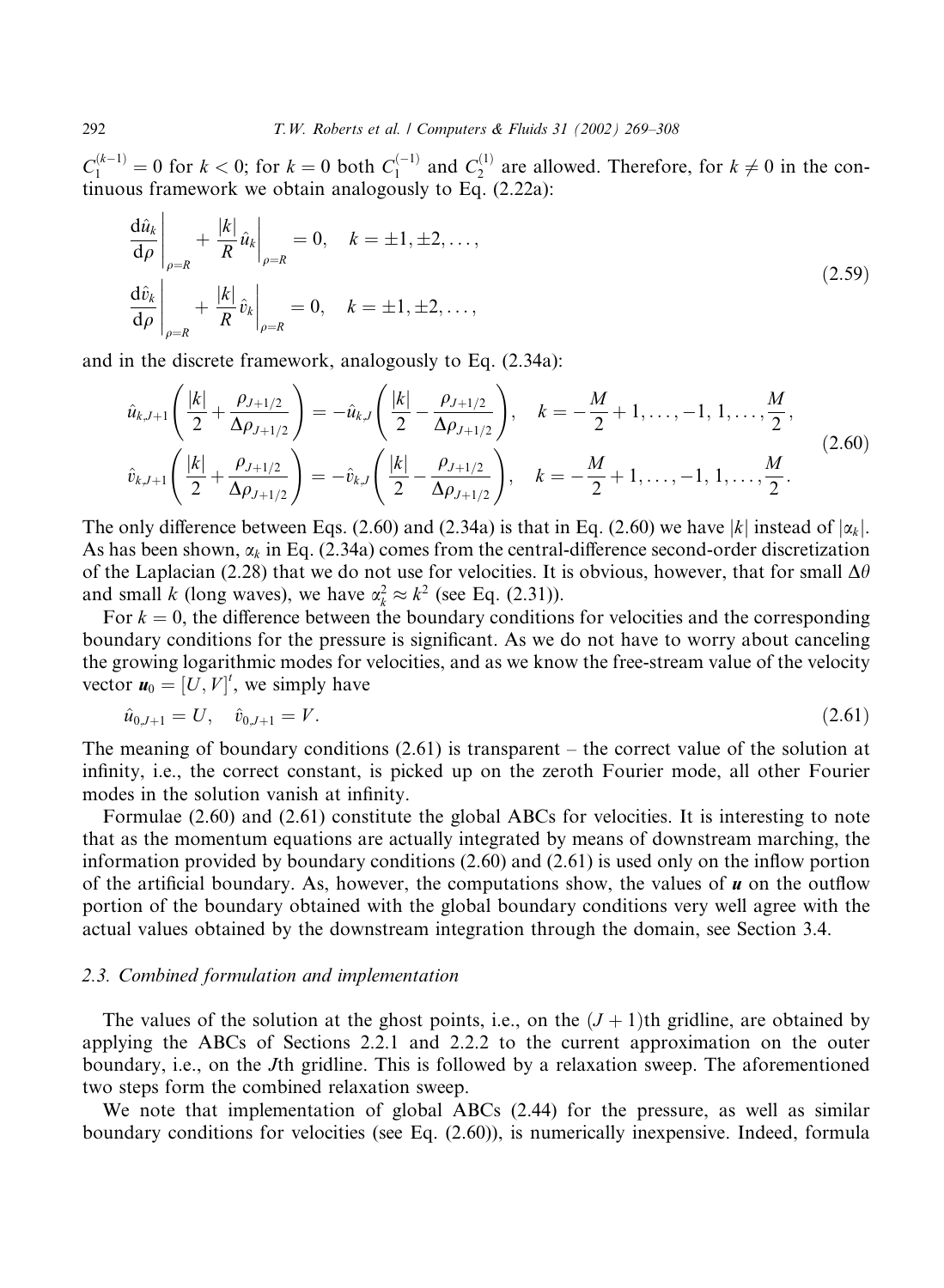(2.35) suggests that each application of these boundary conditions requires two discrete Fourier transforms along the outer boundary, which costs  $O(M \log M)$  arithmetic operations provided the FFT is employed. There are also additional arithmetic operations (multiplication by  $\beta_k$ , see Eq. (2.35), and averaging  $\bar{f}_{J}$ , see Eq. (2.44)) with the total count proportional to M. Altogether, the cost of implementation of global ABCs is linear times logarithm with respect to only circumferential grid dimension, whereas the cost of the relaxation sweep is obviously proportional to the overall grid dimension  $M \cdot J$ . As such, computational overhead associated with global ABCs is essentially negligible.

We apply a standard multigrid algorithm known as the full approximation scheme (FAS). The only "nonstandard" aspect that requires special attention is the application of the ABCs for the pressure on the coarser grids, because these ABCs involve the conservation issue outlined in Section 2.2.1.

The pressure equation on the finest grid can be written as follows

$$
L^h p^h = f^h,
$$

where  $L^h$  is the discrete Laplacian and  $f^h$  is the forcing term as defined earlier. The fine grid equation residual is given by

$$
r^h = f^h - L^h p^h.
$$

Then, the FAS coarse grid equation is

$$
L^H p^H = f^H,
$$

where

$$
f^H = L^H I_h^H p^h + \hat{I}_h^H r^h,
$$

and  $I_h^H$  and  $\hat{I}_h^H$  are the restriction operators. The operator  $I_h^H$  is a standard injection operator, and<br>the operator  $\hat{I}_h^H$  is also a standard full-weighting operator.<br>Let us note that since  $\hat{I}_h^H$  is a

possesses the same telescopic property as the fine-grid right-hand side  $f<sup>h</sup>$  has. This means that it is composed of flux contributions through the control volume boundary, and for a pair of neighboring control volumes the contributions from fluxes through the common interface cancel one another. Therefore, by summing up the source terms  $f^H$  on the coarse grid we again arrive at the total flux through the outer faces of the control volumes centered at the nodes of the Jth gridline,<br>i.e., the quantity  $\sum_{m=0}^{M-1} G_{m,J+1/2}^f$ , see formula (2.43), (the index J refers here to the coarse grid) in the same way as we have done that on the fine grid.

As the pressure in an incompressible flow problem is defined only up to an additive constant, the uniqueness of the solution is achieved by keeping its value fixed and equal to an initially prescribed quantity at one of the nodes on the coarsest grid throughout the entire computation.

We should also mention that another way of implementing the non-local ABCs, which has not been actually tried yet, consists of using relation (2.44) to actually eliminate the ghost cells and thus solve iteratively only for the variables on the original grid. The properties of the ABCs' matrix  $T$  obtained in Section 2.2.1, see the discussion right after formula (2.37), may then help to establish and analyze the properties of the overall system matrix from the standpoint of convergence and convergence rate of the (multigrid) iterations.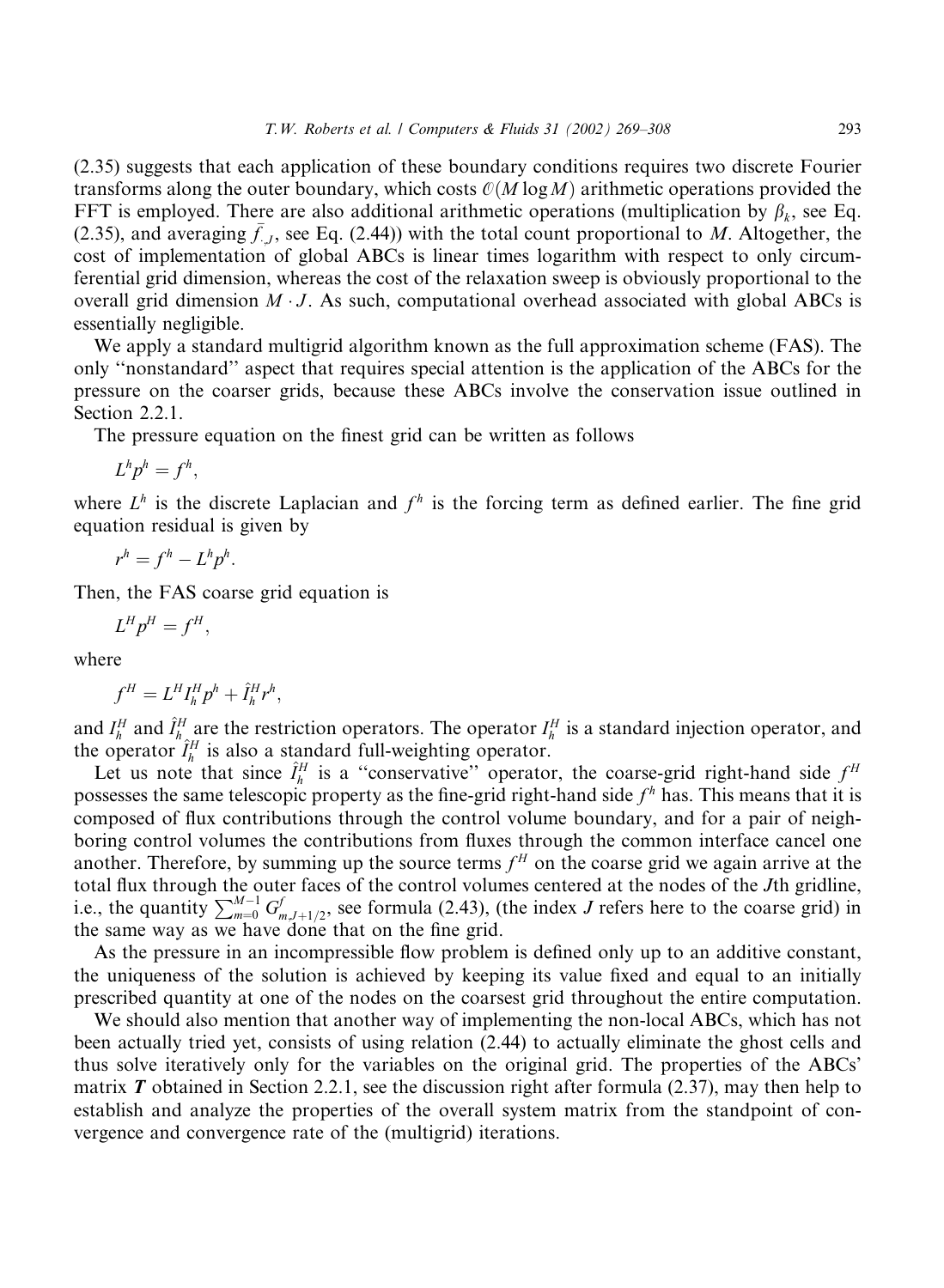#### 3. Numerical experiments

# 3.1. Test problems

One test problem considered here is the incompressible, irrotational flow around a symmetric airfoil. A circular cylinder is transformed into an airfoil by the Kármán–Trefftz transformation,

$$
\frac{z+2}{z-2} = \left(\frac{\zeta+1}{\zeta-2}\right)^{2-\epsilon/\pi} \tag{3.1}
$$

where  $\zeta$  is the complex coordinate in the circle plane, z is the complex coordinate in the physical plane, and  $\epsilon$  is the trailing-edge angle. The cylinder in the  $\zeta$ -plane is centered at  $\zeta = (-0.1, 0)$  with a radius of 1.1. The trailing edge angle  $\epsilon$  is 10°. This generates an airfoil with a thickness ratio of approximately  $15\%$  in the z-plane.

The grids are generated by using a uniform azimuthal spacing around the cylinder in the (-plane. The spacing in the radial direction is stretched such that the cell aspect ratio is equal to one everywhere. The dimensions of the grids that we have used are given in the next section, see Table 1.

Besides the airfoil flow, and primarily for the reasons of comparing the numerical performance for different geometries, we have also calculated an irrotational flow around a circular cylinder. This is the same cylinder as the one we substituted into the transformation  $(3.1)$  to obtain the Kármán–Trefftz airfoil. Thus, for the cylinder case the planes z and  $\zeta$  coincide and the flow around the cylinder is calculated on the actual polar grid.

Only non-lifting solutions are considered hereafter for both the airfoil and cylinder, so the freestream flow is aligned with the x-direction.

# 3.2. Computational setting

The actual dimensions and approximate geometric sizes of the grids that we have used for our calculations are presented in Table 1.

Approximate locations of the boundary in Table 1 are given with respect to the center of the cylinder (i.e., circle) or airfoil; in the latter case the location closest to the airfoil surface is presented.

On each grid shown in Table 1 we have calculated a non-lifting incompressible inviscid flow with a given free-stream speed. The discrete flow solution is calculated by applying multigrid iterations to the elliptic part of the factorized system (pressure) and using a downstream marching

Table 1 Grid dimensions and sizes

| Grid dimension: angular $\times$ radial                                                   | $129 \times 129$ | $129 \times 65$ | $129 \times 33$ | $129 \times 17$ | $129 \times 9$ |
|-------------------------------------------------------------------------------------------|------------------|-----------------|-----------------|-----------------|----------------|
| Approximate location of the outer boundary<br>for the cylinder case measured in diameters | 272.5            | 11.5            | 25              |                 | 0.75           |
| Approximate location of the outer boundary<br>for the airfoil case measured in chords     | 135              |                 | 125             | 0.55            | 0.37           |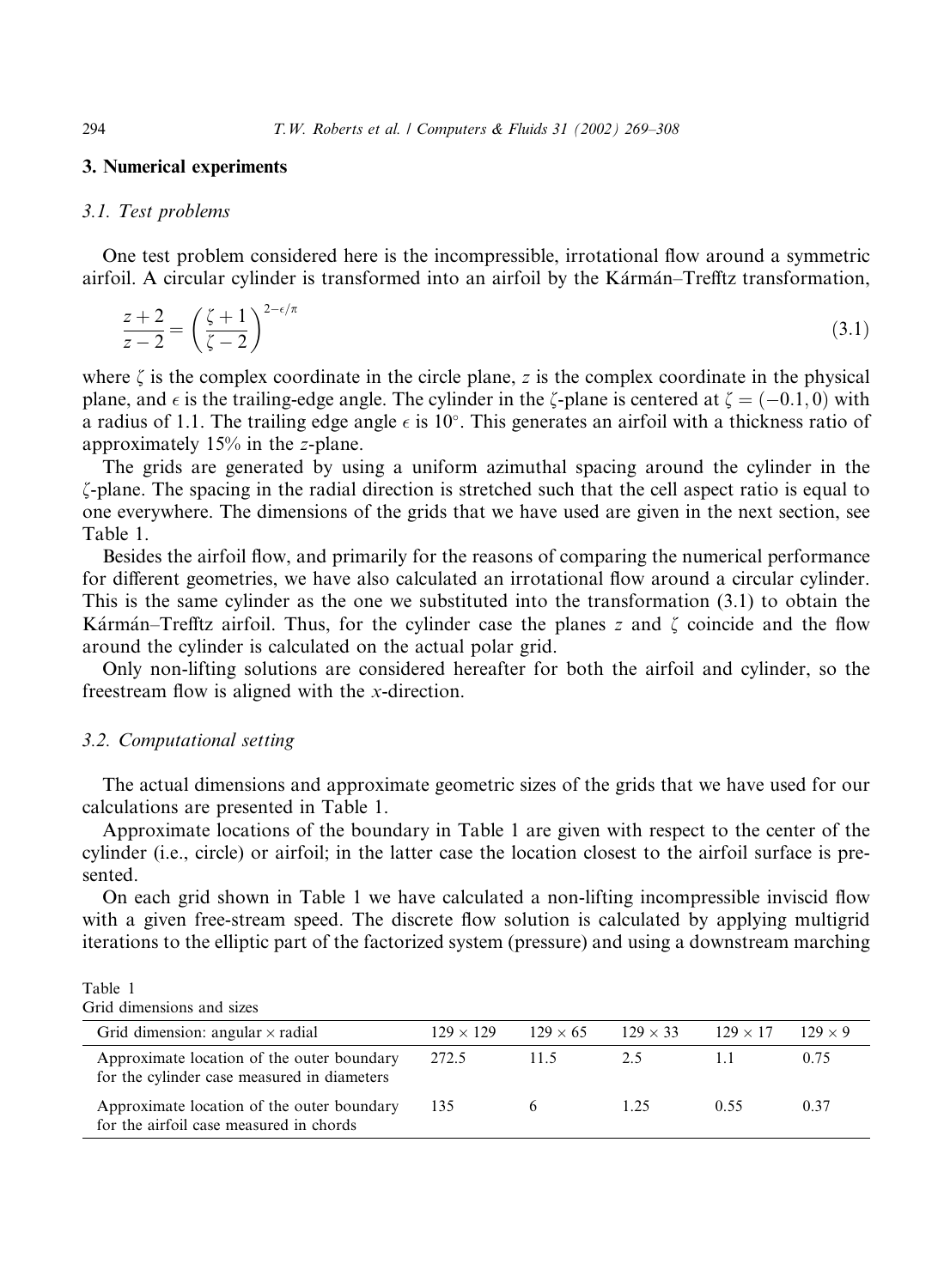algorithm for the advection part (velocities), see Section 2.3. We employ a FAS multigrid  $W(2,1)$ cycle, with full weighting restriction and full coarsening [10]. The number of nested grids for each computation is determined by the dimension of the finest grid (see Table 1), i.e., the number of possible subdivisions by two. On the coarsest grid we find the "exact" solution by performing sufficiently many relaxation sweeps. For a pure Laplace or Poisson equation on the grids of the kind presented in Table 1, the smoothing rate for a lexicographic Gauss–Seidel relaxation is 0.5 per one sweep [10]. Therefore, for a  $W(2,1)$  cycle the "predicted" or ideal convergence rate is  $0.5^{(2+1)} = 0.125$  per cycle, i.e., the residual should drop by a factor of 1/8 in a single multigrid cycle.

Actually, we have calculated two types of flow solutions. First, we were solving for the pressure only while keeping the velocity field frozen on the grid with the values taken from the exact solution. Next, we solved the full Euler system as well. The ideal convergence rate of about 0.125 per cycle was indeed observed in our computations when we were solving for the pressure only, see Section 3.3. As concerns the true Euler solution, if we were to fully separate the elliptic and hyperbolic factors in the Euler equations, we should have seen the exact same convergence rate. In fact, we observed a somewhat slower convergence when solving the full Euler equations, see Section 3.4. The reason for the discrepancy is not related to the treatment of the external artificial boundary as the slowdown takes place for all three types of the ABCs that we employ, see below. Convergence deterioration that we observe is rather caused by the following. It has been mentioned in Section 2.1 that the subprincipal terms in this equation can be disregarded when constructing the relaxation scheme. However, near the stagnation point this may be not legitimate. A possible implication of this, i.e., loss of efficiency, is discussed in the recent paper [16].

For each variant of the computation (determined by the geometry and the grid, see Table 1), we have used three types of external ABCs. The first boundary conditions are of the Dirichlet type for all three flow quantities, the actual data to specify at the outer boundary are taken from the available exact solution. This is apparently the best possible treatment for the artificial boundary and henceforth these ABCs will be referred to as exact. The second boundary conditions are global ABCs described in Section 2.2, hereafter they will be referred to as global. Finally, the third boundary conditions are local; they are set as follows. In the course of the relaxation procedure, the residuals of the pressure equation are evaluated near the outer boundary on "halves-cells" using the condition  $\frac{\partial p}{\partial n}\Big|_{\text{outer}} = 0$ , where *n* is the normal direction to the boundary. Besides, at each point on the outer boundary we specify the flow angle, which is approximately taken to be equal to that at infinity (i.e., to the angle of attack). Finally, to calculate the magnitude of the velocity, we use the conservation of the total pressure and the corresponding value of the static pressure that has just been updated. The local approach is obviously the simplest of the three in the sense that local ABCs are easier to construct and implement than the global ones and at the same time they can be used when the exact solution is not available.

The purpose of conducting the foregoing series of computations on different grids (see Table 1) with different ABCs is to compare the multigrid convergence rates as they depend on the type of ABCs and domain size. We will also be comparing the accuracy of the numerical solutions as it depends on the domain size and the type of the ABCs. These two characteristics  $-\text{convergence}$ rate (i.e., numerical efficacy) and accuracy – are obviously of the foremost importance when designing any numerical algorithm.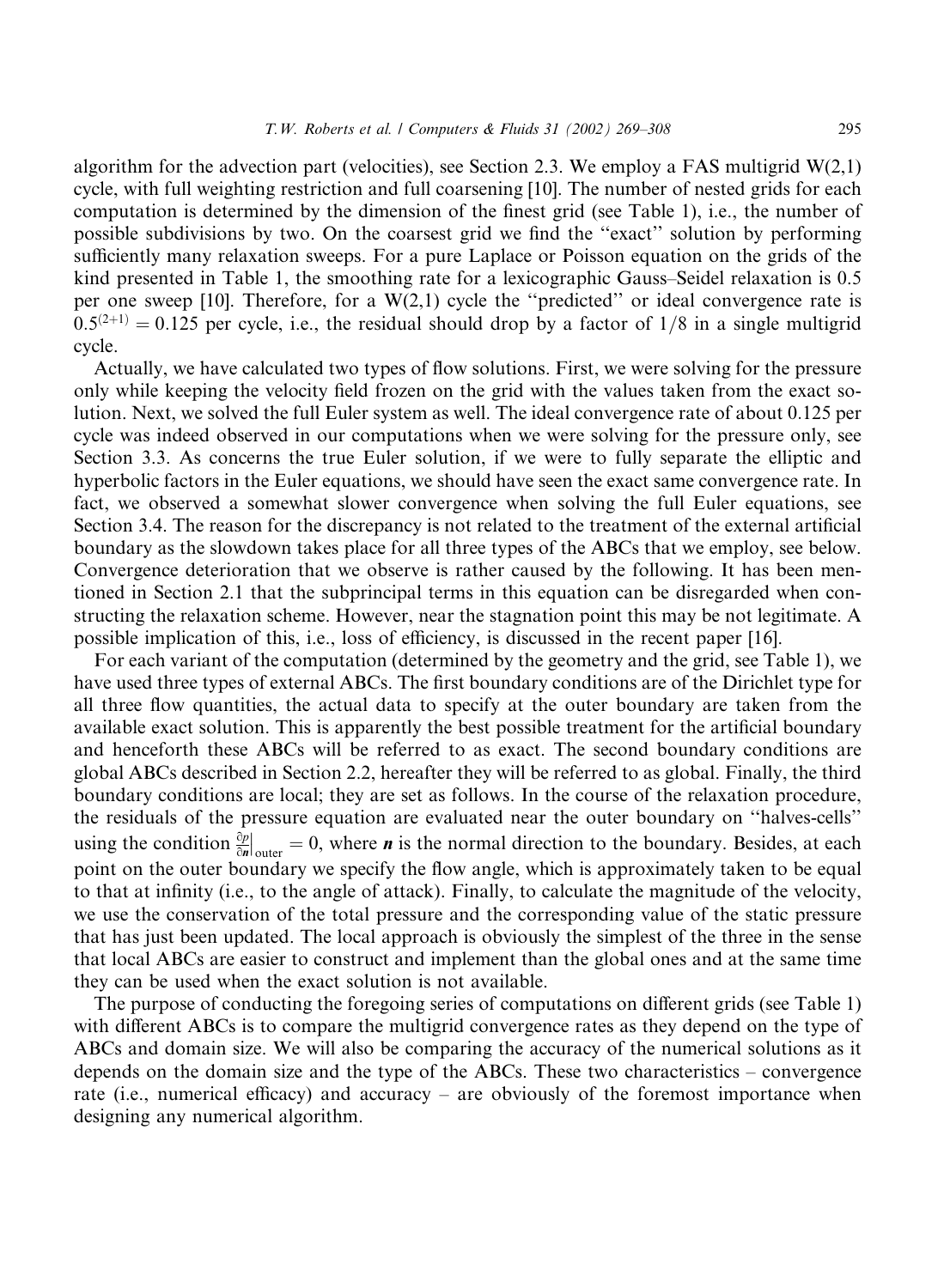Since the solutions that we have calculated develop neither lift nor drag, the accuracy is assessed not by examining integral characteristics of the flow, like lift and drag coefficients (as typical for many CFD studies), but rather by comparing the actual error profiles for different flow quantities.

# 3.3. Solving for the pressure only

In this section we describe and analyze the numerical results for two cases – non-lifting flow past a circular cylinder and non-lifting flow past an airfoil. As has been mentioned, the velocity field on the grid for this series of computations is considered known, we actually take it from the exact solution obtained using classical complex variable technique.

#### 3.3.1. Circular cylinder

In Fig. 3 we present the results obtained with the exact far-field ABCs, both convergence history and surface pressure error, for the flow past a circular cylinder. In Figs. 4 and 5 we present similar results obtained with the global and local far-field ABCs, respectively.

From Figs.  $3(A)$  and  $4(A)$  one can easily conclude that for the exact and global ABCs we have been able to obtain the multigrid convergence rate according to the theoretical prediction – roughly one order of magnitude reduction of the pressure residual per one  $W(2,1)$  multigrid cycle. As concerns local ABCs, from Fig. 5(A) we see that the same is true only for the sufficiently large grids,  $129 \times 129$  and  $129 \times 65$ , and consequently, large domains, see Table 1, whereas for smaller domains the convergence slows down.

To assess the accuracy we compare the profiles of the relative error in pressure (we can calculate it explicitly as the exact solution is known) on the surface of the cylinder. Figs.  $3(B)$  and  $4(B)$ show that for the exact and global ABCs this relative error is always below the  $10^{-2}$  level, i.e.,  $1\%$ ,



Fig. 3. Computation of the flow past a circular cylinder using exact ABCs. (A) Convergence history and (B) surface error.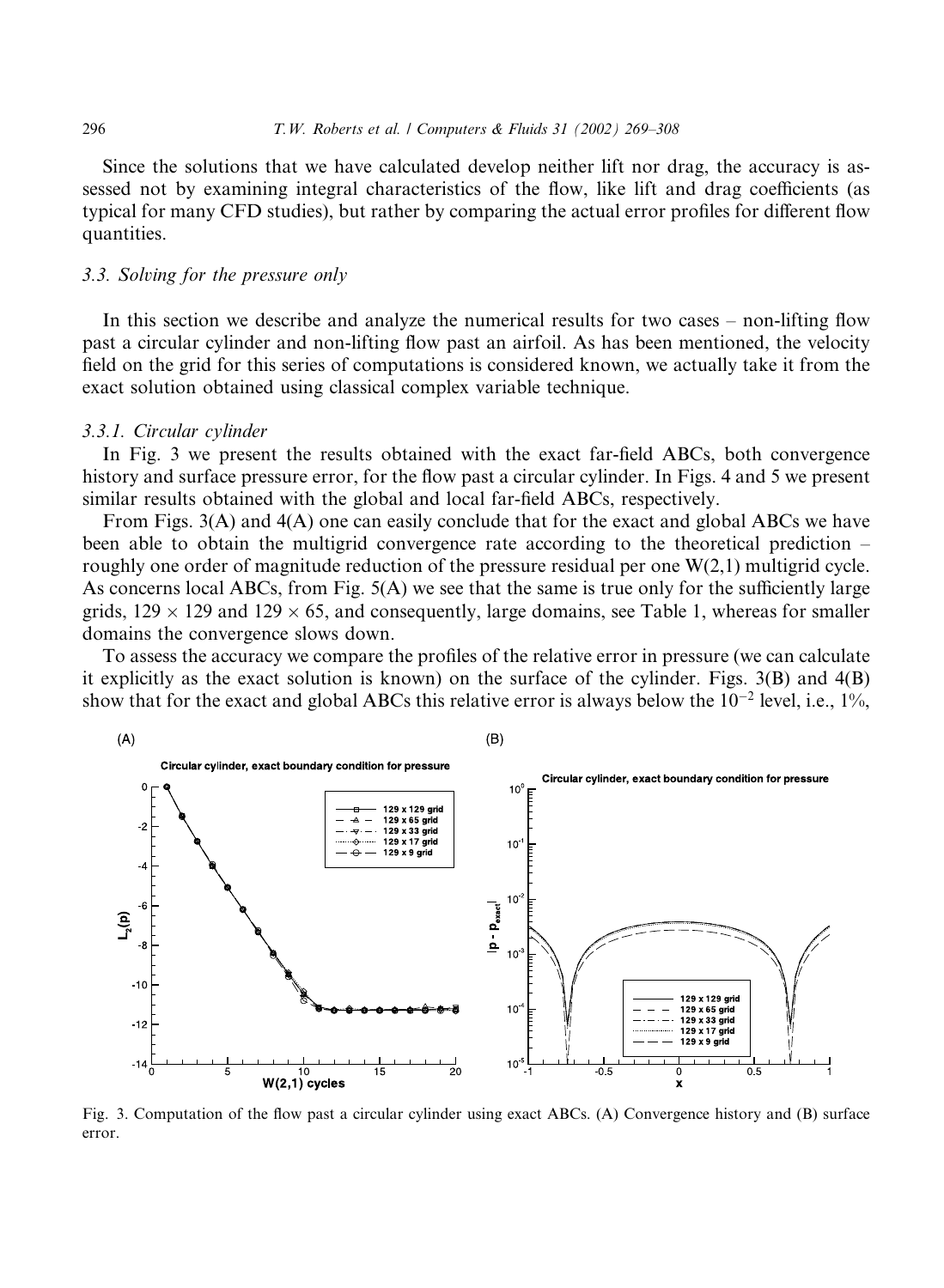

Fig. 4. Computation of the flow past a circular cylinder using global ABCs. (A) Convergence history and (B) surface error.



Fig. 5. Computation of the flow past a circular cylinder using local ABCs. (A) Convergence history and (B) surface error.

for all grids. For the local ABCs the accuracy level better than 1% can be obtained again only for the two largest grid dimensions,  $129 \times 129$  and  $129 \times 65$ . With the reduction of the grid dimension and, accordingly, domain size (see Table 1), the accuracy deteriorates and eventually reaches the value  $\mathcal{O}(1)$  for the smallest grid 129  $\times$  9, see Fig. 5(B). Besides, Fig. 5(B) shows that for the smaller

 $(B)$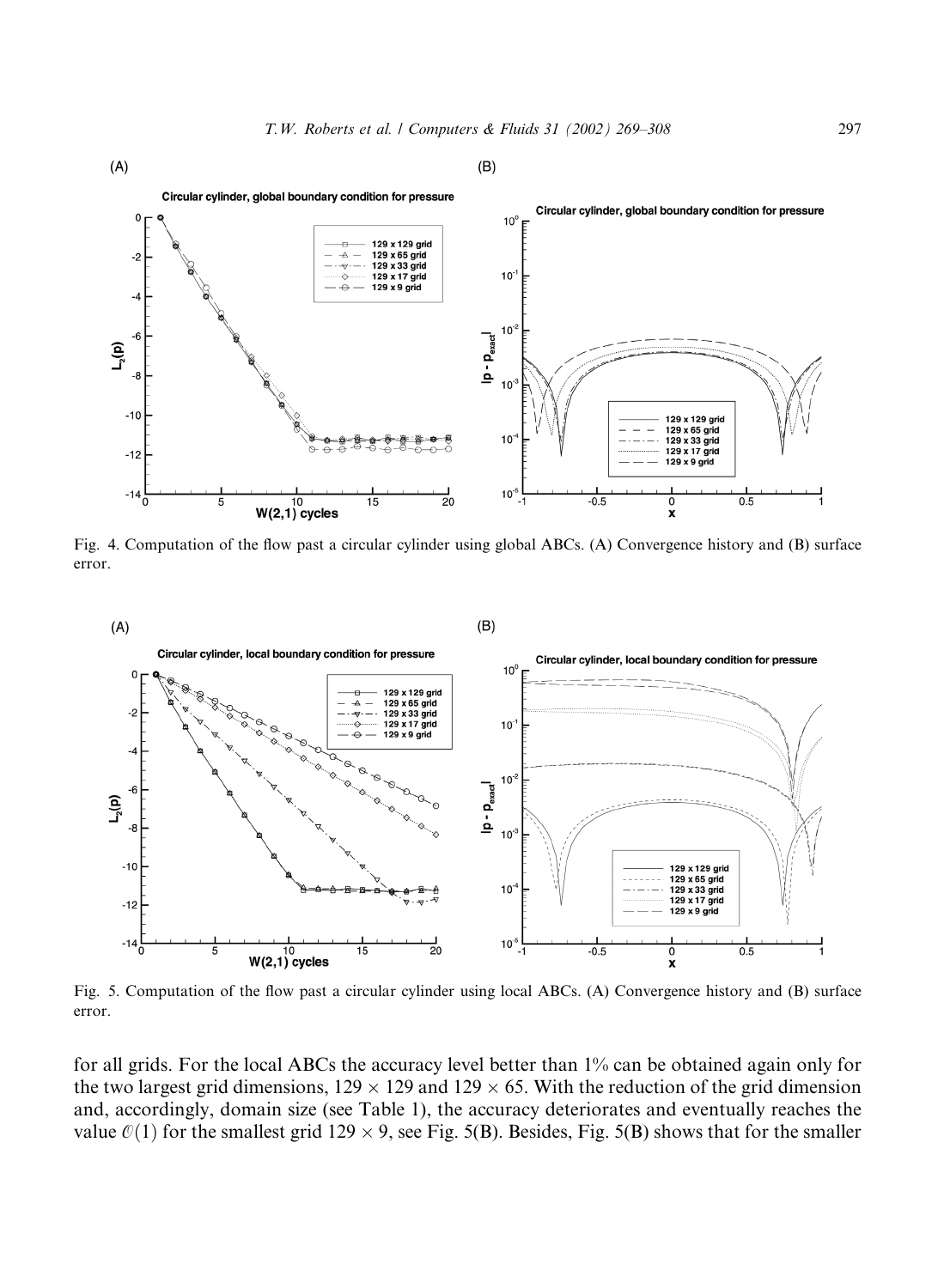domains (129  $\times$  17 and 129  $\times$  9) the flow develops some spurious non-physical asymmetries. Indeed, the two close lines of the same dash pattern on Fig. 5(B) correspond to the error profiles on the upper and lower surfaces of the cylinder for a particular grid. Theoretically, these two lines should be indistinguishable, which is the case for the larger domains; the actual discrepancy that we observe for the smaller domains indicates the presence of asymmetry.

Summarizing for this case, we see that the exact and global ABCs perform equally well for domains of all sizes, whereas the performance of the local ABCs noticeably degrade with the shrinkage of the domain.

#### 3.3.2. Kármán-Trefftz airfoil

In Fig. 6 we present computational results obtained with the exact far-field ABCs, both convergence history and surface pressure error, for the non-lifting flow past a Kármán–Trefftz airfoil with the  $10^{\circ}$  trailing edge angle. In Figs. 7 and 8 we present similar results obtained with the global and local far-field ABCs, respectively.

As concerns multigrid convergence rate in this case, from Figs.  $6(A)$  and  $8(A)$  we see that for the exact and local ABCs, respectively, we have been able to recover it according to the theoretical prediction (Section 3.2). The multigrid convergence rate for global ABCs, see Fig. 7(A), is also obtained according to the theoretical prediction – about one order of magnitude reduction of the residual level per one  $W(2,1)$  multigrid cycle, but for smaller grids the residual never reaches the machine zero. Instead, starting from some level specific for each grid, the convergence curve "flattens" and the residual does not drop any further, see Fig. 7(A). We postpone the discussion of why, in our opinion, this phenomenon occurs till Section 3.3.3. Now we only emphasize that the level at which the residual flattens, see Fig.  $7(A)$ , is well below (several orders of magnitude) the



Fig. 6. Computation of the flow past an airfoil using exact ABCs. (A) Convergence history and (B) surface error.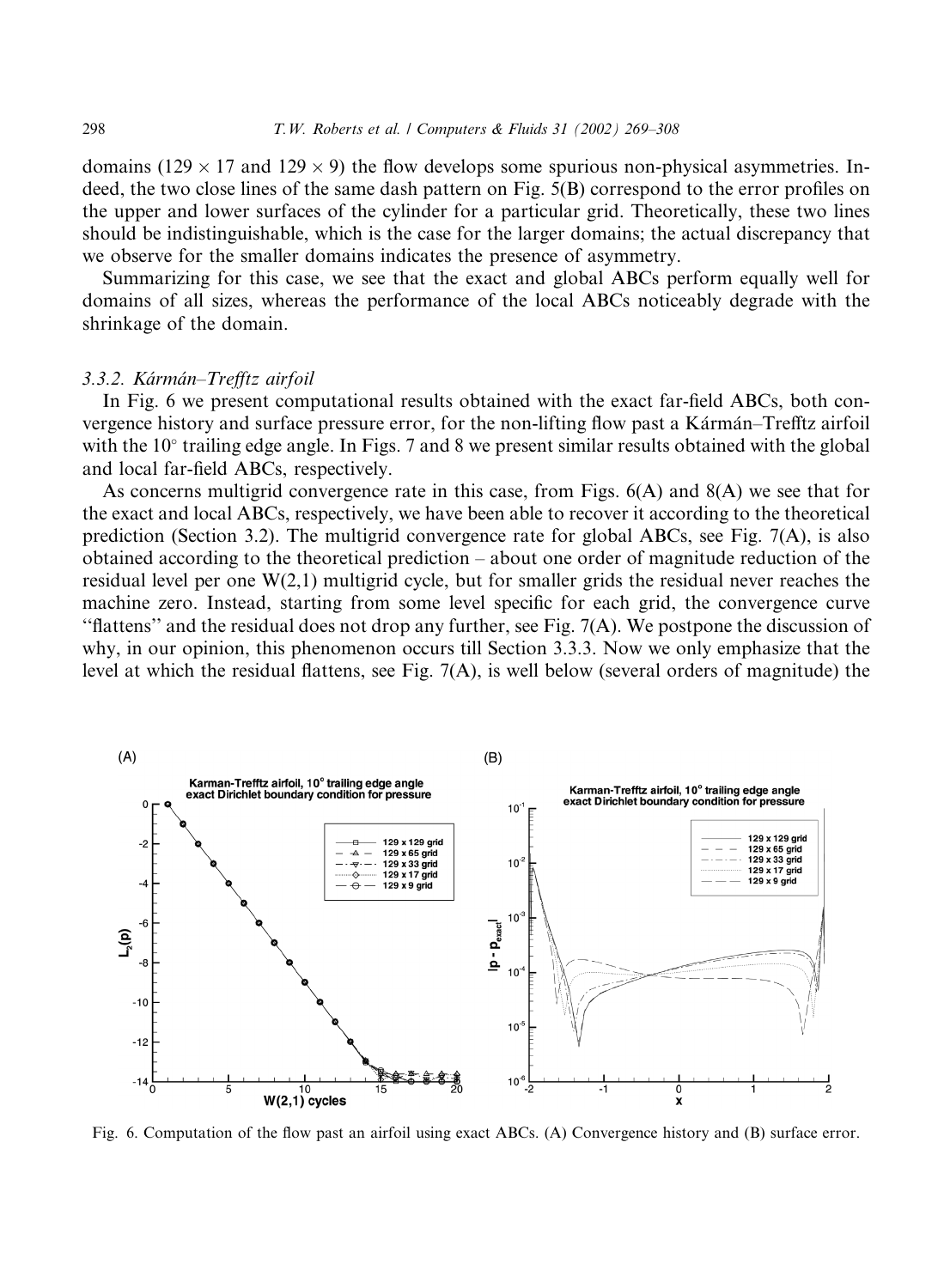

Fig. 7. Computation of the flow past an airfoil using global ABCs. (A) Convergence history and (B) surface error.



Fig. 8. Computation of the flow past an airfoil using local ABCs. (A) Convergence history and (B) surface error.

truncation error level for all the cases that we have studied. Therefore, we do not expect that this phenomenon will affect the final accuracy of the solution in any respect.

Indeed, for the exact boundary conditions the accuracy for all grids is about  $\sim 10^{-4}$ , see Fig. 6(B), except in the small areas near the leading and trailing edges. In these areas we are, in fact, encountering the well recognized problems with the approximation. Indeed, at the trailing edge,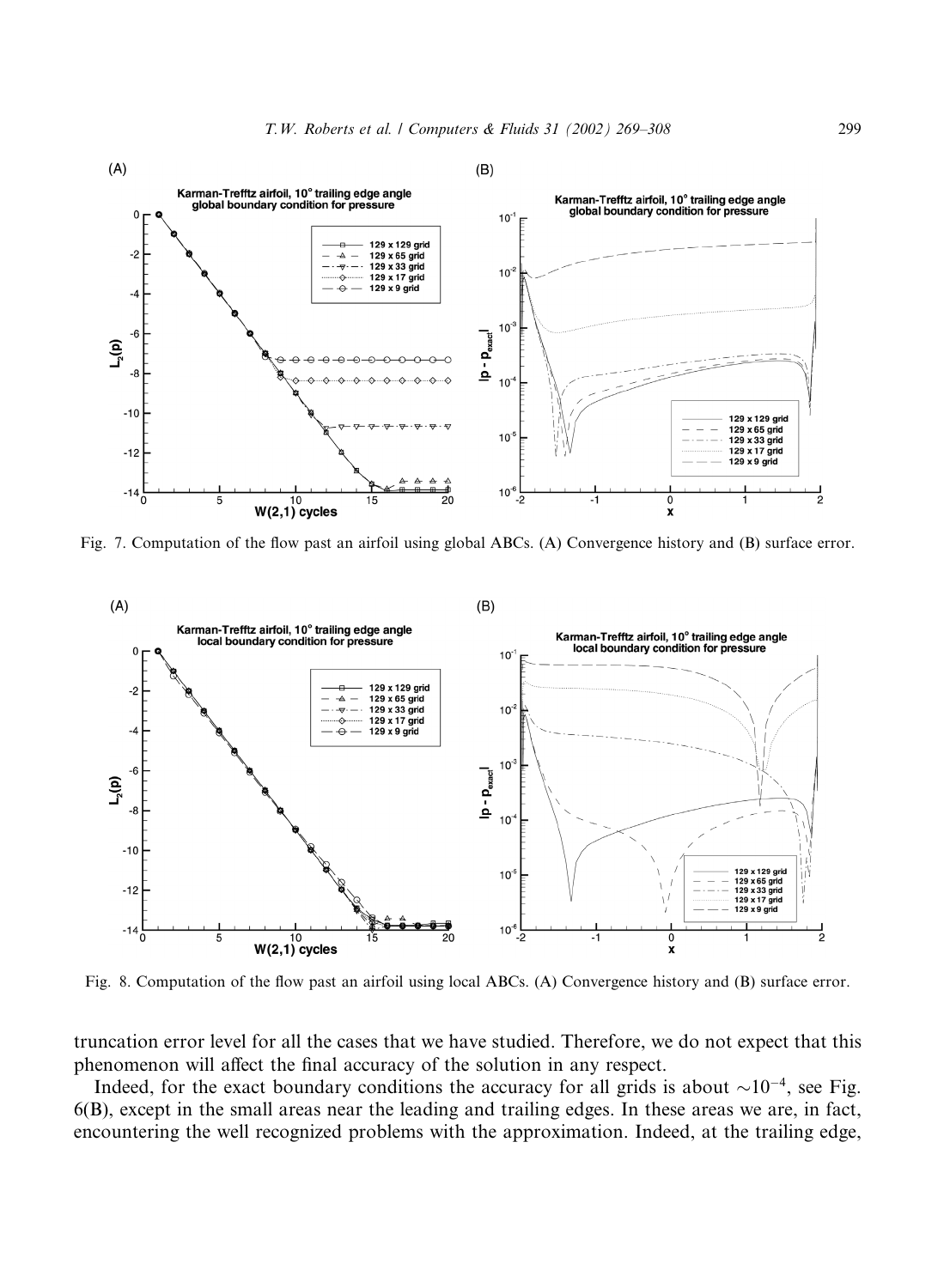the conformal mapping that we use for generating the grid has a singularity, therefore the surface normal is not well defined there. Instead of accounting for this singularity analytically when developing the discretization we effectively "ignore" it and apply the nontranspiration boundary condition by evaluating the surface normal at the trailing edge in the same way as we do over the rest of the airfoil surface, by finite differences of the surface coordinates. At the leading edge, the numerical viscosity apparently dominates the behavior locally, so there is an artificial dissipative error that corrupts the total pressure. However, the latter problems have no direct relation to the treatment of the outer boundary, which is the subject of the current study.

Comparing the accuracy provided by the exact ABCs to the one that we obtain with the global ABCs, i.e., comparing Figs. 6(B) and 7(B), we see that for the first three grids,  $129 \times 129$ ,  $129 \times 65$ , and  $129 \times 33$ , global ABCs provide for the same accuracy as the exact ones do, i.e., about  $10^{-4}$ . For the next smaller grid,  $129 \times 17$ , the accuracy with the global ABCs is  $\sim 10^{-3}$ , and for the smallest grid 129  $\times$  9 this accuracy is  $\sim$ 10<sup>-2</sup>. Thus, it turns out that in terms of accuracy global ABCs perform somewhat worse than the exact ones on small computational domains (see Table 1) for this airfoil case. It is clear, however, that the accuracy that we do recover with the global ABCs, see Fig. 7(B), is still acceptable for all purposes. We also note that the exact ABCs are obviously not available in realistic situations, while global ABCs can be constructed, e.g., on the basis of the DPM, see Ref. [21].

One might think that the slowdown of convergence that we observe for global ABCs on the smaller grids, see Fig. 7(A), and the slight deterioration of accuracy that we also observe for these boundary conditions on the smaller grids, see Fig.  $7(B)$ , could be related to one another. We claim that this is, in fact, not so, because for the local ABCs that do provide in this case for the optimal convergence till the machine zero on all grids, see Fig. 8(A), the accuracy rapidly deteriorates as the domain shrinks, see Fig. 8(B), and reaches the level  $\sim 10^{-1}$ , i.e., 10%, for the smallest grid  $129 \times 9$ .

Summarizing for the airfoil case, we see that the global ABCs actually perform only slightly worse than the exact ones and their accuracy is certainly within the practically acceptable limits on all grids, whereas the solutions obtained with the local ABCs rapidly lose accuracy as the domain size reduces.

# 3.3.3. Comparison of the cylinder and airfoil computations

The first easy observation that one can make is that on the average the relative accuracy for the Kármán–Trefftz airfoil is better than that for the circular cylinder for all the computations that we have conducted, see Figs.  $3(B)-8(B)$ . With no rigorous explanation we can attribute this to the mere fact that in some sense a "thick" cylinder introduces more of a perturbation into the flow that a "thin" airfoil does (the thickness ratio of the airfoil is 15%, see Section 3.1). The same fact apparently accounts for the slowdown of multigrid convergence on smaller domains when computing the flow past a cylinder with local ABCs, see Fig. 5(A), whereas the same local ABCs for the airfoil still provide for the optimal multigrid convergence rate, see Fig. 8(A). We emphasize here that the convergence slowdown on Fig. 5(A) (local ABCs for the cylinder) is different in nature to the one on Fig.  $7(A)$  (global ABCs for the airfoil) because in the latter case we do recover the optimal convergence rate and lose it only toward the end of the computation, when the residuals are already sufficiently small, and in the former case the convergence is suboptimal from the very beginning.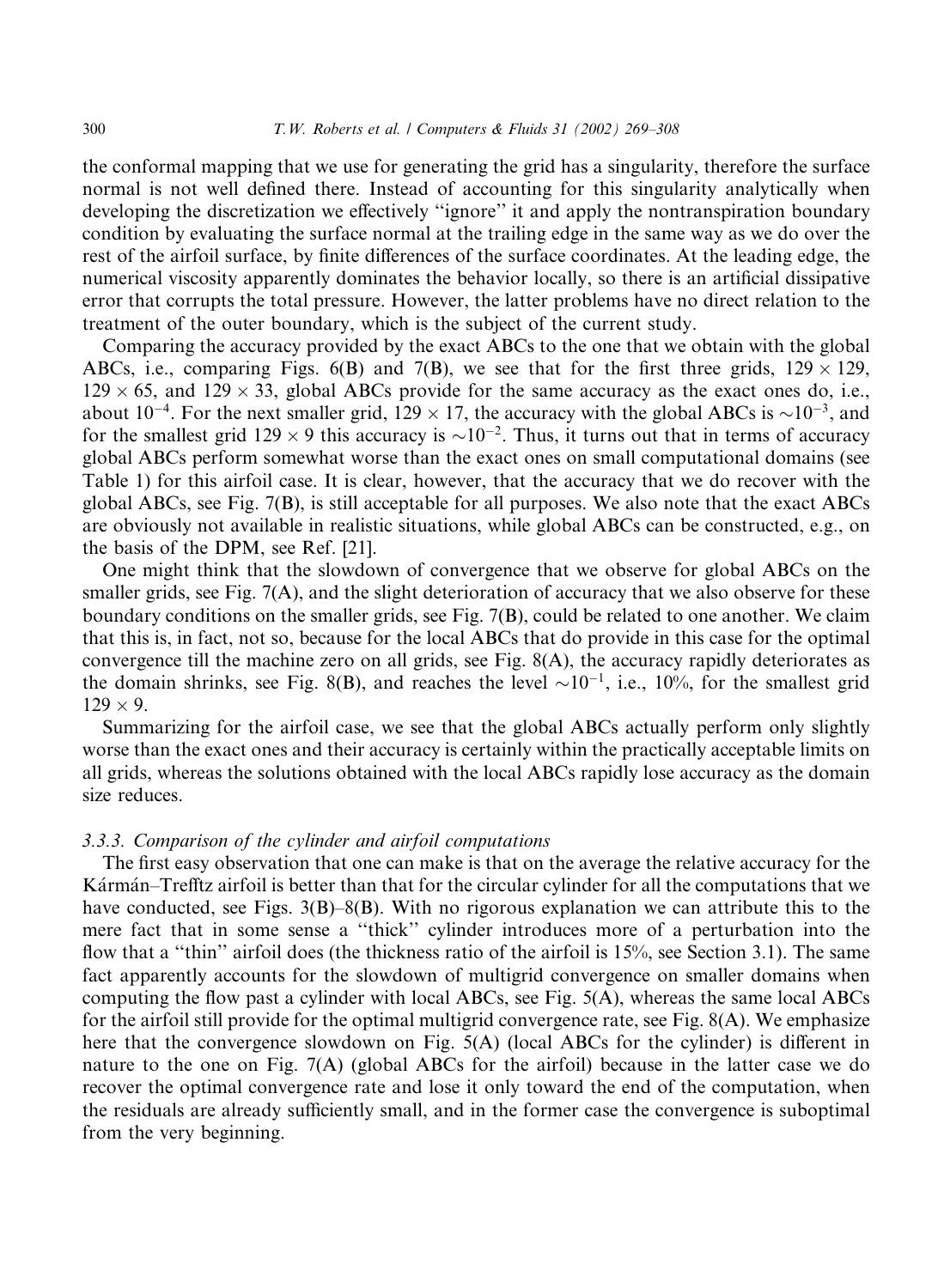The phenomenon of "flattening" of the residuals for global ABCs, see Fig.  $7(A)$ , can apparently be attributed to the following. The boundary conditions have actually been constructed on the conformal plane  $\zeta$ , where the body is always a cylinder and the grid is always exactly polar, which, in particular, means orthogonal. In Sections 2.1 and 2.2.1 we have addressed the importance of maintaining the exact conservation on the grid from the standpoint of solvability and also shown (see Eqs.  $(2.40)$  and  $(2.43)$ ) how to maintain the exact conservation on this particular grid, i.e., grid of polar coordinates. For the flow around the airfoil the discretization is built directly using finite volumes on the actual grid in the physical plane. For small domains, this grid may have slight numerical deviations from orthogonality even near the outer boundary. This, in turn, results in a slightly different discrete operator. (As has been mentioned in Section 2.2.1, in contrast to Eq. (2.28) it may contain diagonal nodes with small coefficients.) This may give rise to a minor violation of the overall conservation on the grid, the smaller the domain, the larger the violation. (Indeed, the left-hand side of Eqs.  $(2.40)$  and  $(2.43)$  has to have this particular form to be incorporated into the boundary conditions, and the conservation will now be achieved with a different operator.) This small "incompatibility" is responsible for the flattening of the convergence history curve (i.e., residual level vs. number of multigrid cycles, see Fig.  $7(A)$ ). A similar phenomenon was observed in Ref. [13] when solving a Neumann problem, for which the solvability condition was satisfied exactly for the continuous formulation, while only up to the truncation error level for the discrete formulation.

# 3.4. Solving the Euler system

Let us first note that in the framework of the full Euler system we are computing only the flow around the airfoil. The cylinder case analyzed in Section 3.3 can, in fact, be used only for the pure pressure computations. It is not suitable for the full Euler equations because the artificial dissipation of the scheme will result in flow separation. This effect is, again, due to the "thickness" of the cylinder.

In Fig. 9 we present convergence histories on all grids for all three types of the ABCs. As one can see, the convergence in all cases is somewhat slower than the theoretically predicted rate of  $0.125$  per one W(2,1) cycle that we use. The slowdown of the multigrid convergence that we observe here is obviously not related to the treatment of the artificial external boundary because it takes place for all three types of the ABCs. As mentioned in Section 3.2, this slowdown is most likely related to the apparently invalid omission of subprincipal terms near the stagnation point in the construction of the relaxation scheme. This issue is discussed in Ref. [16]. We also emphasize that for the local ABCs, see Fig.  $9(C)$ , the convergence is noticeably slower than for the other two types, see Figs. 9(A) and (B), and for the smallest grid  $129 \times 9$  the solution with local ABCs does not converge at all. That is why we have only four curves (as opposed to five) plotted on Fig.  $9(C)$ .

In Figs. 10 and 11, we are showing the surface pressure error profiles for all five grids and three types of the ABCs that we have used. As has been mentioned, the solution with local ABCs on the smallest grid  $129 \times 9$  did not converge, therefore the corresponding error curve is not available. (Note, as opposed to Section 3.3, here we present separate error profile plots for each grid and all three types of the ABCs, i.e., have three curves per plot, rather than showing five curves from all five grids on one plot for each geometry and each type of ABCs.)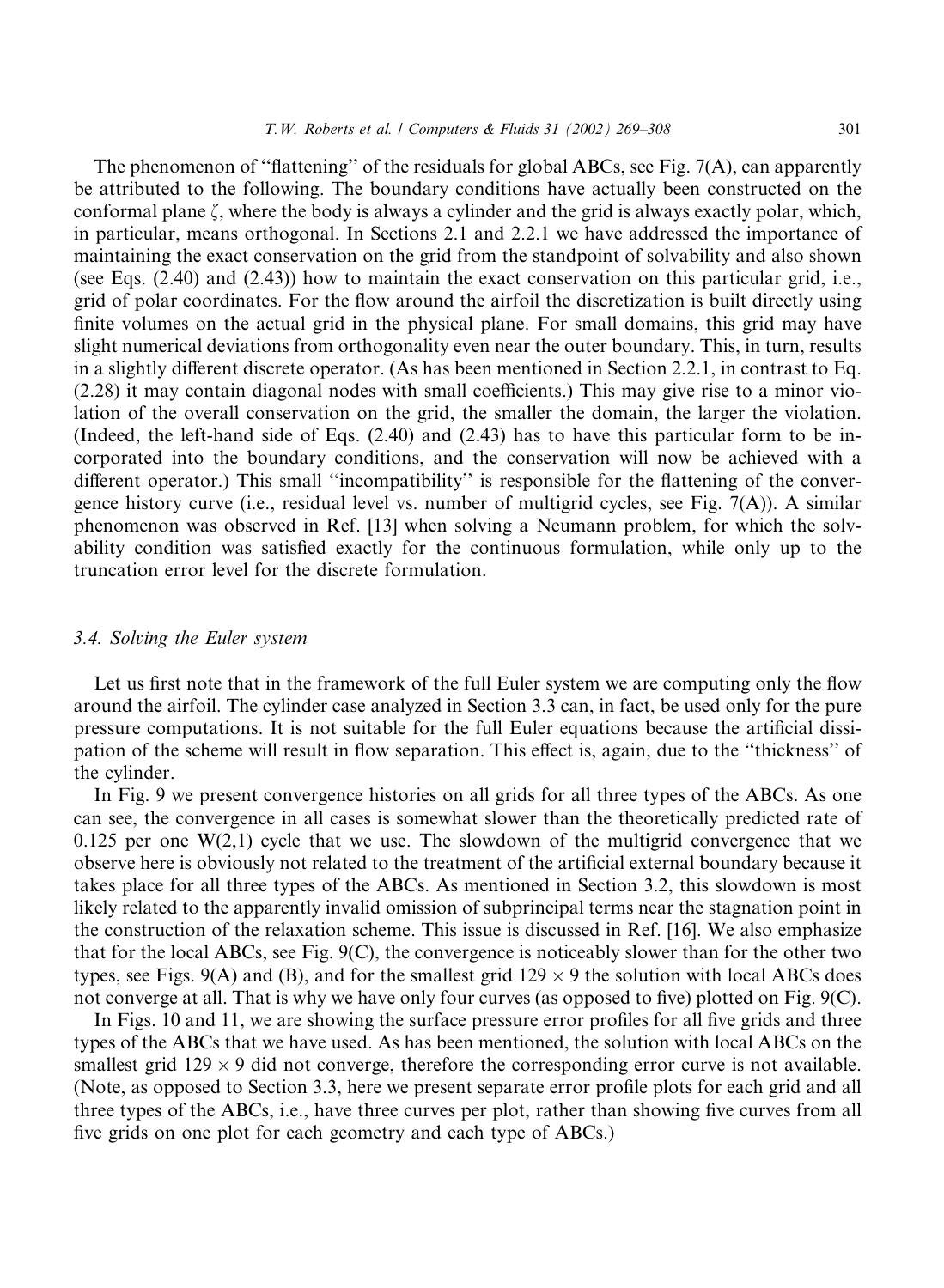

Fig. 9. Convergence histories for the flow past an airfoil computed in the framework of the full Euler equations. (A) Exact ABCs, (B) global ABCs and (C) local ABCs.

Figs. 10 and 11 allow one to conclude that for the exact ABCs the surface pressure error is always below the  $10^{-2}$  level, for global ABCs it is also below than  $10^{-2}$ , except for the smallest domain, for which it is only slightly above the level of  $10^{-2}$ , i.e.,  $1\%$ . For local ABCs the accuracy rapidly deteriorates with the domain size decrease and eventually reaches  $\mathcal{O}(1)$  on the grid of moderate dimension 129  $\times$  17 before the solution breaks on the smallest grid 129  $\times$  9.

302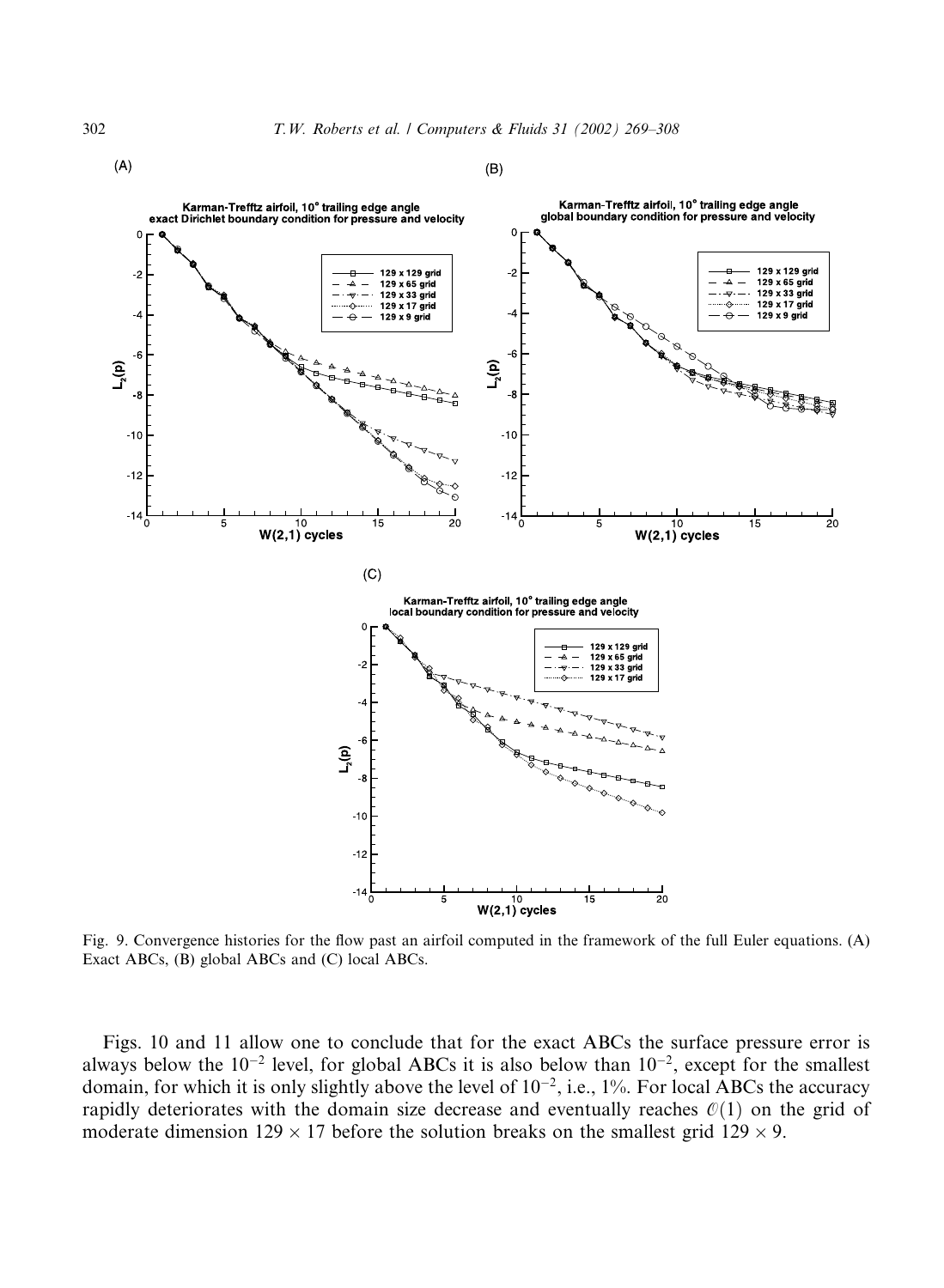

Fig. 10. Surface pressure error profiles for the flow past an airfoil computed in the framework of the full Euler equations.

As opposed to Section 3.3, here we are computing all three flow quantities rather than only pressure. Therefore, we also compare error profiles for velocities. In Fig. 12 we present velocity errors for the smallest grid, on which all three solutions converged, i.e., for the grid  $129 \times 17$ . Fig. 12(A) shows that both the exact and global ABCs perform equally well for the surface velocity (the error is slightly above  $10^{-2}$ ) and the solution obtained with local ABCs substantially lacks

 $(B)$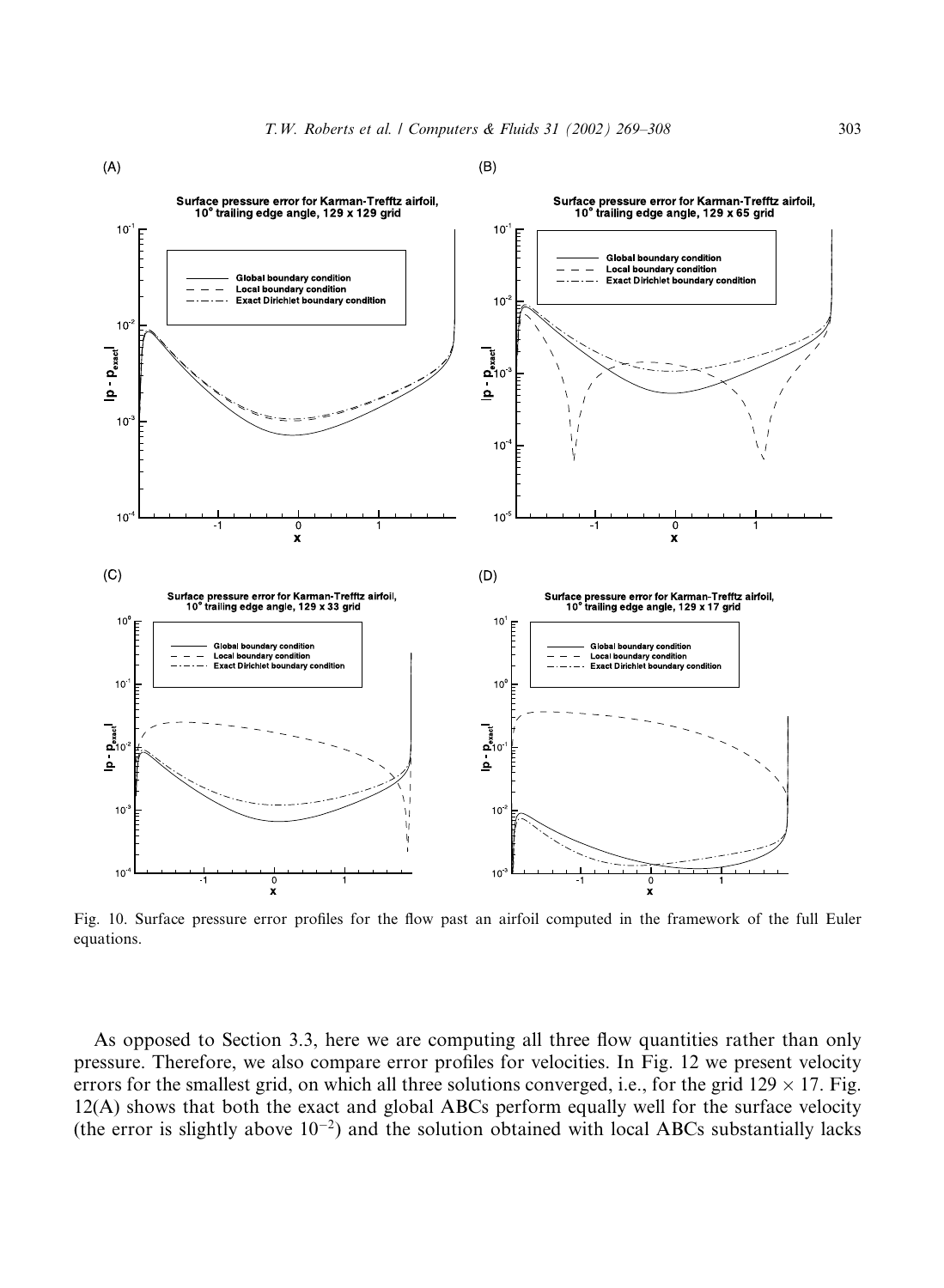

Fig. 11. Surface pressure error profiles for the flow past an airfoil computed in the framework of the full Euler equations.



Fig. 12. Velocity error profiles for the flow past an airfoil computed in the framework of the full Euler equations on the  $129 \times 17$  grid. (A) On the surface and (B) on the outer boundary.

accuracy. At the outer boundary, see Fig. 12(B), global ABCs provide for the error level below  $10^{-2}$ , whereas local ABCs are lagging behind by roughly two orders of magnitude.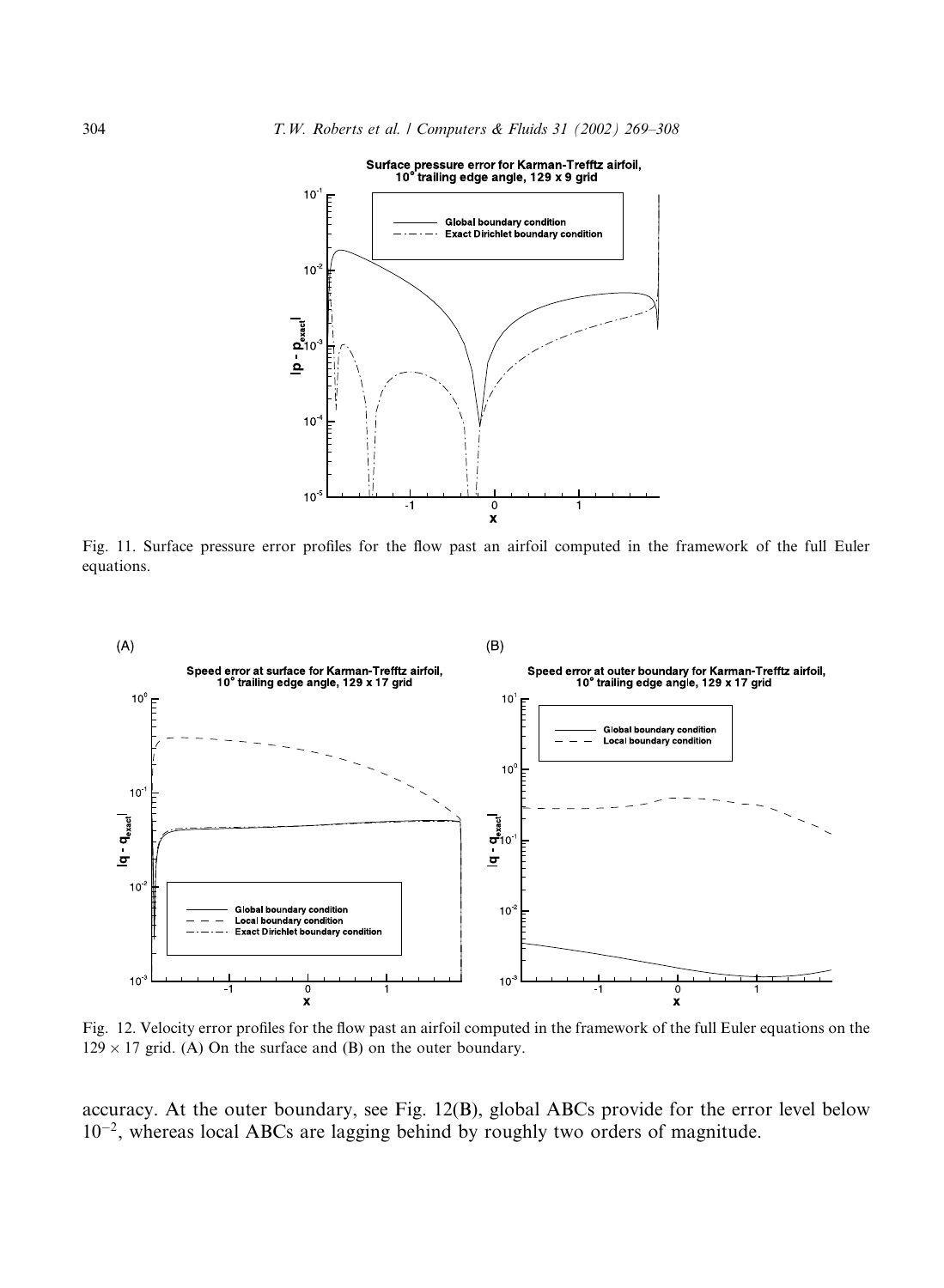Note, we do not present the error curve for the exact ABCs on Fig. 12(B) because the Dirichlet data for these boundary conditions are taken from the exact solution and thus the corresponding error would have been identically equal to zero.

Summarizing for the full Euler airfoil case, we see that global ABCs are almost as good as the exact ones in terms of both the solution accuracy and multigrid convergence rate. As concerns global vs. local ABCs, from Figs. 9–12 we conclude that global ABCs clearly outperform the local ones from the standpoints of accuracy, convergence rate, and robustness. Accuracywise, they allow to reduce the grid dimension by a factor of 8–16 with no or very little increase in error and with the obvious corresponding reduction in computational costs – this is the primary result that we have expected. Regarding the robustness, global ABCs provided for the convergence on the smallest grid  $129 \times 9$ , when the algorithm with local ABCs simply failed to converge.

### 4. Discussion and conclusions

Motivated by the two independent successful developments in CFD that have appeared recently: The new factorizable schemes for the equations of hydrodynamics that facilitate the construction of optimally convergent multigrid algorithms, and highly accurate global far-field ABCs, we have built and tested a unified methodology for calculating incompressible flow solutions based on the combination of the two aforementioned approaches. The primary result that we have obtained is the following. Global ABCs do not hamper the optimal (i.e., unimprovable) multigrid convergence rate pertinent to the solver. At the same time, contrary to the standard local ABCs, the solution accuracy provided by the global ABCs deteriorates very slightly or does not deteriorate at all when the computational domain shrinks, which clearly translates into substantial savings of computer resources.

The combined methodology was developed for the most simple formulation of both the factorizable scheme and the ABCs: the so-called pressure-Poisson scheme, and the ABCs built semianalytically using the separation of variables along the artificial boundary. The methodology was tested on a class of incompressible inviscid non-lifting two-dimensional flows with the exact solutions readily available through the implementation of the classical complex variable technique. On one hand, this intentionally elementary formulation (both theoretically and experimentally) allows to use the analytical approaches and results as much as possible for both constructing the methodology and numerically assessing its performance. On the other hand, this formulation still keeps the key fundamental principles, on which both the factorizable scheme and global ABCs are based, and thus should be regarded not as an isolated model example but rather as a foundation of the future approaches to more complex problems.

In a series of numerical tests (Section 3) we have compared three types of the ABCs: Exact Dirichlet ABCs obtained from the exact analytical solution, global ABCs, and standard local ABCs of the kind that is used extensively and routinely nowadays when neither the exact data nor any advanced methodology is available. From our computations we can conclude that convergencewise, global ABCs perform practically as good as the exact ones; in other words they recover the optimal multigrid convergence rate that cannot be improved. From the standpoint of accuracy, they allow for a very substantial reduction of the computational domain size, two orders of magnitude in terms of the actual diameter and at least one order of magnitude in terms of the grid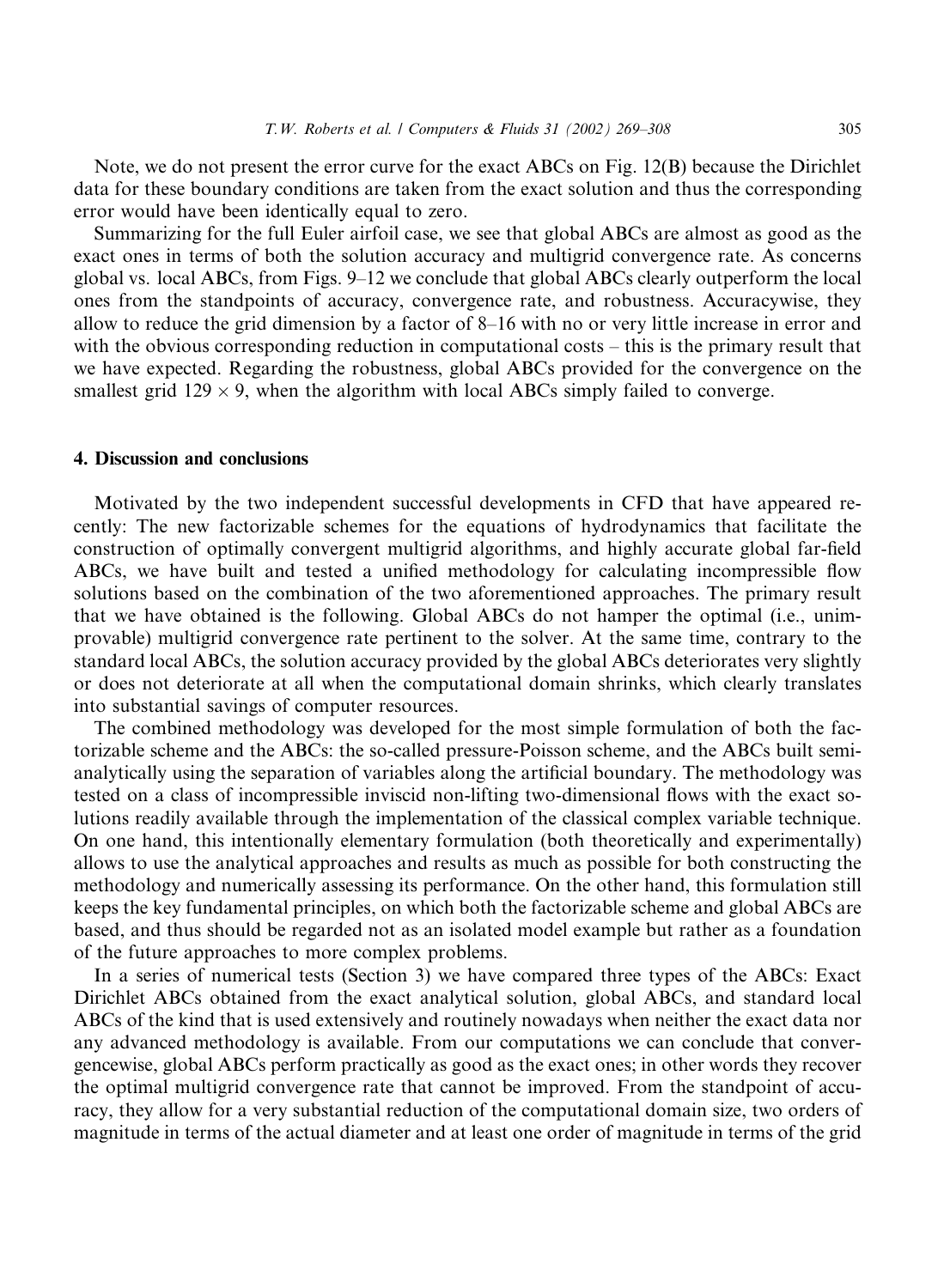dimension, with no or very little deterioration in the final quality of the calculated solution. This obviously yields a considerable reduction in the corresponding computational costs, which altogether constitutes the primary result that we have expected.

The aforementioned reduction in the computational domain size is obtained when comparing the performance of the global ABCs with that of the standard local boundary conditions. We should emphasize here that as the exact ABCs are not attainable routinely, the comparative assessment of global and local methodologies is of the foremost importance from the viewpoint of computational practice. Our numerical experiments show that besides the solution accuracy, global ABCs clearly surpass the local ones from the standpoints of multigrid convergence rate and robustness. (The latter point refers to the case when global ABCs could provide for convergence while the local ones diverged.) A similar kind of behavior has been observed previously for the global DPM-based ABCs combined with the older suboptimal multigrid methodologies  $[21,25-$ 27,30–33]. As at the moment different flavors of local boundary conditions still dominate the area of production computations in CFD, the new combined technique developed and tested in this paper provides a potential for creating new flow solvers far superior to those currently in use.

An important implementation lesson learned when building the unified methodology is that the inhomogeneities in the elliptic factor of the system have to be handled very carefully. In particular, the exact conservation on the grid has to be strictly enforced to guarantee the solvability of the discrete problem. Let us note that the actual inhomogeneity of the PPE that we have studied in this paper is not going to be encountered in the future because the forthcoming factorizable scheme for the incompressible case will be based on the Laplace equation for the velocity potential as an elliptic factor (always homogeneous). On the other hand, the current study provides foundation for treating the compressible flow equations, in which the full-potential part will always involve farfield inhomogeneities due to the sub-principal terms. The boundary conditions for this equation will be the same as those we have studied here: Neumann's boundary condition on the solid wall and requirement of boundedness of the solution at infinity. Therefore, the conclusions of the current study, in particular those related to the solvability issues, are going to be useful.

Our future plans involve extensions along both experimental and theoretical lines. Numerically, we will incorporate a different formulation of the scheme and study more complex cases, including compressible flows. Theoretically, we will try and analyze the properties of the discrete ABCs' operator (a generalization of the operator  $T$ , see Eqs. (2.35) and (2.37)) in terms of the influence it may exert on multigrid convergence, e.g., whether the matrix of the corresponding overall system that is solved by iterations may appear either symmetric positive definite or an M-matrix (see Ref. [41] for the definition of the latter). Global ABCs for the more complex cases that we plan on studying in the future will be obtained using DPM.

# **References**

- [1] Murman EM, Cole JD. Calculation of plane steady transonic flows. AIAA J 1971;9:114–21.
- [2] Jameson A, Schmidt W, Turkel E. Numerical simulation of the Euler equations by finite volume method using Runge-Kutta time-stepping schemes. AIAA Paper No. 81-1259, Fifth AIAA Computational Fluid Dynamics Conference, 1981.
- [3] Jameson A. Solution of the Euler equations for two-dimensional transonic flow by a multigrid method. Appl Math Comput 1983;13:327-55.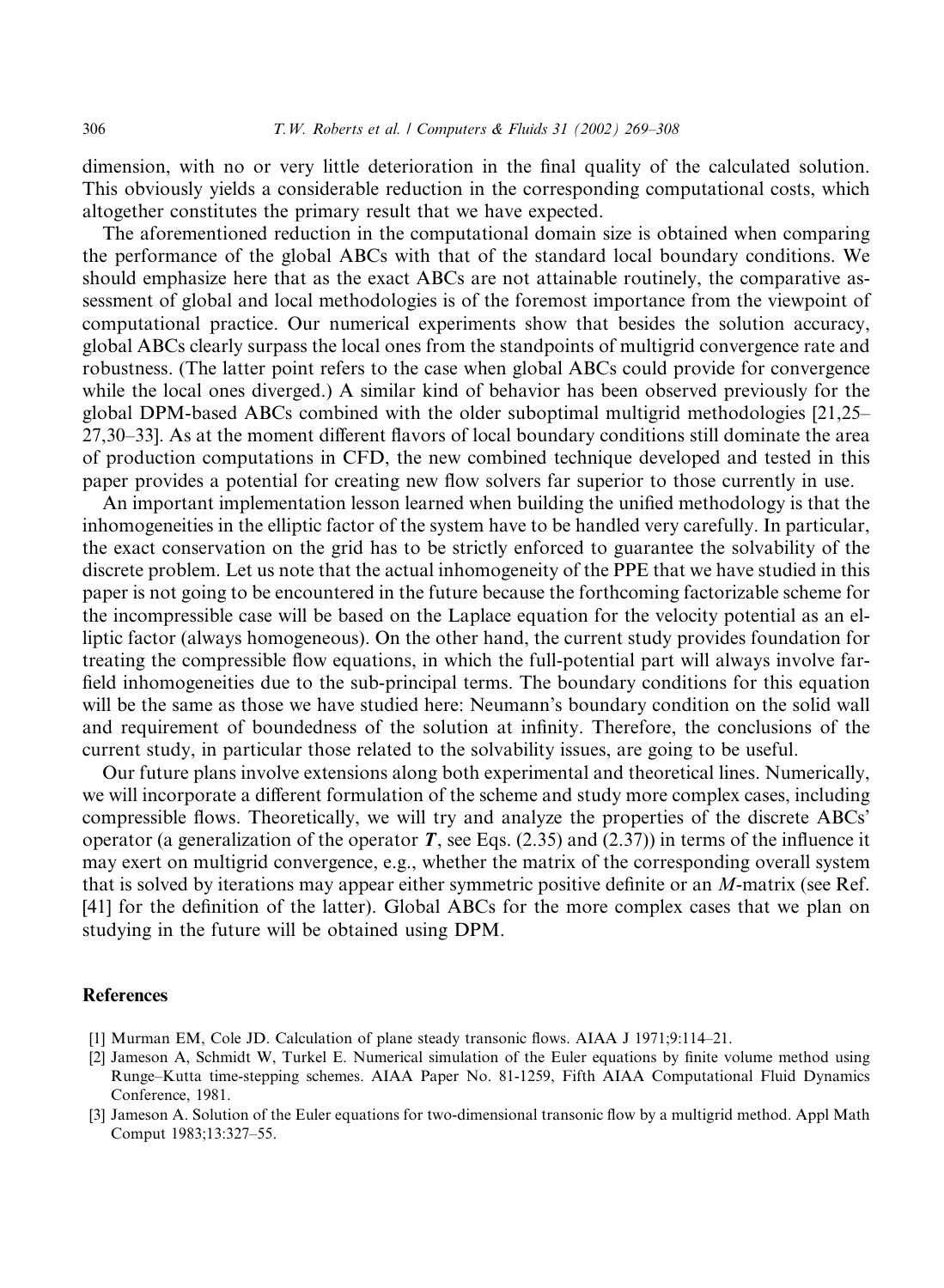- [4] Spekreijse S. Multigrid solution of monotone second-order discretization of hyperbolic conservation laws. Math Comp 1987;49:135-55.
- [5] Sidilkover D. Numerical solution to steady-state problems with discontinuities. PhD Thesis, The Weizmann Institute of Science, Rehovot, Israel, 1989.
- [6] Sidilkover D, Brandt A. Multigrid solution to steady-state 2d conservation laws. SIAM J Numer Anal 1993;30:249-74.
- [7] Sidilkover D. A genuinely multi-dimensional upwind scheme for the compressible Euler equations. In: Glimm J, Graham MJ, Grove JW, Plohr BJ, editors. Proceedings of the Fifth International Conference on Hyperbolic Problems: Theory, Numerics, Applications. Singapore: World Scientific; June 1994.
- [8] Sidilkover D. A genuinely multi-dimensional upwind scheme and efficient multigrid solver for the compressible Euler equations. ICASE Report No. 94-84, NASA Langley Research Center, Hampton, VA, USA, 1994.
- [9] Sidilkover D. Multi-dimensional upwinding and multigrid. AIAA 95-1759, 12th AIAA CFD meeting, San Diego, 19-22 June, 1995.
- [10] Brandt A. Multigrid techniques: 1984 guide with applications to fluid dynamics. The Weizmann Institute of Science, Rehovot, Israel, 1984.
- [11] Brandt A, Yavneh I. On multigrid solution of high-Reynolds incompressible entering flows. J Comput Phys 1992;101:151-64.
- [12] Rosenfeld M, Israeli M. Numerical solution of incompressible flows by a marching multigrid nonlinear methods. AIAA J 1987;25:641-7.
- [13] Sidilkover D. Ascher U. A multigrid solver for the steady-state Navier-Stokes equations using the pressure-Poisson formulation. Matematica Aplicada e Computational 1995;14:21-35.
- [14] Roberts TW, Sidilkover D, Swanson RC. Textbook multigrid efficiency for the steady Euler equations. AIAA Paper No. 97-1949, 13th AIAA CFD Conference, Snowmass Village, CO, June-July 1997, A Collection of Technical Papers, Part 2, p. 629–36.
- [15] Roberts TW, Swanson RC, Sidilkover D. An algorithm for ideal multigrid convergence for the steady Euler equations. Comput Fluids 1999;28:427-42.
- [16] Roberts TW, Swanson RC. Extending ideally converging multigrid methods to airfoil flows. AIAA Paper No. 99-3337, 1999, 14th AIAA CFD Conference, Norfolk, VA, June-July 1999.
- [17] Sidilkover D. Some approaches towards constructing optimally efficient multigrid solvers for the inviscid flow equations. Comput Fluids 1999;28:551-71.
- [18] Sidilkover D. Factorizable schemes for the equations of fluid flow. Report No. 99-20, ICASE, 1999; Appl Numer Math, in press.
- [19] Sidilkover D. The UHF scheme in two- and three-dimensions. SIAM J Numer Anal, 1999, submitted for publication.
- [20] Sidilkover D, Roberts TW, Thomas JL. The generalized coordinate formulation of the UHF scheme. J Comp Phys, 1999, submitted for publication.
- [21] Tsynkov SV. Numerical solution of problems on unbounded domains. A review. Appl Numer Math 1998;27:465– 532.
- [22] Ryaben'kii VS. Boundary equations with projections. Russian Math Surveys 1985;40:147–83.
- [23] Ryaben'kii VS. Difference potentials method for some problems of continuous media mechanics. Moscow: Nauka; 1987 [Russian].
- [24] Ryaben'kii VS. Difference potentials method and its applications. Math Nachr 1996;177:251-64.
- [25] Ryaben'kii VS, Tsynkov SV. Artificial boundary conditions for the numerical solution of external viscous flow problems. SIAM J Numer Anal 1995;32:1355-89.
- [26] Tsynkov SV. An application of nonlocal external conditions to viscous flow computations. J Comput Phys 1995;116:212-25.
- [27] Tsynkov SV, Turkel E, Abarbanel S. External flow computations using global boundary conditions. AIAA J 1996;34:700-6.
- [28] Tsynkov SV. Artificial boundary conditions for computation of oscillating external flows. SIAM J Sci Comput 1997:18:1612-56.